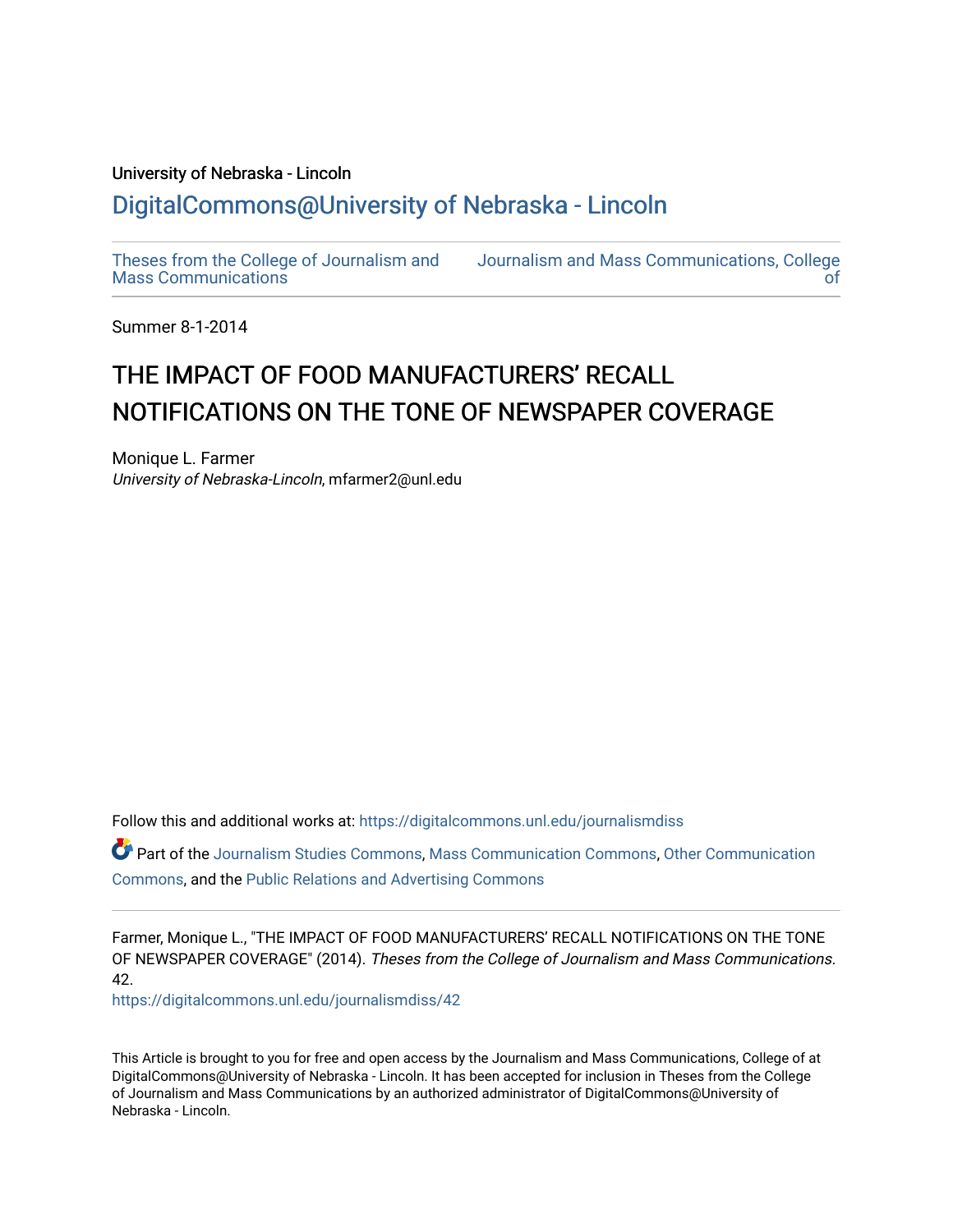## THE IMPACT OF FOOD MANUFACTURERS' RECALL NOTIFICATIONS ON THE TONE OF NEWSPAPER COVERAGE

by

Monique L. Farmer

## A THESIS

Presented to the Faculty of

The Graduate College at the University of Nebraska

In Partial Fulfillment of Requirements

For the Degree of Master of Arts

Major: Journalism and Mass Communications

Under the Supervision of Professor Ming Wang

Lincoln, Nebraska

August 2014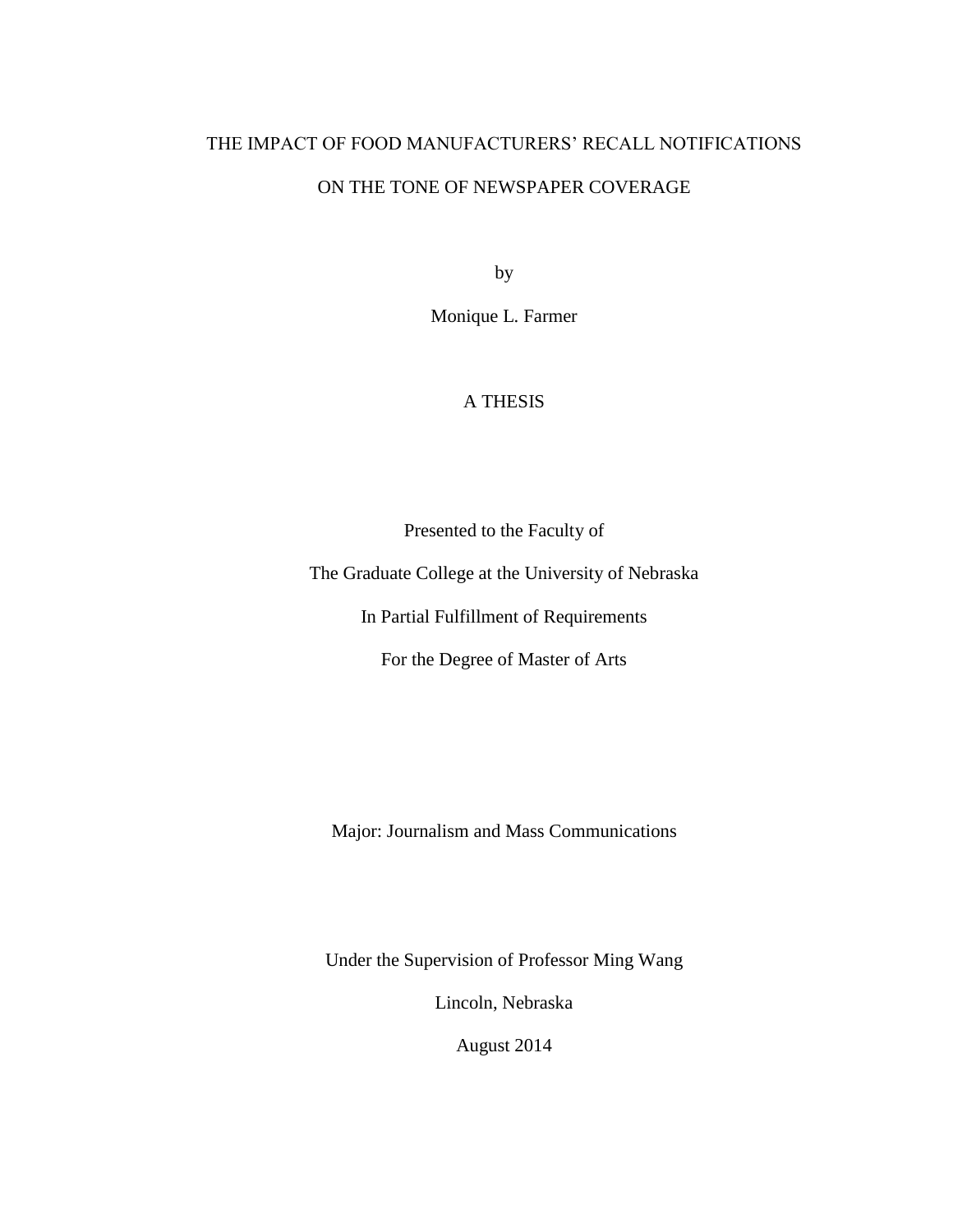# THE IMPACT OF FOOD MANUFACTURERS' RECALL NOTIFICATIONS ON THE TONE OF NEWSPAPER COVERAGE

Monique L. Farmer, M.A.

University of Nebraska, 2014

Advisor: Ming Wang

This study examined whether attributes focused on within food recall notifications issued by food companies have an impact on the tone of the associated, subsequent news coverage. Additionally, the study examined second-level agenda building to determine whether attributes emphasized in food recall notifications showed up in resulting news coverage.

The findings suggest that the most significant attribute for crisis communicators to focus on during the agenda-building process of a food recall event is instructional messaging. This aspect of the crisis communication messaging strategy is positively correlated with a positive tone in news coverage. Specifically, this research study found some tentative evidence that the tone of newspaper coverage is almost four times as likely to be positive with each additional element of instructional messaging within the food recall notifications. The study also found support for second-level agenda building, the transfer of attribute salience in food recall notifications to news coverage.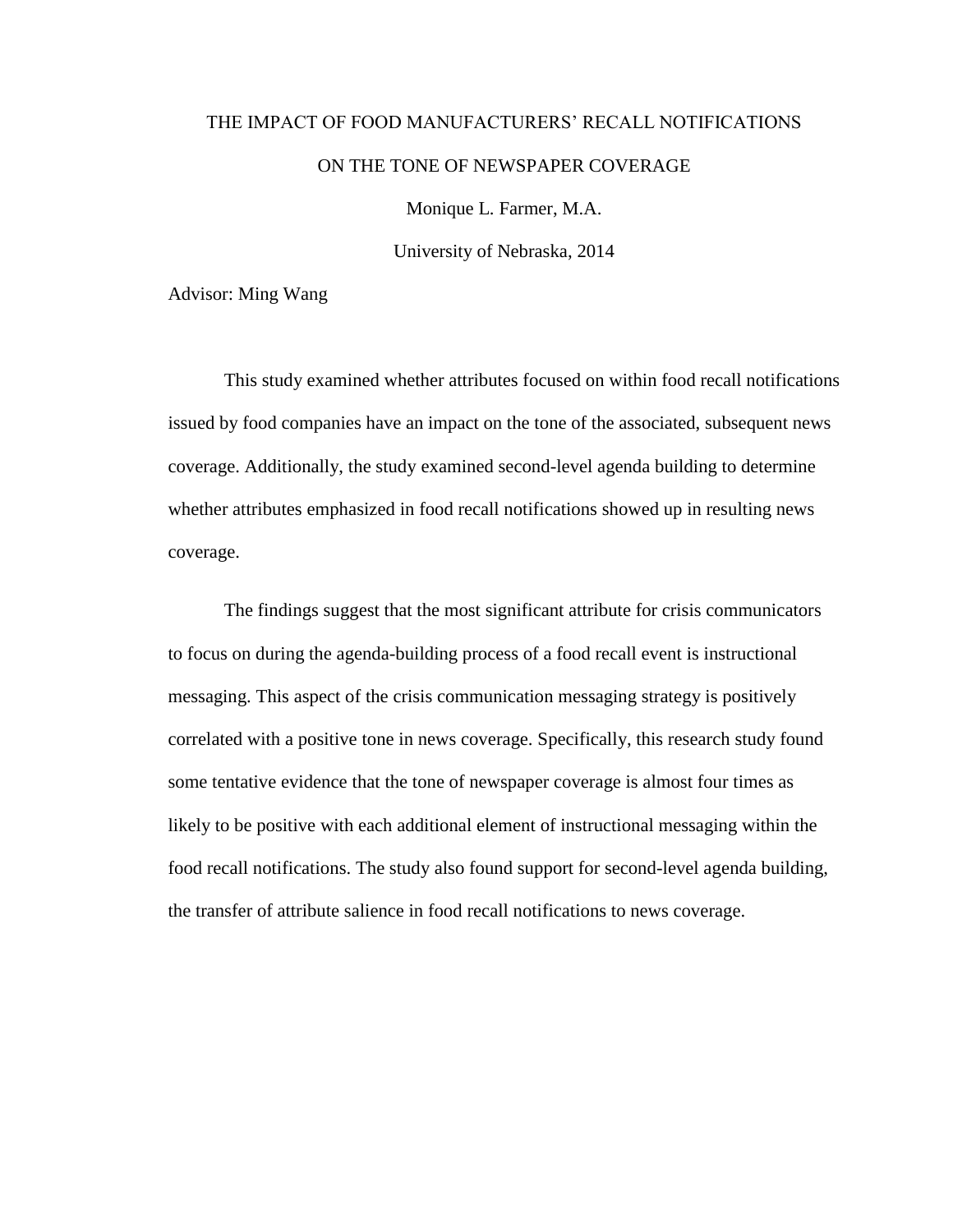## **TABLE OF CONTENTS**

| Chapter 2: The Evolution of Agenda Setting and Agenda Building Theories9     |  |
|------------------------------------------------------------------------------|--|
|                                                                              |  |
|                                                                              |  |
|                                                                              |  |
| Chapter 3: Best Practices in Crisis Communication Strategies and Messaging19 |  |
|                                                                              |  |
|                                                                              |  |
|                                                                              |  |
| Best Practice in Food Recall Crises: Acceptance of Responsibility24          |  |
| Best Practice in Food Recall Crises: Instructional Messaging26               |  |
|                                                                              |  |
|                                                                              |  |
|                                                                              |  |
|                                                                              |  |
|                                                                              |  |
|                                                                              |  |
|                                                                              |  |
|                                                                              |  |
|                                                                              |  |
|                                                                              |  |
|                                                                              |  |
|                                                                              |  |
|                                                                              |  |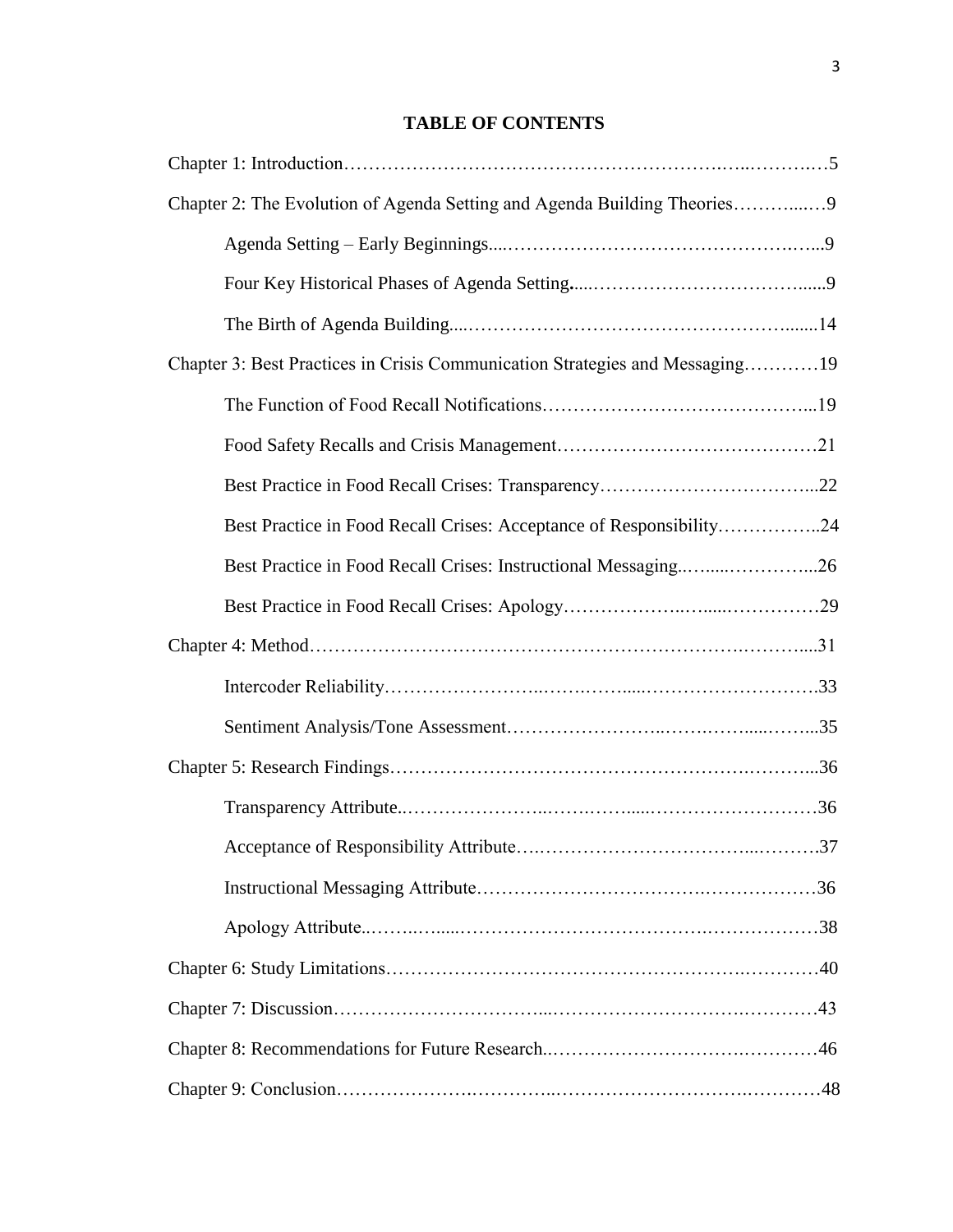## Figures, Tables & Appendices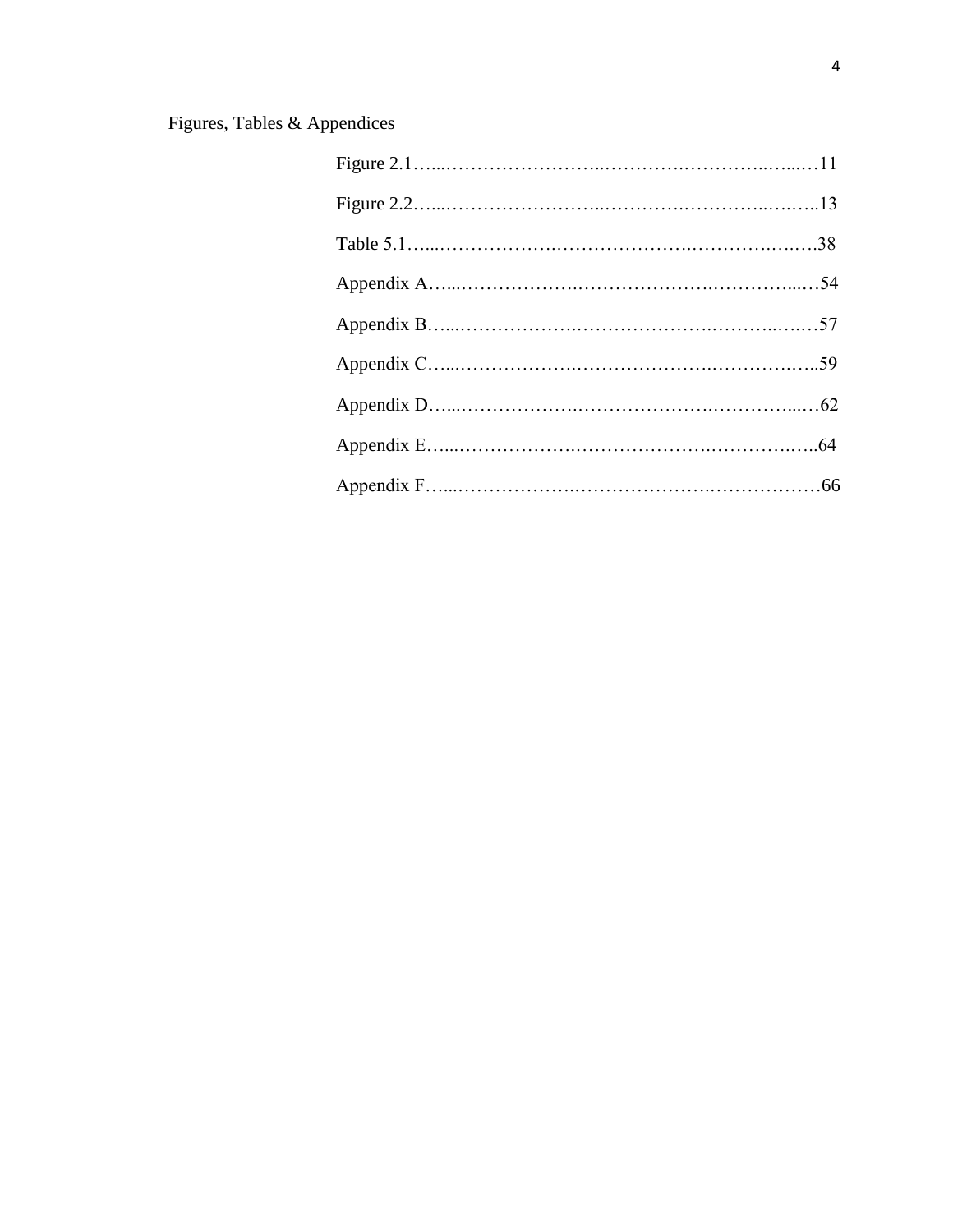### **Chapter 1**

#### **Introduction**

Once a food product has been produced by a food company and widely distributed to the public, food quality or safety issues can sometimes arise that may call for the product to be recalled (U.S. Food and Drug Administration, 2010). During the point at which a recall is deemed necessary, communication managers for food manufacturing firms must begin to anticipate public scrutiny, as well as the reality that they could potentially be entering crisis communication territory. Because of the high alert level crises have the potential to draw, the very act of navigating the cycle associated with the crisis management and crisis communication process puts organizations into the position of working diligently to remain ahead of the crisis in a world where the news cycle spans a 24-hour/7-day-a-week time frame (Young  $\&$ Flowers, 2012).

Decisions regarding what to communicate versus what not to communicate to the public in times of crisis can come with significant consequences if not decided carefully. It has been noted that instructional messaging delivered during a crisis can be integral because it can save lives (Frisby, Sellnow, Sellnow, Lane, & Veil, 2011). Crisis communicators are often faced with critical decisions early on about the proper manner in which to frame instructional messages that provide the public with the proper amount of information to take appropriate actions. Communication practitioners also have an obligation to reputation management, which requires messaging in a way that places the company in the most favorable position to withstand the blow a crisis can sometimes serve. Therefore, the use of best practices in communication strategies and message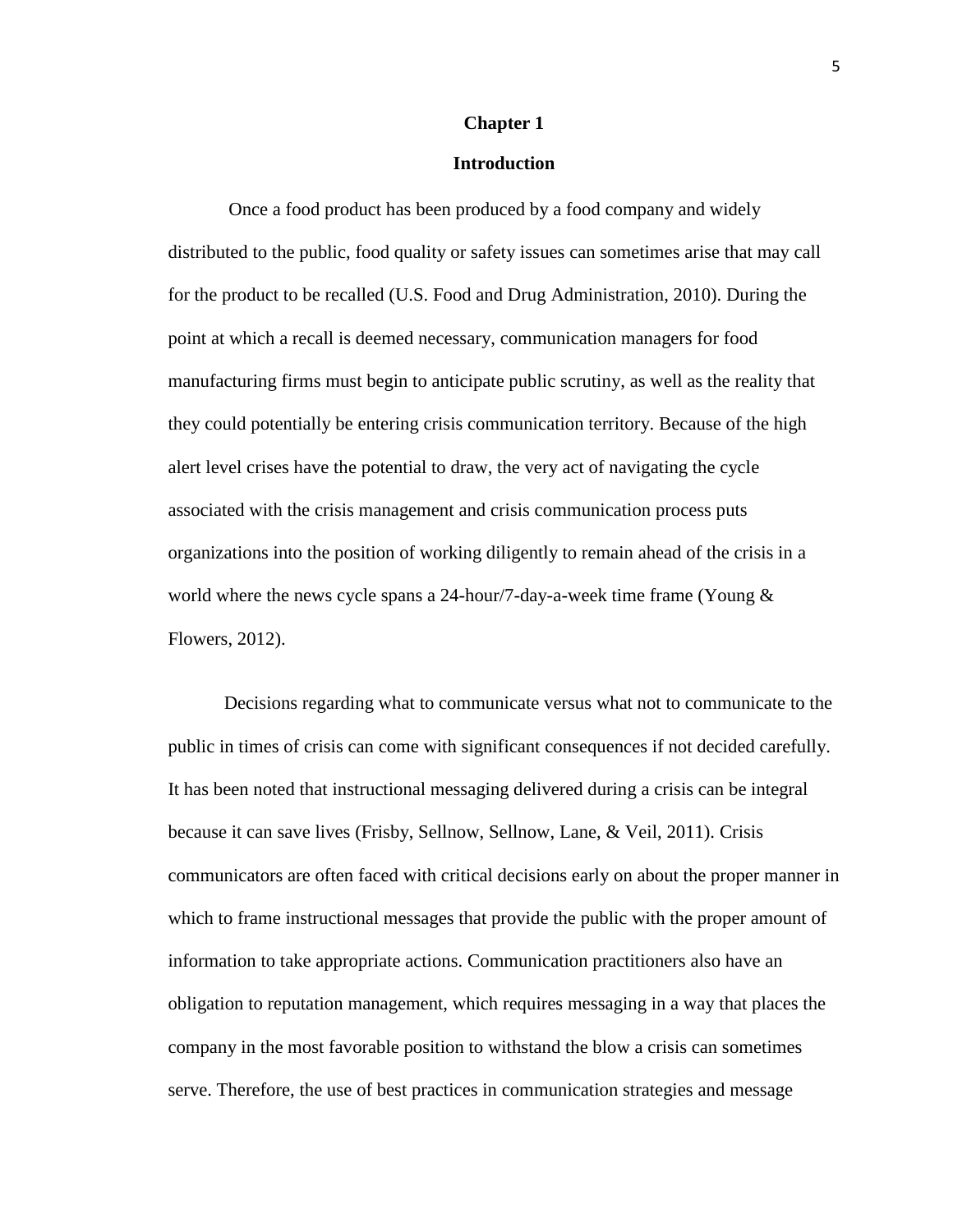development and delivery can mean the difference between coming in beneath the radar or repairing severe reputation damage (Frisby et al., 2011).

Crisis communicators stand to benefit from information regarding how organizations can stay ahead of the crisis management curve through a firm grasp of how agenda building—the theory that states communicators play a role in helping build the media agenda—is likely to impact coverage of an event (Fahmy, Wanta, Johnson & Zhang, 2011). A solid understanding of the agenda-building cycle can provide insight into selecting appropriate messages during the early stages of an immediate crisis, as well as a sustained crisis. This information can help organizations stand the best chance of receiving coverage that paints the event using the most appropriate tone, while simultaneously maintaining the company's reputation and allowing the public to assess the appropriate level of urgency and deducing a clear understanding of any actions that may need to be taken to ensure inoculation from potential harm or inconvenience.

The media play an important role during crisis communications, often serving as a communication conduit between companies and consumers. The channel is integral in the realm of information dissemination, particularly around communication directed at consumers (Larsson, 2010).

Simply put, media coverage, therefore, converges with FDA food recalls in shaping consumer attitudes about companies as well as consumer reactions to recalls. An example of this can be seen in the 2006 recall of Dole brand baby spinach. The *Huffington Post* listed it among the worst food recalls of all time. The recall was ordered when it was discovered that the bagged fresh, ready-to-eat vegetable was linked to E. coli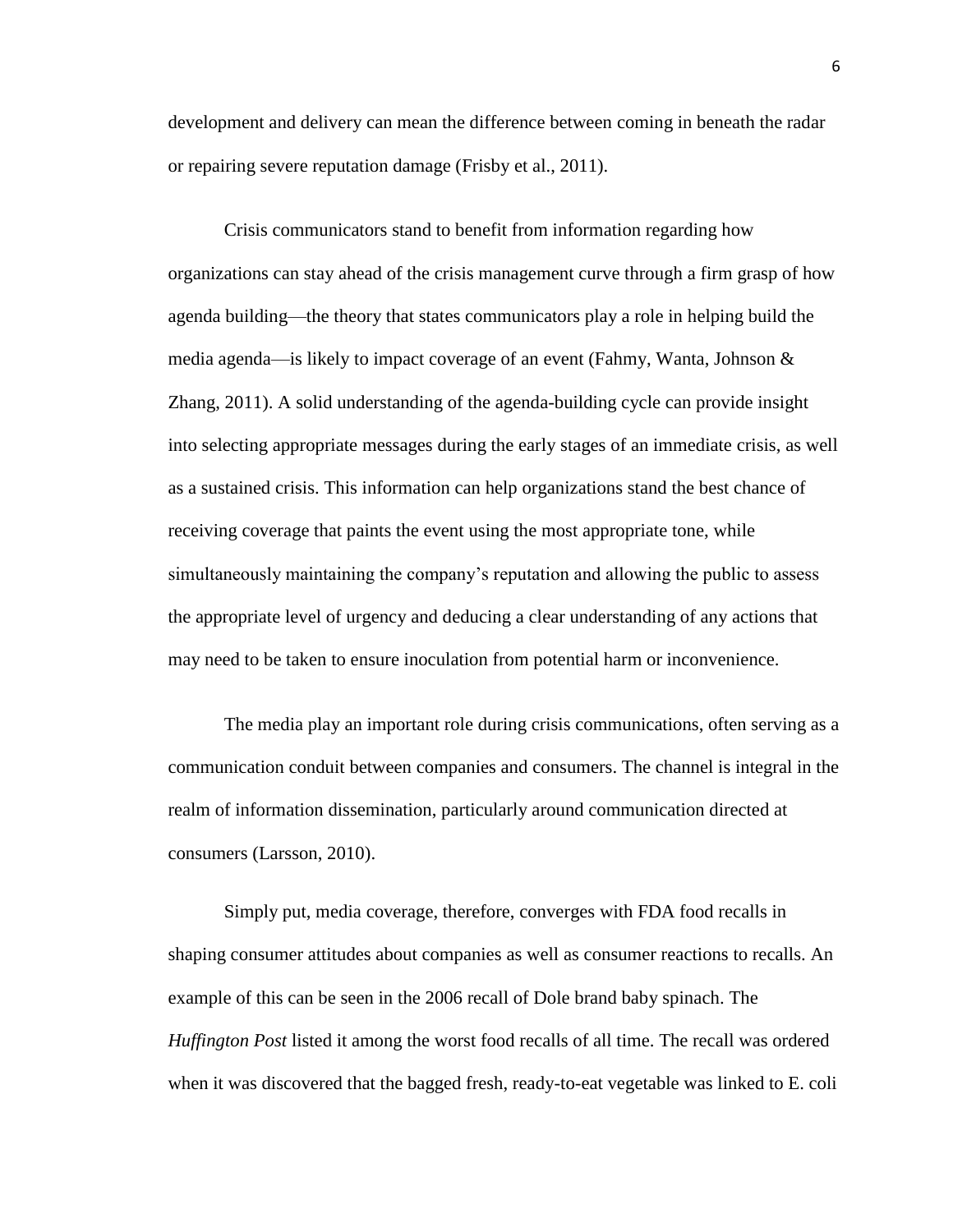O157:H7 illnesses and a death. The media heavily reported on the recall, demonizing the event and instructing consumers to avoid purchasing it during the shelf removal process. Media coverage of the event also included instructional messaging that directed consumers not to consume any product they may have already purchased (Falkenstein, 2010). Ultimately, the coverage led to consumers eschewing the product.

Despite the voluminous amount of literature on agenda building and agenda setting, few studies have examined the relevance of agenda building theory in the context of food recalls. This thesis aims to fill this gap in the literature by analyzing food product recall notifications and resulting media coverage through the theoretical framework of agenda building. The research also aims to inform the scholarly body of knowledge related to agenda building by analyzing the relationship between messaging used by crisis communicators during a food recall event to discern which messaging may be most important to relay to consumers during a food recall event, while simultaneously maintaining the company's reputation. Additionally, this research aims to arm communicators with information regarding which attributes and sentiment/tone they might expect to have turn up within the corresponding newspaper coverage following a food recall notification announcement. This information can help communicators make strategic decisions to turn the sentiment dial toward a more positive tone during various crisis communication efforts.

This study will trace the theoretical cycle associated with the framework of agenda building, especially second-level agenda building. The cycle focuses on who sets the media agenda as well as the resulting media coverage and which attributes the media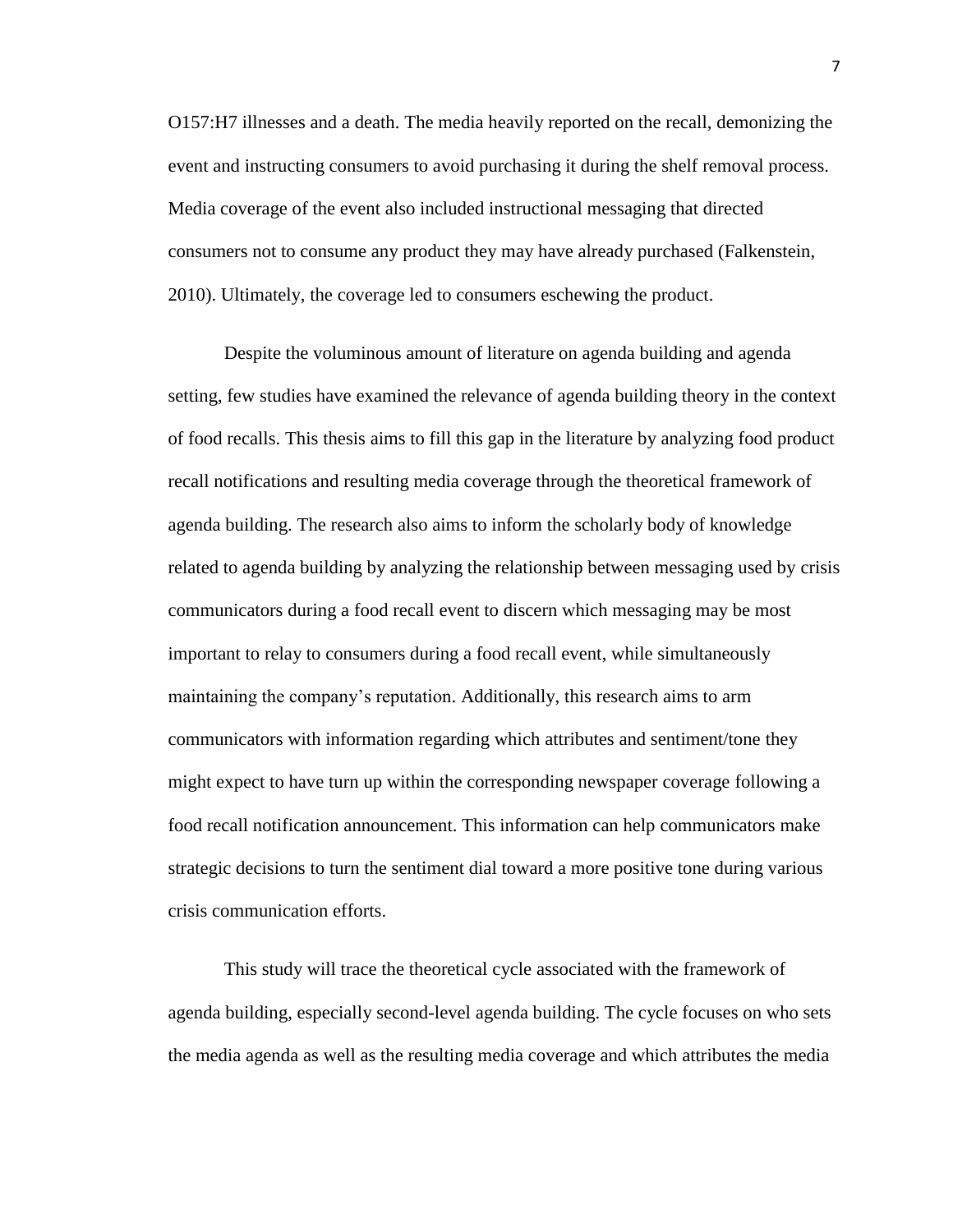provides salience to following the first level of the agenda building process (Kiousis, Lanskin & Kim, 2011).

At the theoretical level, this research is designed to take a look at agenda building using the food recall notification process and the manner in which food manufacturers' public relations practitioners use agenda building theory to help build the media agenda. Results from this study also aim to help crisis communicators develop more effective food recall notification messaging and be more proactively prepared to anticipate which attributes are likely to appear in newspaper coverage as well as the potential tone to expect out of coverage during food recall events.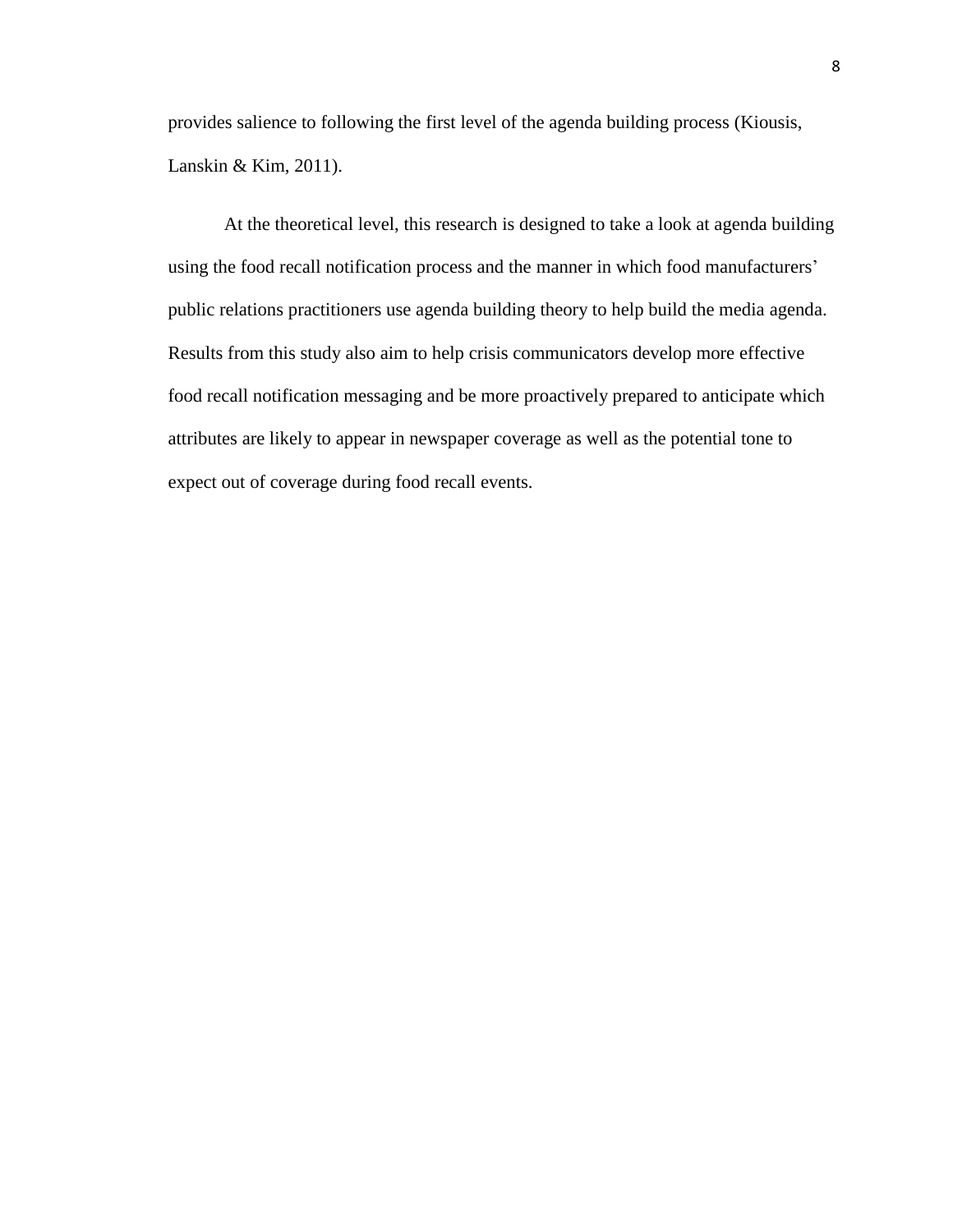#### **Chapter 2**

#### **The Evolution of Agenda Setting and Agenda Building Theories**

#### **Agenda Setting – Early Beginnings**

Agenda setting is the process that takes place directly following the agenda building process (Walters, Walters & Gray, 1996). Though he never referred to the practice specifically as agenda setting, early  $20<sup>th</sup>$  century journalist and political theorist Walter Lippman is often credited with identifying the practice in his widely-cited book, *Public Opinion* (1922), where he discussed the manner in which the public thinks about the world and how their thoughts and ideas are impacted and changed as their mental knowledge base is updated through the receipt of new, relevant information via a messenger. In contemporary society, that mediator is the mass media. Today, "Lippmann is defined as a political scientist who supported the extensive use of mass media to manipulate public opinion in order to manage perceptions" (Garcia, 2010, p. 3). His ideals about strategic communication within the realm of public relations live through the practice of corporate reputation management and media relations.

#### **Four Key Historical Phases of Agenda Setting**

Agenda setting theory has experienced a steady growth in its literature since the theory was first introduced by McCombs & Shaw (1993) with their seminal study of the 1968 presidential election. Their work questioned how voters who had been exposed to specific issues related to the election via news coverage viewed those issues after being exposed to the coverage. Since the 1972 article was released, hundreds of studies and articles related to the theory have been produced and published. The original theoretical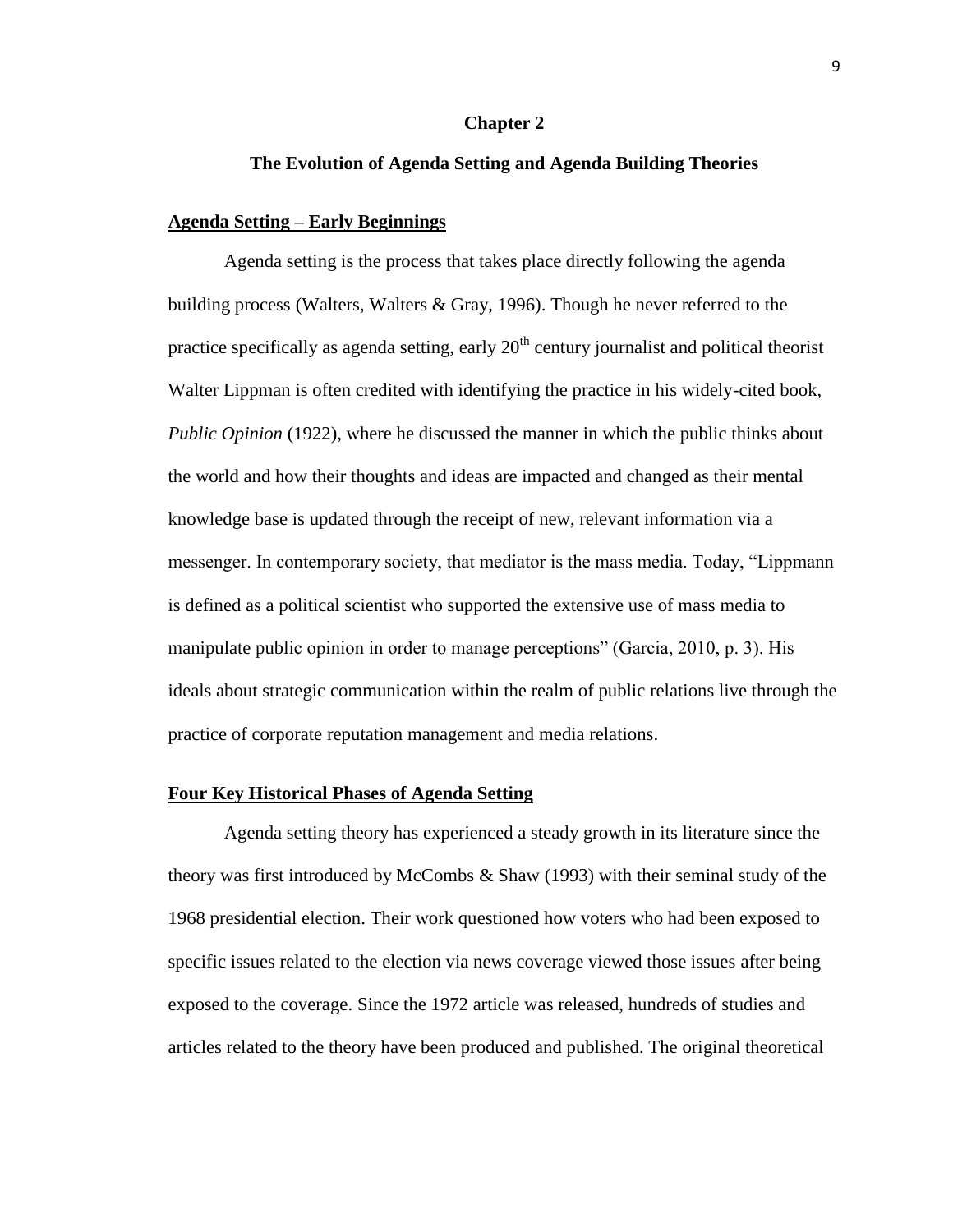domain of agenda setting introduced the idea of a crossing path between the media and the public agenda.

There are four distinct historical phases of agenda setting, and the phases have built on each other over time rather than superseding one another. McCombs & Shaw (1993) outlined the evolution of the theory as follows:

- **1972** This year served as the opening phase of agenda setting presented by McCombs & Shaw, which was gleaned from Walter Lippman and the idea of the "pictures in our heads." Findings from their 1968 study indicated there was a positive correlation between the media's agenda and the public agenda.
- **1977** After McCombs & Shaw published their original study, they immediately began working to confirm that their findings were valid. They initiated a second study that had two primary goals: (1) to confirm the basic agenda setting hypothesis and (2) to investigate contingent conditions that limit or enhance the theory as well as to identify and explain the orientation of agenda setting. Specifically, the researchers were looking to determine what conditions are typically present that cause agenda setting to unfold in the manner it does to produce the transfer of salient issues from the media to the public.
- **1976**  Agenda setting entered its third phase during the 1976 Presidential election. Weaver, Graber, McCombs, & Eyal's (1981) study explored the idea that agendas spanned two domains: first level agenda setting whereas the characteristics of political candidates by the media were later learned by voters and second-level agenda setting whereas the larger agenda of personal concerns issues and candidates—are just a small piece of the larger agenda setting orientation picture.
- **1992** Researchers began to take a deeper look into how, if at all, agenda setting had consequences that linked the behavior of the public to images, ideas and actions absorbed through the media in the early 1990s. Evidence in Page & Shapiro's (1992) study of television news coverage over a 15-year period indicated a shift in public opinion following exposure to certain salient issues and images presented by the media.

Agenda setting helps explain how the media decide what news will be covered

(McCombs & Shaw, 1993). The process flow includes an aspect of affirmation for the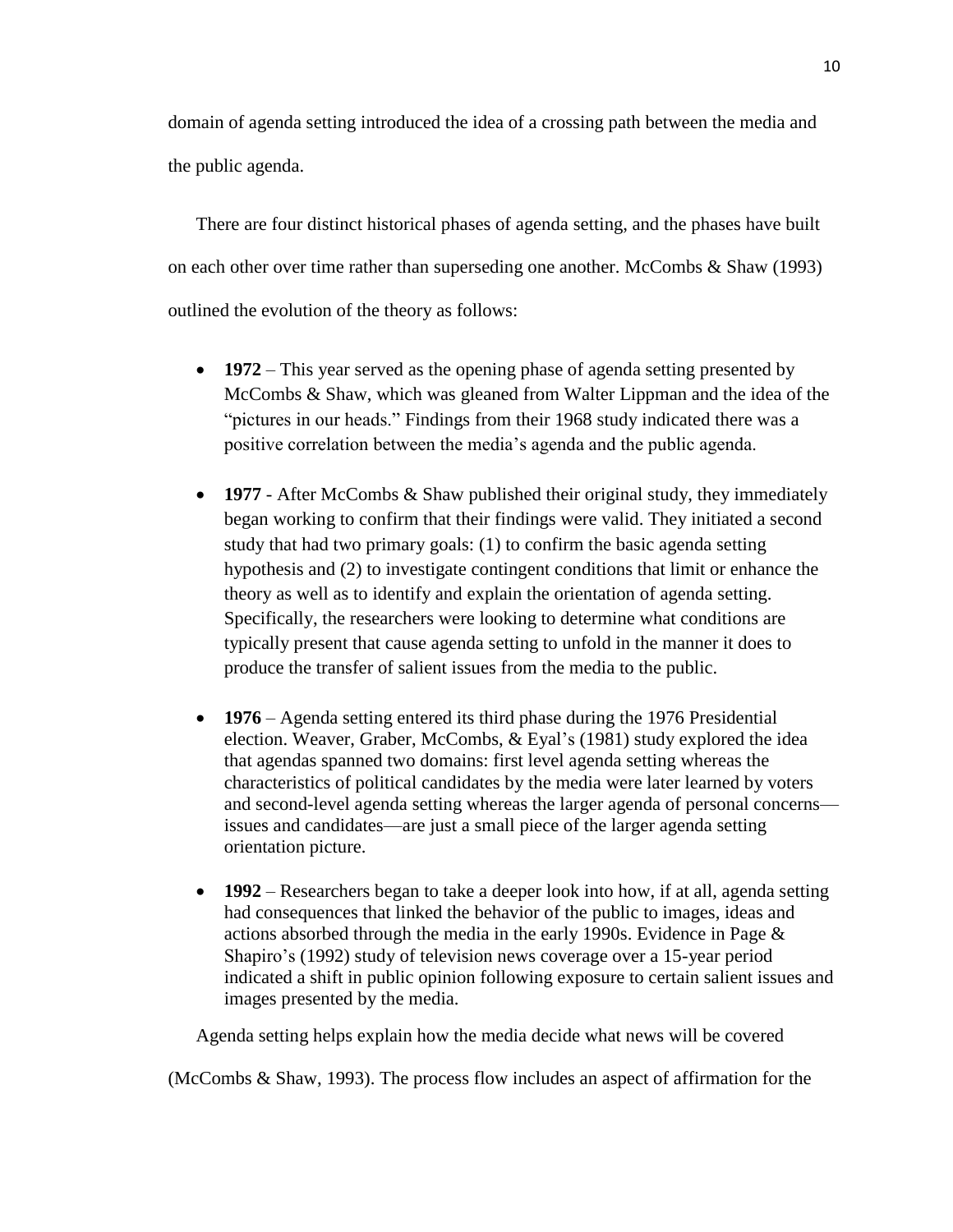public's belief that the media is an impartial player that provides an objective view of what is happening in the world (Walters et al., 1996). The classic view of agenda setting theory suggests that the media's concern with topics corresponds with public concern for those same topics (Kiousis, Bantimaroudis & Ban, 1999). The theory is concerned with salience and those topics the media determines are important enough to be placed on their agenda for coverage (McCombs & Shaw, 1993).

Figure 2.1 provides a conceptual view of the agenda building and agenda setting processes, depicting the relationships between the two. The figure also highlights the focus on attribute salience at the second level.



**Agenda Building & Agenda Setting Conceptual Frameworks** 

Figure 2.1 Agenda Building and Agenda Setting Conceptual Frameworks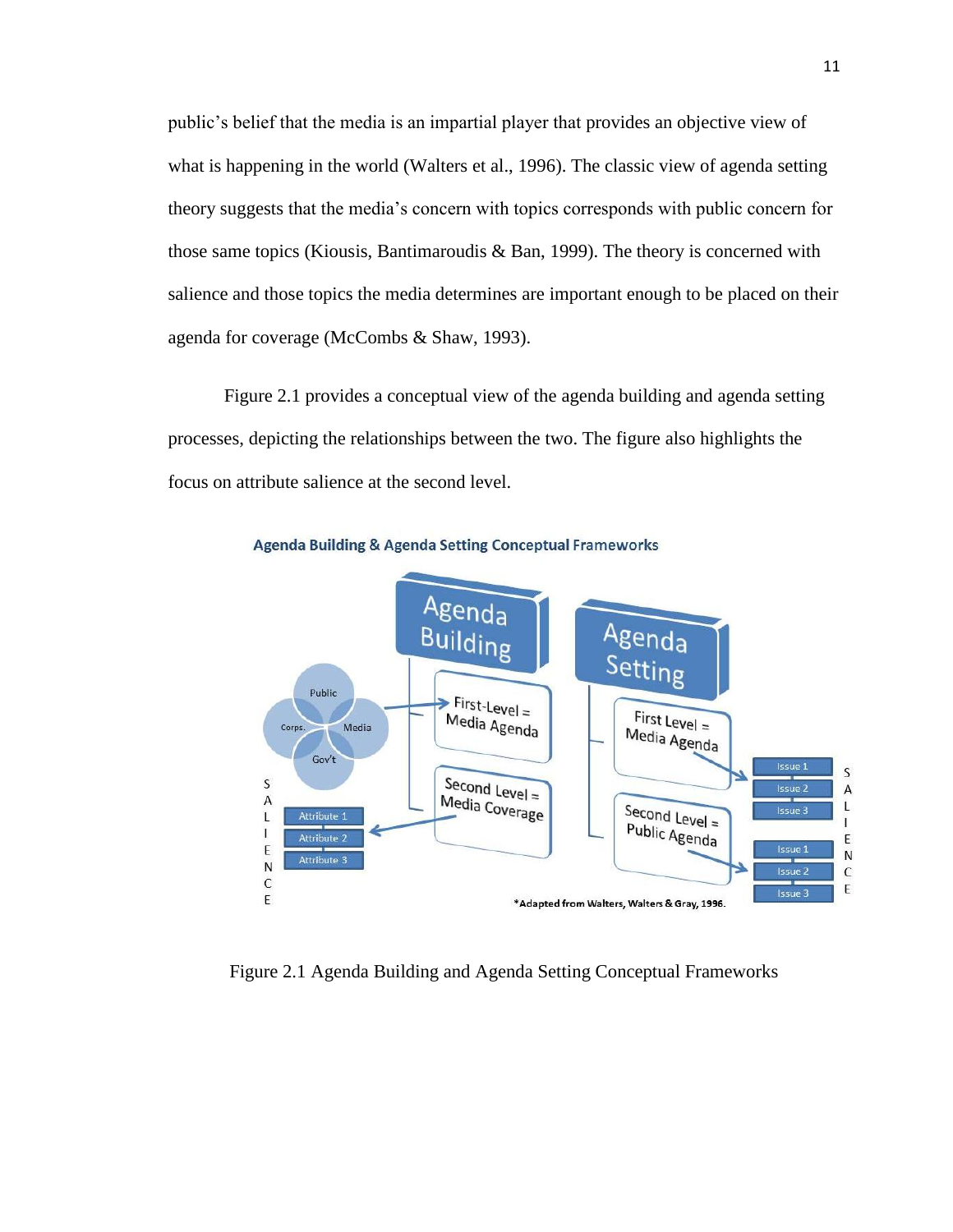Once the media gets wind of a food product recall following the dissemination of a news release or through some other means, agenda setting is likely to begin.

Another important aspect of the agenda setting theory is the first-level and second-level distinction (Walter et al, 1996). This is an important aspect of the theory because it delves into a layer below the surface of salience and focuses on the role the media plays in steering its audience toward a determination that attributes related to a topic are important enough to pay attention to. Repetition and dominance are often the strategies employed to help ensure the messages stick.

Figure 2.2 illustrates second-level agenda setting, the transfer of attributes from the media to the public. Attribute agenda setting involves identifying both the primary characteristics audiences should be concerned with as well as the level of concern those audiences should have regarding those topics based on the tone attributed (Hector & Gibson, 2003). Some researchers claim that attribute agenda setting is inextricably linked to framing because, like framing, the theory encompasses the idea that news content is organized using methods that allow for emphasis on aspects of a topic, while simultaneously excluding other information to present a desired level of salience (Kiousis, Bantimaroudis & Ban, 1999).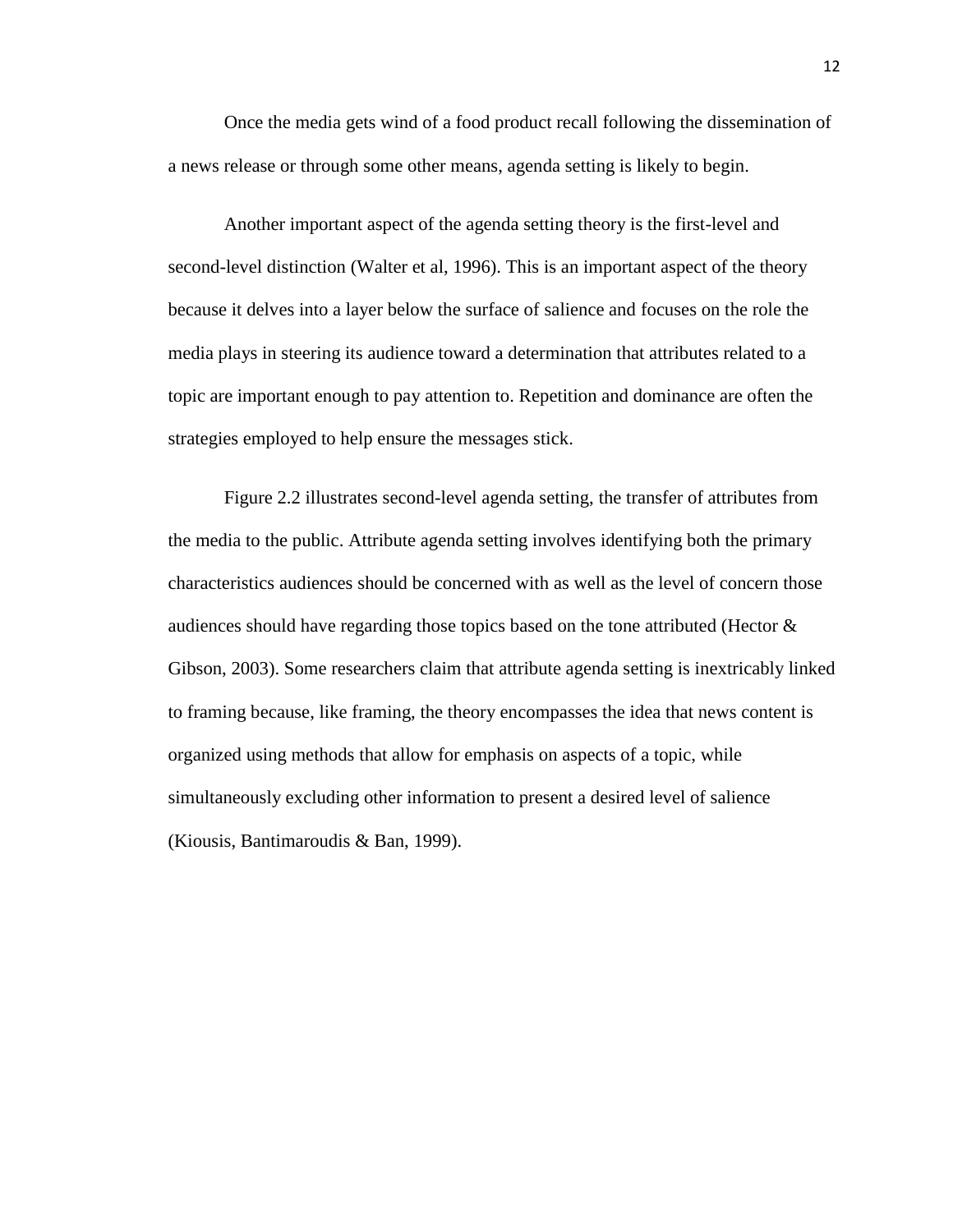Attribute Agenda Setting (born out of agenda setting)



\*Adapted from Walters, Walters & Gray, 1996.

Figure 2.2 Attribute Agenda Setting

Tone is often used as another element of attribute agenda setting. Particularly, from a public relations media analysis perspective, tone is often analyzed routinely by practitioners to discern how well an organization is faring in the news media, and in the minds of the public. Specifically, practitioners evaluate whether news coverage carries a positive, neutral or negative tone (Sheafer, 2007). As stated previously, public relations practitioners are often concerned both with whether the organization's messaging is successfully penetrating the news coverage as well as the tone that is being expressed (Hester & Gibson, 2003).

The study of attribute agenda setting is an area that has undergone little empirical analysis (Sheafer, 2007). More recently, sentiment analysis or the practice of evaluating sentiment in news coverage by gauging tone has been a focus of research over the past ten years (Tsou, Kwong, Wong & Lai, 2005). Similar in nature to researchers' focus on the tone of media coverage, which can be considered a byproduct of the attribute agenda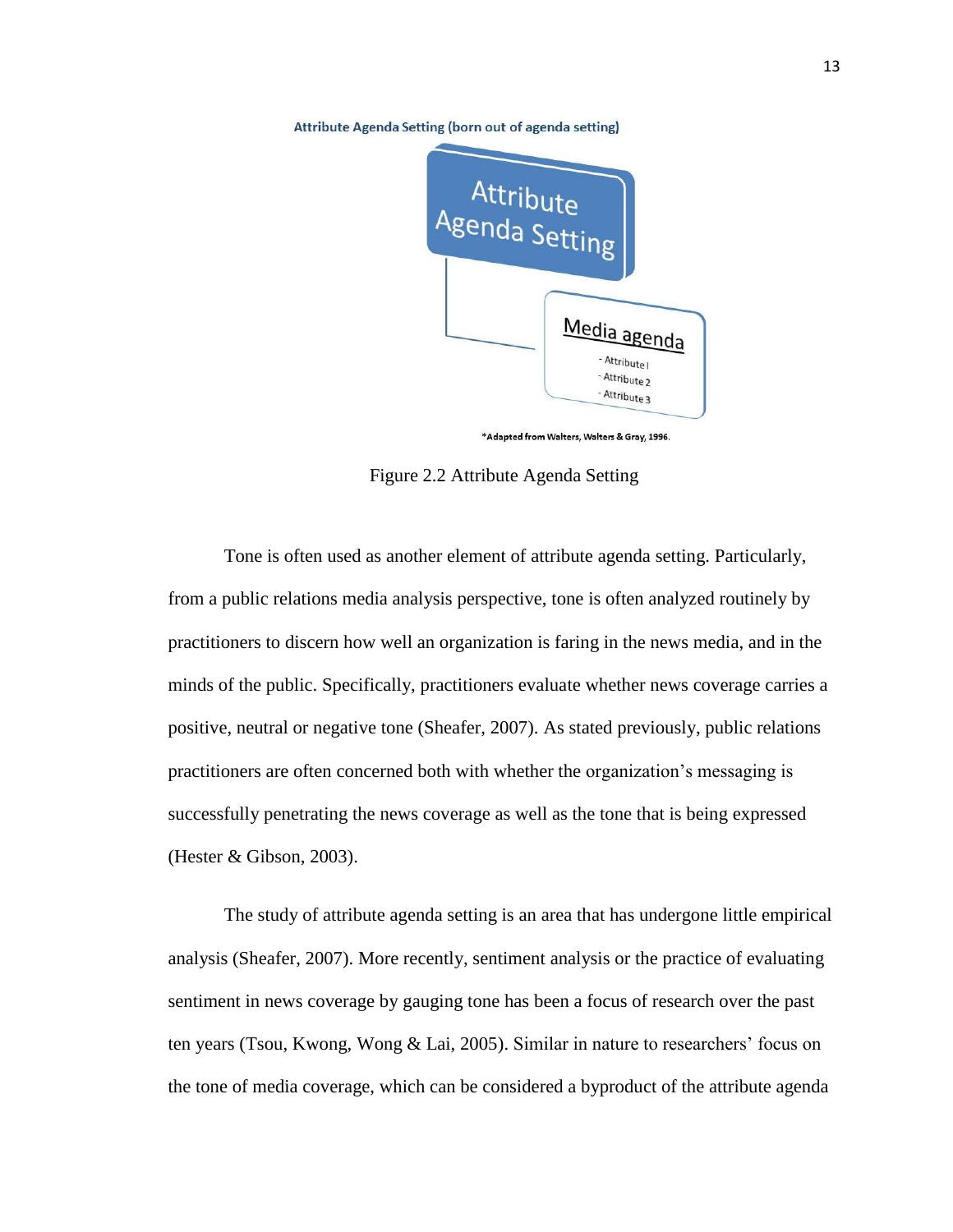setting process, sentiment analysis offers insight into the way a topic is covered. Thus, researchers and practitioners alike are beginning to pay more attention to the impact that can occur as a result of the way the media covers certain topics (Tsou et al., 2005).

From a research perspective, sentiment analysis is of particular interest because news reports often have a tendency to be colored by views that are less than objective (Tsou et al., 2005). As a result, the coverage of specific political issues, media personalities, celebrities, companies, government organizations or events run the potential to be impacted by the manner in which news reporters, editors and newspapers report on those topics. Subsequently, the sentiment attributed toward the coverage of some topics by readers, listeners and viewers is often simplified using three distinct and polar categories: positive, neutral or negative (Tsou et al., 2005).

Tone has its place amongst the idea of second-order agenda setting, first introduced by McCombs & Shaw (1993), which suggests that the media sets the public's agenda at an attribute level, telling viewers, listeners and readers how to think about a topic versus just what to consider important, which would be considered the first order (or level) of agenda setting. The theory suggests there are two distinctly separate levels of agenda setting: the object level and the attribute level, which involves tone. Traditionally, the object level fulfills the role of assisting the audience with assigning a level of importance to the topics being covered. The attribute level is the level at which the media begins to impact the audience's thoughts about how to think about what has been presented (McCombs & Shaw, 1993).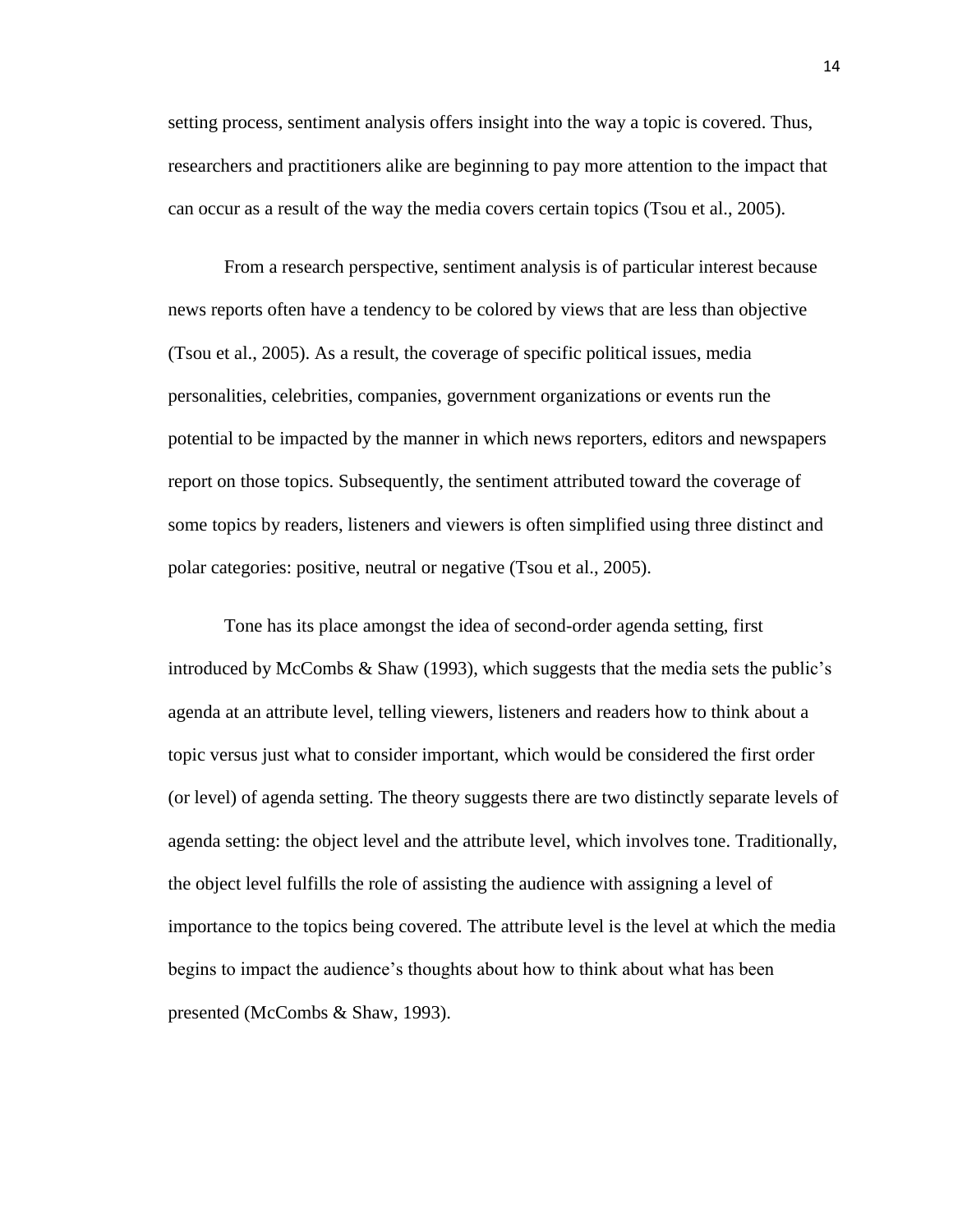#### **The Birth of Agenda Building**

Agenda building is an aspect of agenda setting research that has theoretical roots reaching back to Cobb and Elder (1971) who coined the theory during their quest to determine why some issues received attention with decision makers while others went practically unnoticed.

The theory really developed following Weaver et al's contribution to the literature (McCombs & Shaw, 1993), which suggested the agenda setting process was secondary to a preliminary process. That process is known as agenda building.

The process contrasts with traditional agenda setting theory because it shifts the spotlight away from what's on the media and public agenda to how certain issues and attributes become salient on the media and public agendas in the first place (McCombs & Shaw, 1993). In other words, where did the ideas originate? Or, who sets the media agenda? Agenda building entails a process of salience formation that includes a number of primary players from government officials, politicians, activist groups and corporations to non-profit entities, academic organizations and religious bodies. The interplay among these groups shapes the object level, or issue salience level from one agenda to another.

Studies delving deeper into this interplay submit that public relations practitioners rely on information subsidies such as news releases, press conferences, advertisements, interviews and other supplemental information to aid in the transfer of issue salience (Kiousis, Laskin & Kim, 2011; Zoch & Molleda, 2006). If we consider information as a commodity, the media gains access to the information through any number of means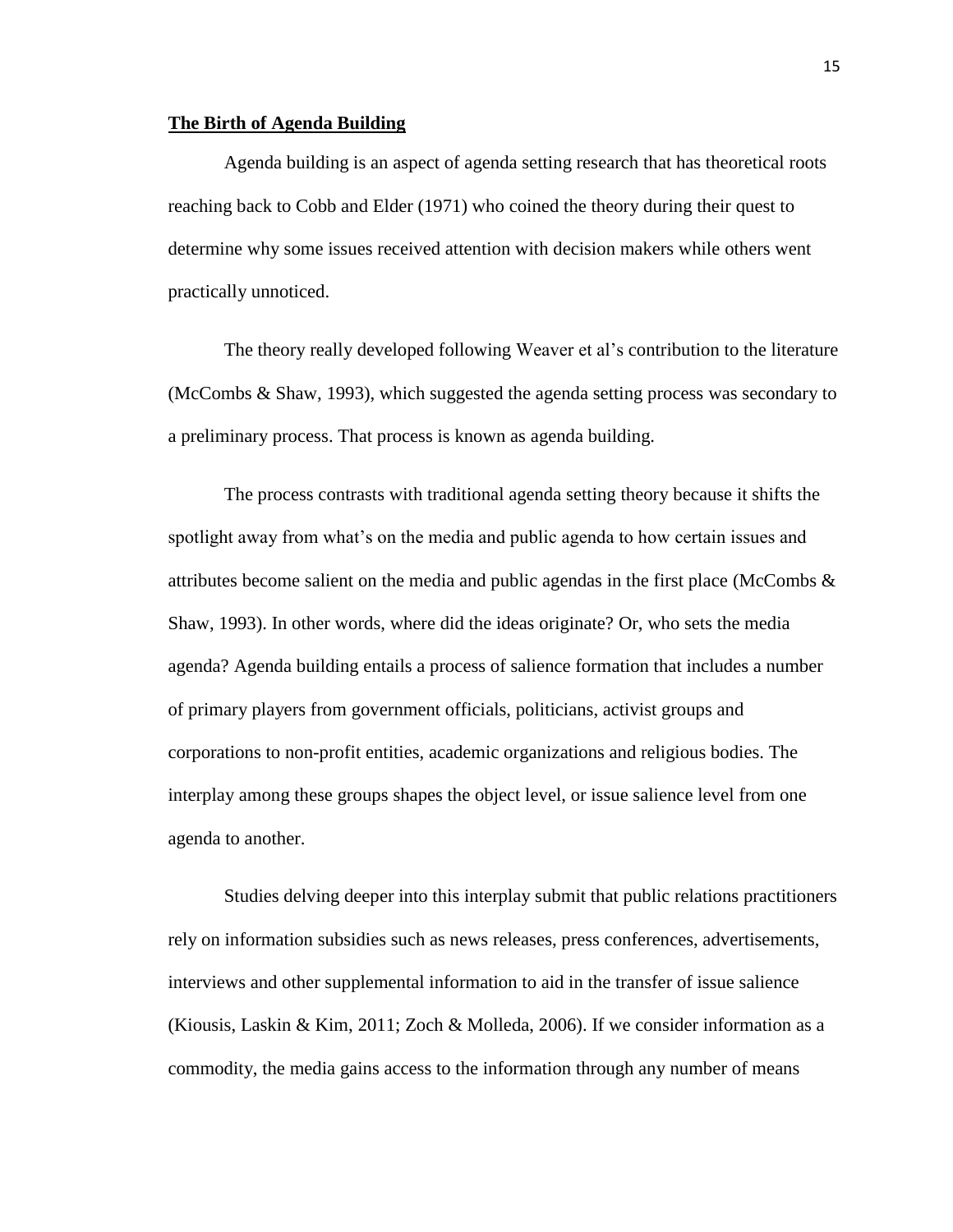often referred to as information subsidies. These means could include news releases, interviews with spokespersons, special events, press conferences, or media advisories (Kiousis et al., 2006). News releases are often a relied upon source in studies that aim to demonstrate the agenda-building transfer of issue salience and the attribute level of the agenda building process (Kiousis, Laskin & Kim, 2011).

Theoretically speaking, the agenda building cycle unfolds between companies and the media as part of the collective process of reciprocal influence that exists during communication (McCombs & Shaw, 1993). In essence, the theory provides a conceptual framework for informing who takes part in the process of building the media agenda. Additionally, it conceptualizes the process of salient formation as one of mutual influence (Kiousis, Mitrook, Wu & Seltzer, 2006). Consequently, the process can profoundly impact the way a society prioritizes the importance of certain societal issues (McCombs & Shaw, 1993).

The agenda building process has been characterized as a gatekeeping process. In other words, public relations practitioners' interaction with media gatekeepers can be viewed as a dance that that ultimately results in news coverage that becomes part of the media agenda. Through the use of practices such as providing information subsidies to sources, public relations practitioners seek to have their information published and framed intact with the desired tone, and in alignment with the organizational messages they desire to present to their target audiences through the media (Ohl, Pincus, Rimmer  $\&$ Harrison, 1995; Sweetser & Brown, 2008). Tanner's (2004) study of agenda building and the primary resources used by health reporters buttresses that perspective with results that indicated most health news reporters get their ideas for news articles through telephone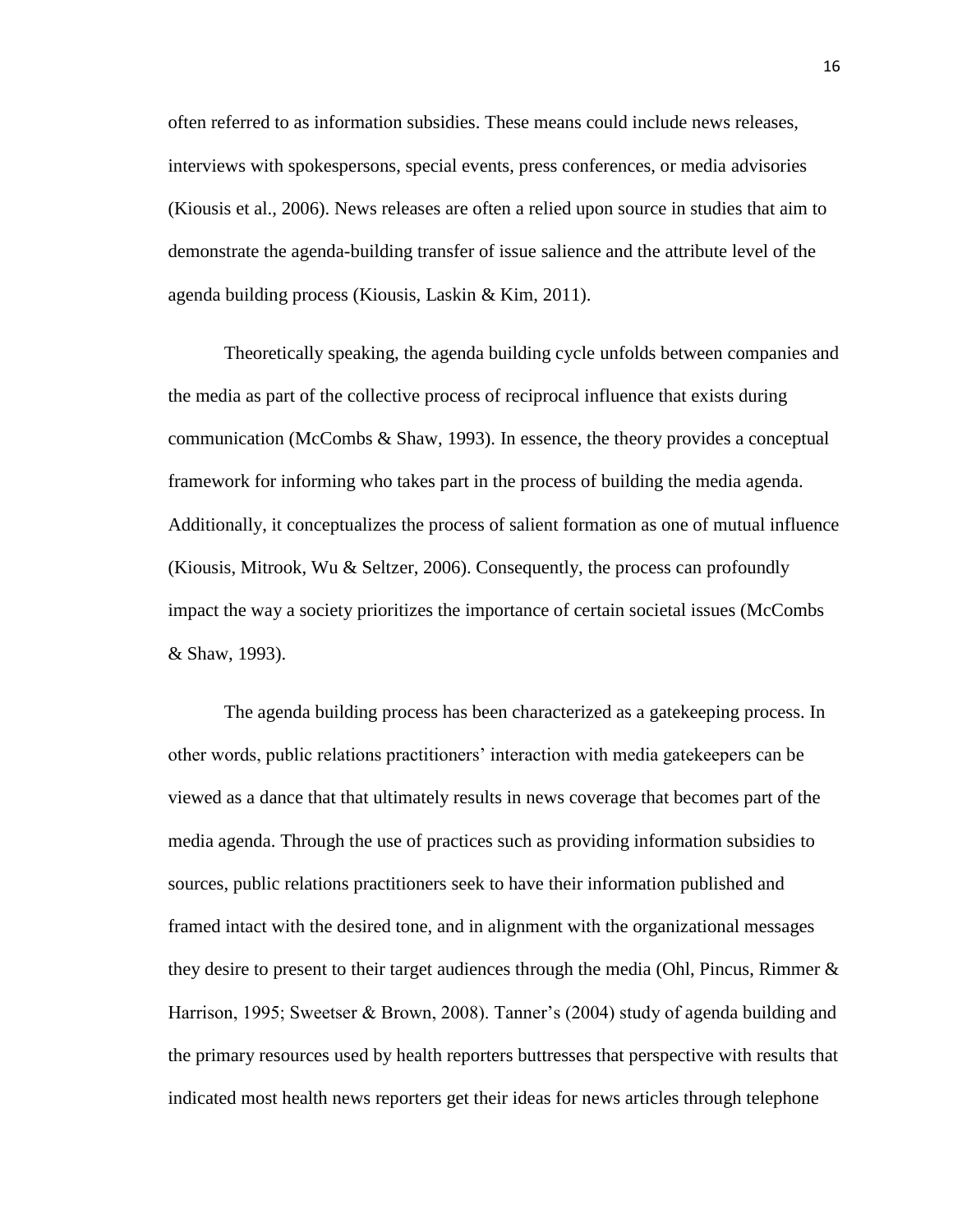pitches that come from health professionals. Journalists admitted that they rely on experts and often consult them as primary sources for articles.

It is important to highlight the specific role public relations practitioners play in the agenda building process. Not only do they influence what topics are covered by helping to build the media agenda, they also play a role in shaping how certain topics are portrayed, and therefore, ultimately defined and understood by the public (Kiousis et al., 2006).

Researchers have been investigating the praxis between agenda-building theory and its applications in the public relations field for decades. For instance, Turk and Franklin (1987) reported that public information officers at a state agency were able to raise the salience of their agencies in subsequent media coverage following communication campaigns geared toward building the media agenda. Hale (1978) demonstrated a positive connection between the length of news releases and the length of articles run in newspapers about the organizations. Harmon & White (2001) found that video news releases also had a substantial agenda building impact.

When attributes of an issue emphasized in news releases later become salient in the resulting news media coverage, this is second-level agenda building theory at work (Kiousis et al., 2006). Weaver et al.'s (1981) work indicated that beneath the surface of the theory, the object level of agenda setting wasn't the only important element at work in shaping the media agenda, but that at a more granular level, objects that were being presented as salient were accompanied by numerous associated attributes. The findings suggested that exposure to the news media therefore shaped not only issue salience, but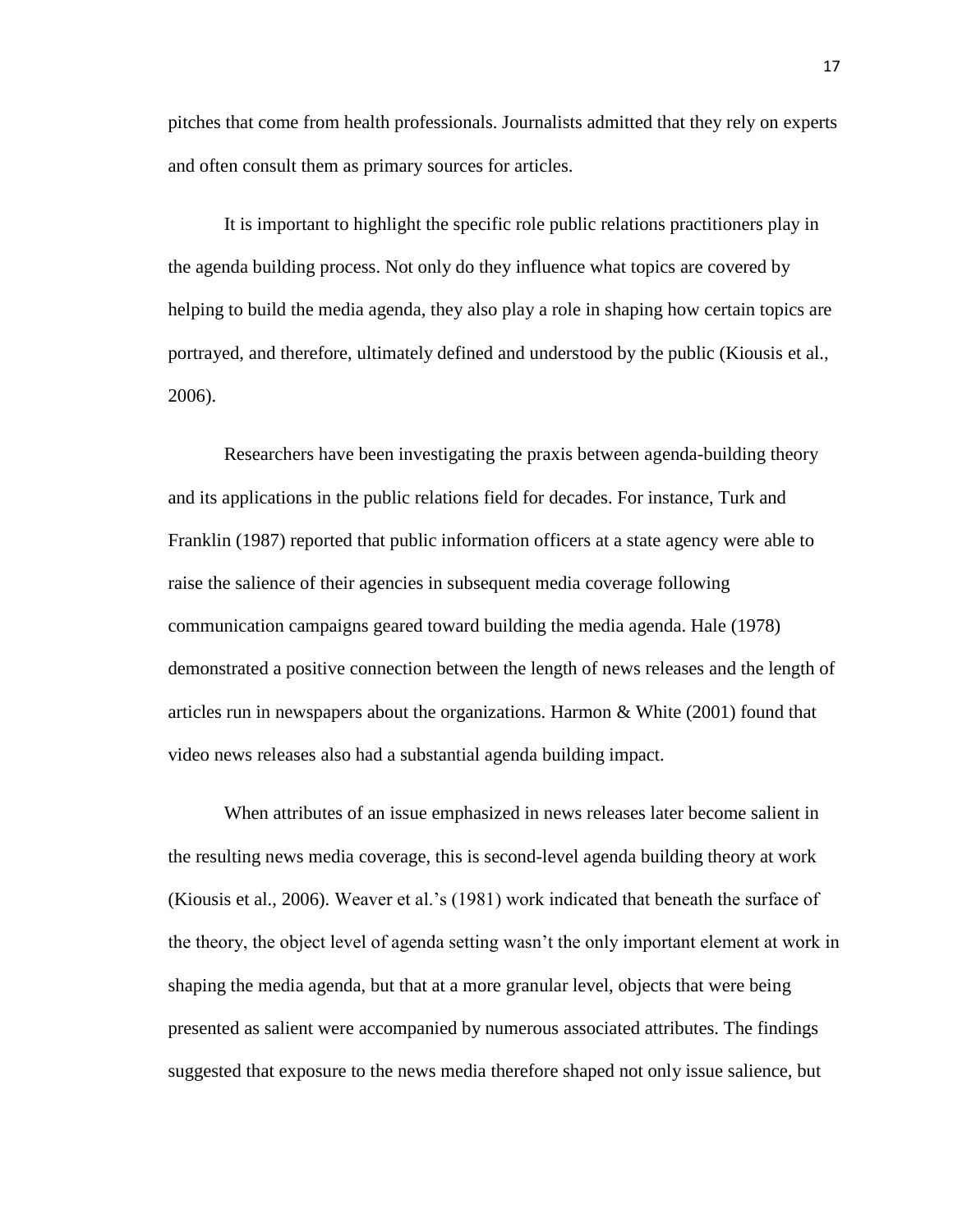the associated important attributes of each issue, which ultimately shaped the audience's images, views and perceptions. In other words, the attributes the audiences associated with a topic can impact what the media ultimately extracts as salient and presents to its audiences.

In essence, agenda-building theory attempts to explain why information about certain issues and attributes are made the focal point of attention, and widely disseminated for public information while other issues and attributes are not generally pushed out as salient pieces of information (McCombs & Shaw, 1993; Wanta, 2007).

Presidential emphasis on acts of terrorism in Africa showed a clear agendabuilding trend with expanded media coverage of the issue as well as policy agenda impacts examined during and after the attacks (Wanta, 2007). Likewise, Fahmy et al. (2011) found President George W. Bush was able to influence media coverage on issues that revolved around the importance of invading Iraq because Saddam Hussein possessed weapons of mass destruction in a direct link to Al Qaeda. Notably, George W. Bush "massively employed public relations to mobilize the nation to attack Iraq, including informing U.S. media and the public that there was a connection between President Saddam Hussein and Al-Qaeda" (Fahmy et al., 2011, p. 323).

Shedding light on the second-level agenda building mechanism, Fahmy et al. (2011) provided further evidence that implanting a public relations strategy that aims to penetrate and impact media coverage through focusing on attributes emphasized during agenda building at the public relations practitioner level subsequently results in media coverage that focuses on those same attributes.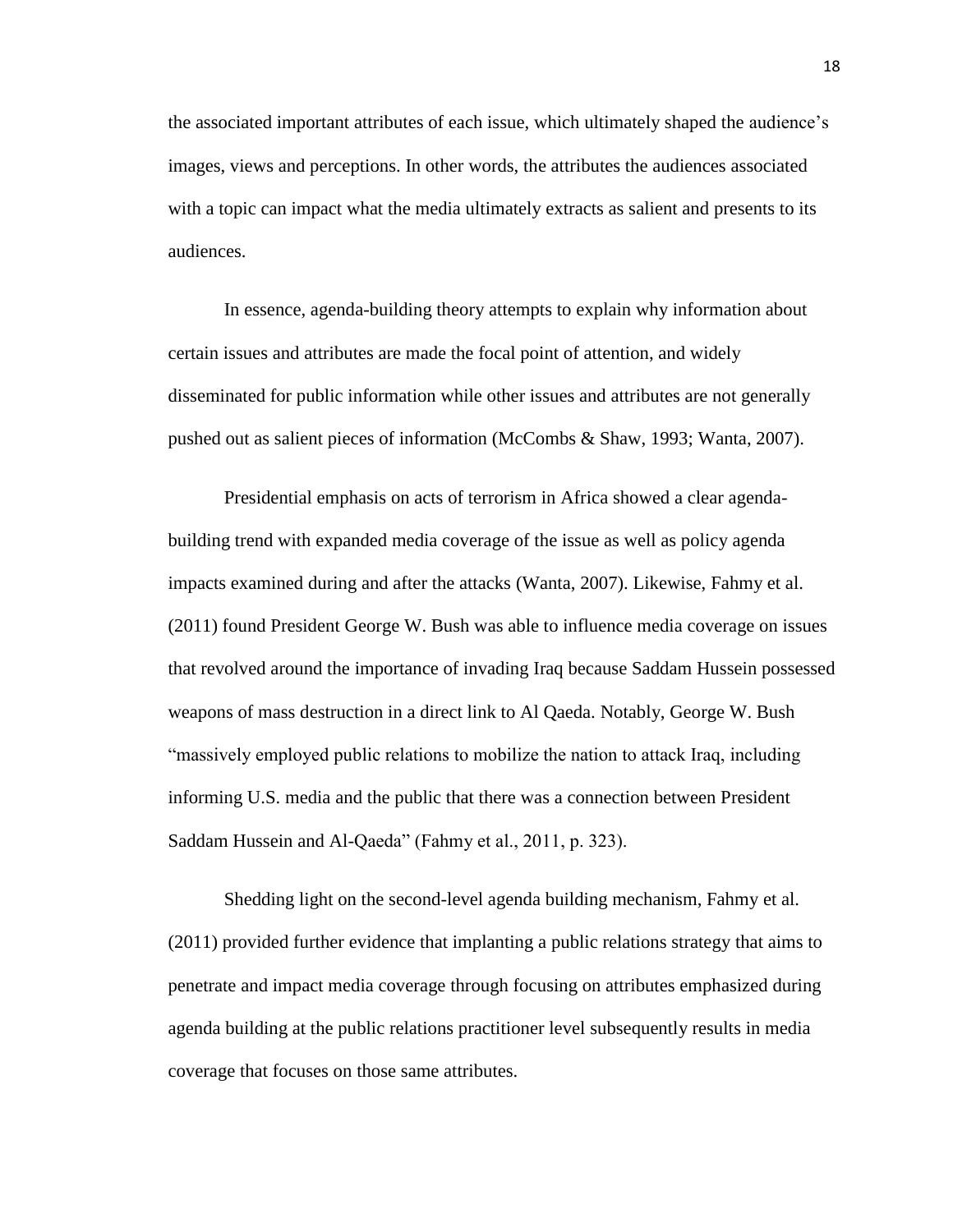#### **Chapter 3**

#### **Best Practices in Crisis Communication Strategies and Messaging**

It is appropriate to briefly touch on Situational Crisis Communication Theory because it demands that there be a theoretical link between crisis situations and the resulting crisis response strategies that are employed by crisis communication managers to handle those situations (Coombs, 2007). Crisis communication managers who are aware of this research can make use of empirical knowledge versus simply relying on past case studies, which may have included unique sets of circumstances that could have impacted both the nature of the crisis, response strategies and evaluation results.

The theory also asserts that with any crisis situation, there is a need to accept some level of accountability and/or responsibility on the organization's part. From there, a conceptual link between the level and nature of responsibility accepted by the organization helps determine the best prescription and path forward toward managing the crisis situation (Coombs, 2007). This theory should be considered by communicators who are making decisions about the best method for aligning the selected crisis communication strategy with the most appropriate messaging attributes and elements that stand the best chances of protecting the organizational reputation most effectively.

#### **The Function of Food Recall Notifications**

As food product recall notifications are being developed, crisis communicators have a certain level of flexibility to craft messaging with a focus on specific attributes and elements that align with the crisis management strategy. Once those messages are crafted within a news release, the public information aspect of the food recall notification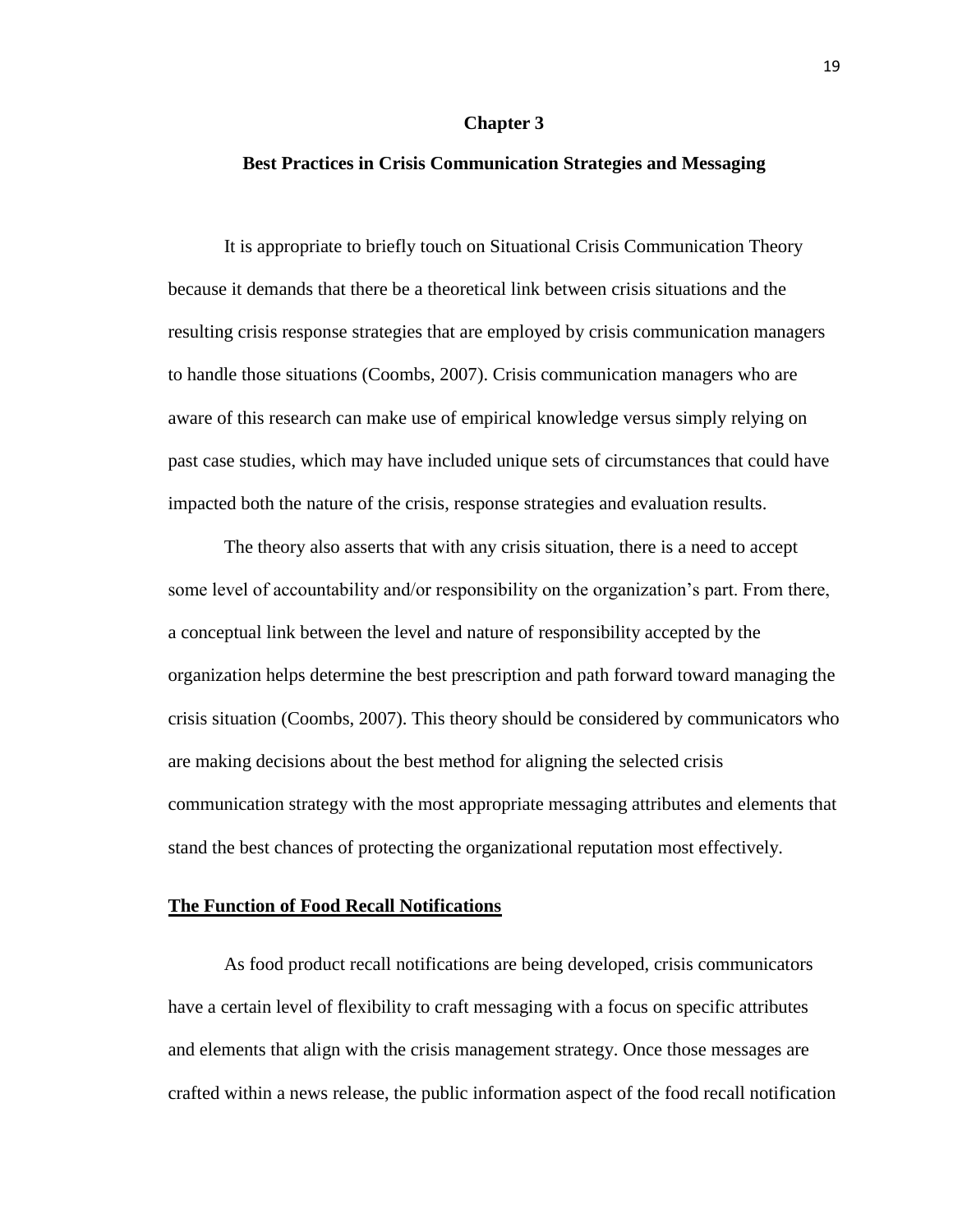process begins and the notification gets disseminated through the press in order to ensure public safety and awareness that a product may pose a public health or safety risk.

There are a number of case studies that indicate some companies fare better through a product recall than others. This study hypothesizes that in some aspects, companies may be in a better position to protect their reputations if they approach crisis communications in a manner that aligns with best practices in an attempt to garner media coverage and results that serve the purpose of making the public aware of an issue, while simultaneously maintaining the company's reputation.

Once the decision to recall a food product has been made, public relations practitioners have potentially entered crisis territory (Bernstein, 2006). In other words, the situation has reached a level of seriousness necessary to involve the media and thereby also becomes subject to the media effects that take place through the agenda building and agenda setting processes.

There are few studies that have looked at the relationship between food recall notifications and media coverage of organizations. This empirical study will provide support to the currently established body of research related to media effects theories to show that these theories apply at a practical level for use by crisis communication managers.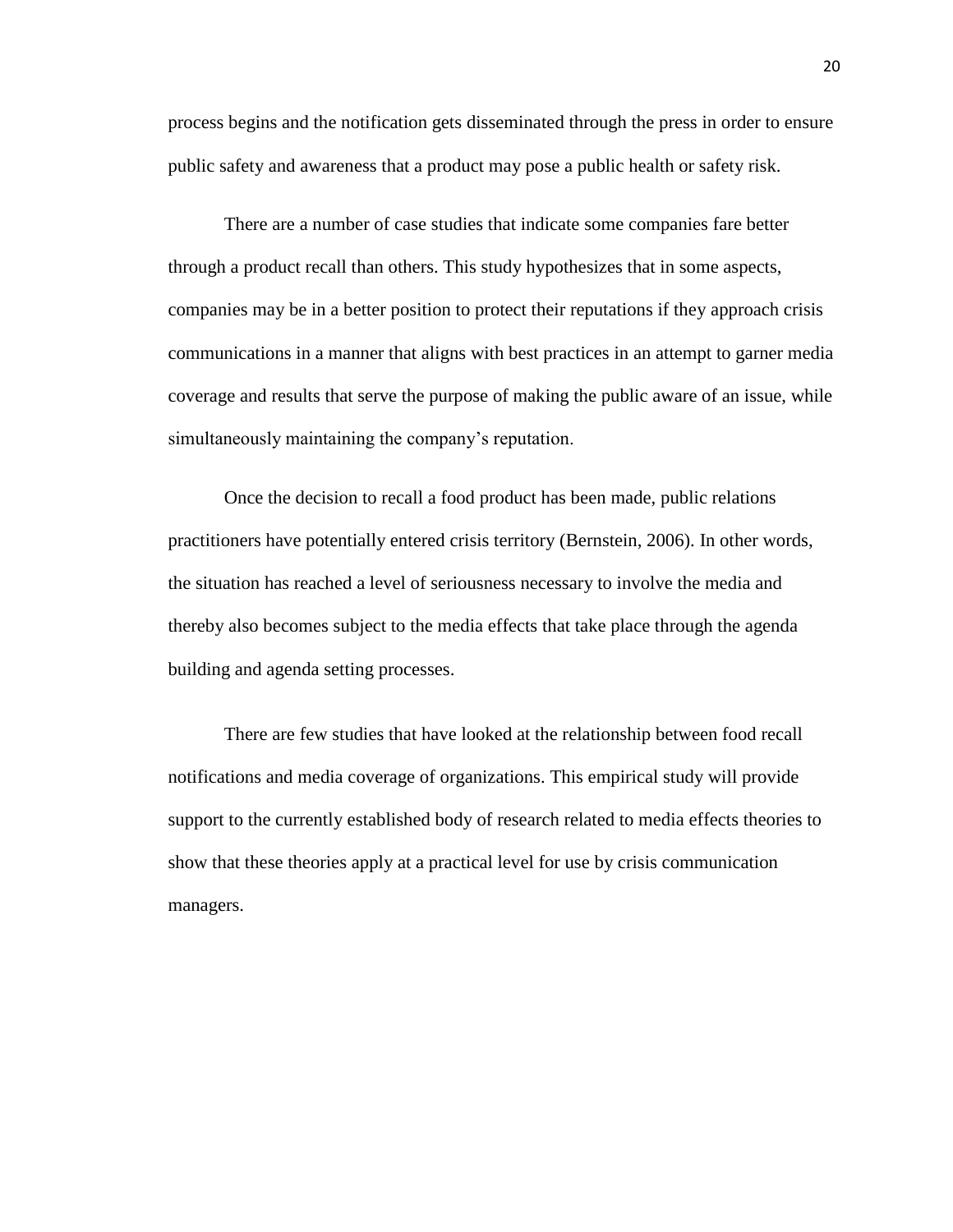#### **Food Safety Recalls and Crisis Management**

The U.S. food industry is a highly regulated industry with numerous checks and balances in place to help secure the nation's food supply. On Jan. 4, 2011, the Obama Administration tasked one of the most prominent national agencies responsible for regulating the food industry, the U.S. Food and Drug Administration, with implementing the Food Safety Modernization Act (Hamburg, 2011). The new law, also known as FSMA, sets new requirements for the FDA and food manufacturers including providing the FDA with regulatory authority to require a firm to issue a food safety recall, more frequent inspections of food manufacturing plants, the prevention of imported foods into the country if foreign governments do not abide by FDA requirements and requiring food manufacturing firms to have written plans in place that detail steps by those firms to prevent food safety issues within their plants.

Despite the number of food quality and food safety requirements food manufacturers are required to adhere to, an examination of the FDA's recall archive database (which can be found on the agency's Web site) quickly indicates that the industry experiences numerous recalls on a daily basis. While the level of those recalls varies from a safety perspective from recalls that are unlikely to cause adverse health reactions, but that violate FDA labeling laws to recalls that could cause illness or death, the FDA takes steps to ensure that the public is alerted to some extent whether listing the recall on the FDA Web site or alerting the public through a news release (U.S. Food & Drug Administration, 2010).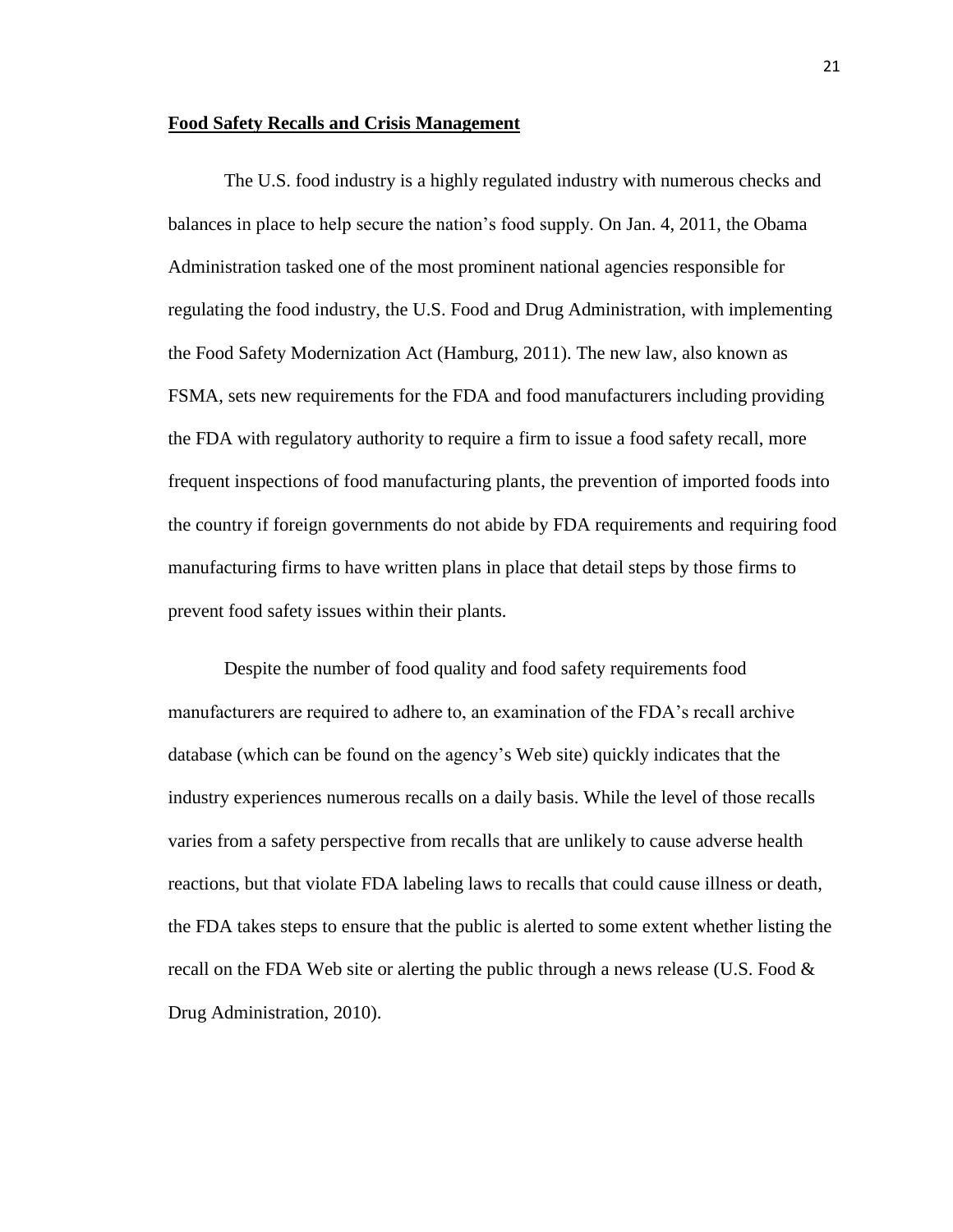Because recall notifications that reach the extent of requiring the use of the media to spread the word to consumers can many times place an organization into crisis management and crisis communication mode, it is important for organizations to have a product recall plan ready in order to proactively manage the crisis while simultaneously protecting the company's reputation (Bernstein, 2006).

Crises can often be predicted and expected. Shang & Hooker (2005) suggested that "although no organization can be fully prepared for every crisis, a firm can be prepared for those which are most likely" (p. 332). Best practices in risk and crisis communication focus on the importance of strategies such as transparency, taking responsibility and where appropriate, offering an apology to stakeholders regarding the crisis, and providing instructional messaging as well as self-efficacy guidelines that focus on offering people things to do in the event of an emergency (Sandman, 2006).

As food manufacturers consider product recalls through the lens of crisis management, preparation for managing a potential crisis and the early stages of an initial response could mean the difference between success and failure when it comes to protecting the company's reputation (Shang  $& \text{Hooke}$ , 2005). Appropriate messaging strategy plays a key role during initial response (Wang, 2007).

#### **Best Practice in Food Recall Crises: Transparency**

Widespread media coverage of a food product recall underscores the importance of making use of certain crisis communication best practice guidelines when communicating with urgency in the interest of public safety and transparency related to a food recall. In a recent crisis, consumers complained for weeks on yogurt maker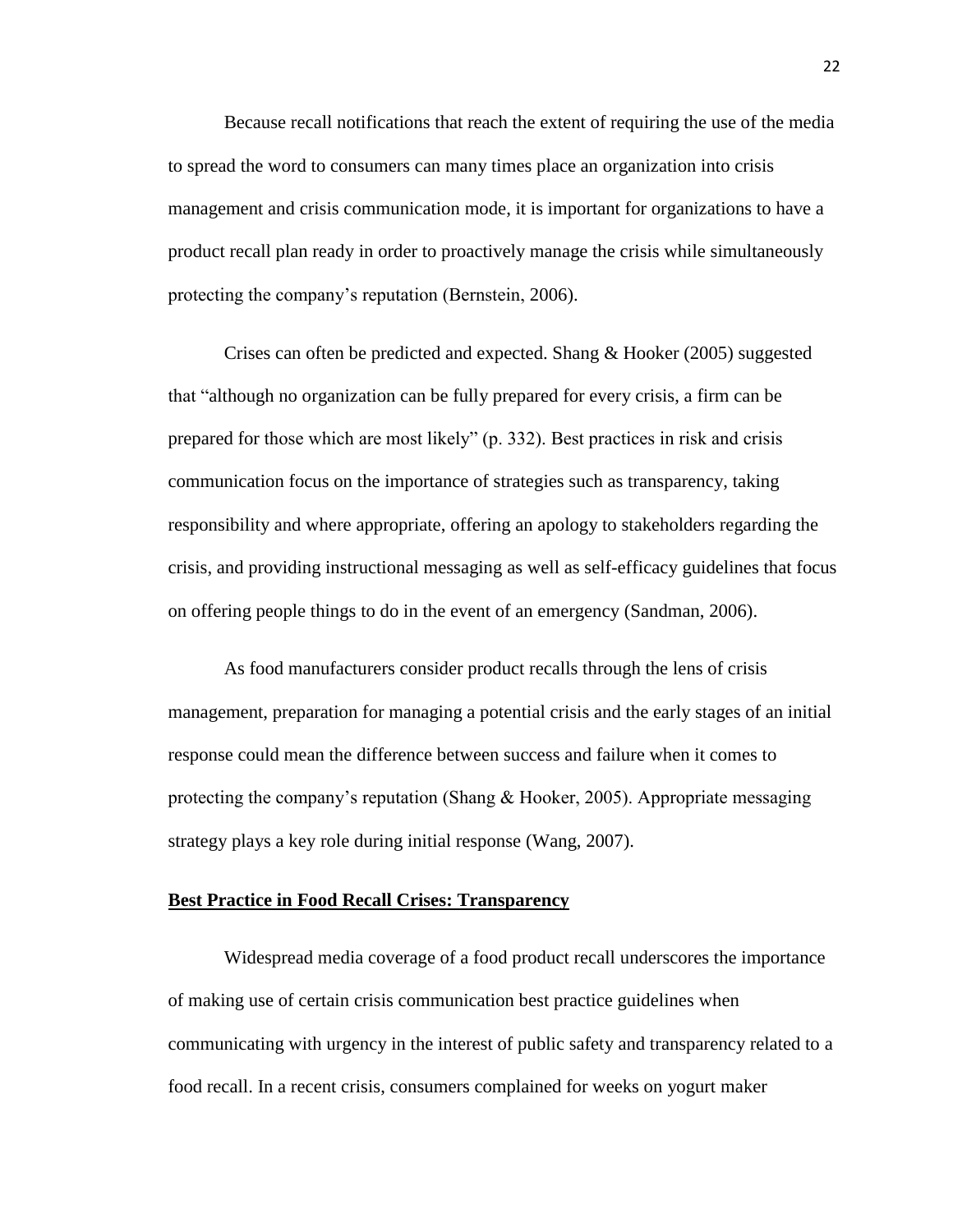Chobani's Facebook page that they were experiencing stomach issues after consuming multiple varieties of the company's yogurt products. Following weeks of complaints from consumers, the company finally gave in and recalled 91 varieties of yogurt due to mold growth. The company's hesitancy to even admit there was a problem early on as well as its slowness to issue the recall did not buy positive points with the media or consumers (Laasby, 2013). This case highlights the importance of communicating transparently and honestly during an issue or crisis.

Because the media is a conduit to the public, it is equally important that sentiments expressed for the purpose of ensuring they reach targeted stakeholders are conveyed in communications with the media (Seeger, 2006). The media have a tendency to cover a phenomenon in a biased manner, coloring events in the manner in which they see fit whether that be positively, negatively or neutrally (Verdoolaege, 2005).

One way for a company to alleviate negative media coverage in a food recall crisis is to be transparent. Seeger (2006) notes that a significant body of crisis communication research emphasizes honesty as a best practice and pointing out that honesty helps build credibility and trust during all phases of the crisis. Organizations stand to benefit on the reputation front by being open and honest about the crisis at hand (Seeger, 2006). By assessing the crisis for the public and providing facts, a company can maintain credibility and establish trust with the media and the public (Seeger, 2006).

Honesty and transparency have been identified through research and best practice guidelines as holding an important role in helping shape media coverage related to a crisis event. Therefore, the following hypothesis is presented: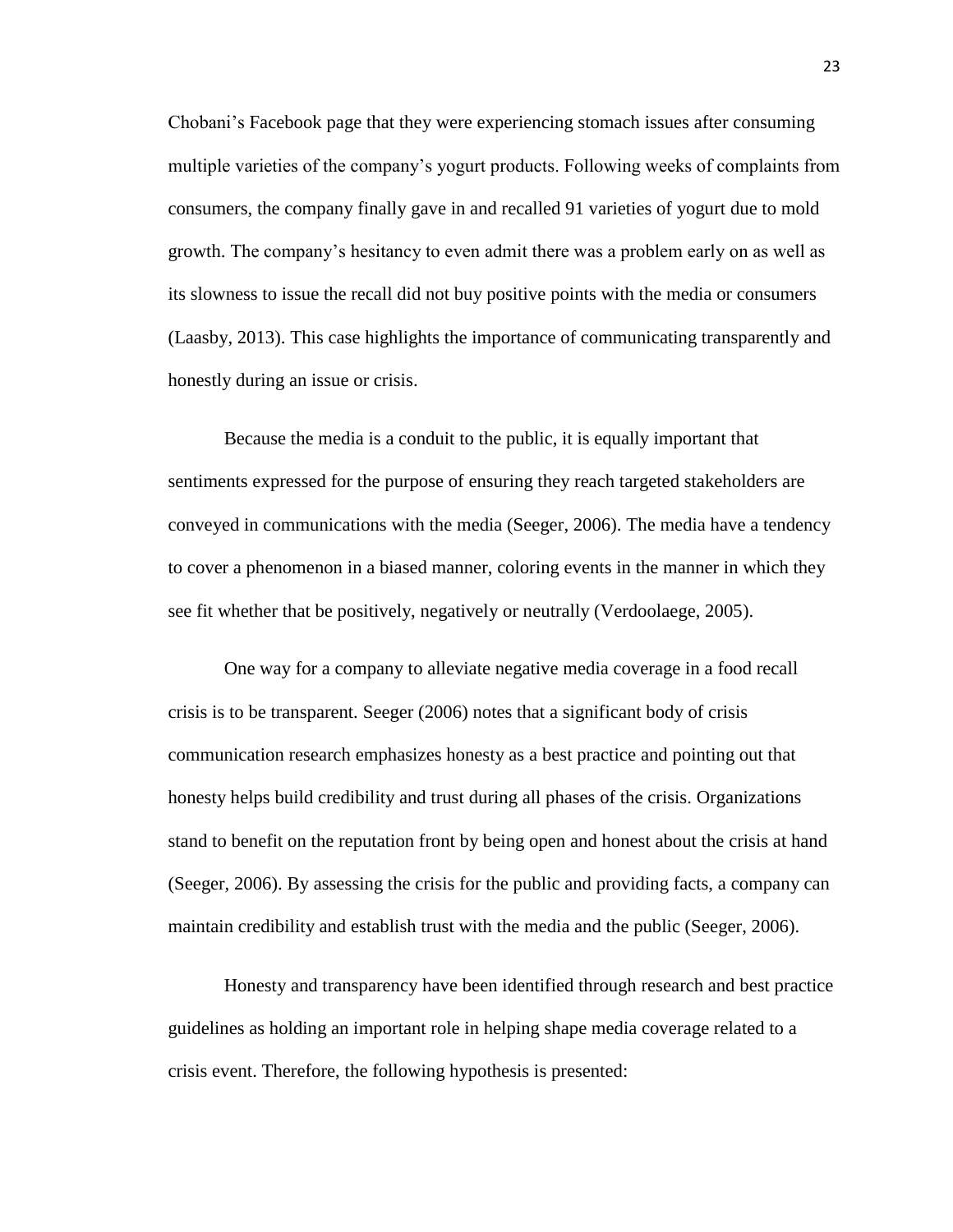*H1: The tone of media coverage is more likely to be positive if the food recall notification includes messaging that communicates clear product identification information (transparency).*

The work of Frisby et al. (2012), Kiousis et al. (2006) and Sheafer (2007) support the idea that salient attributes presented to the media during the first level of the agendabuilding process can in turn impact the second-level of the agenda building process. This study also traces the relationship between the attributes presented and whether those attributes turn up in the resulting news coverage through the following hypothesis:

*H2: The attribute of transparency in food recall notifications will be transferred to news media coverage.*

#### **Best Practice in Food Recall Crises: Acceptance of Responsibility**

Coombs' (2007) research has referenced the role of attribution theory in the management of crisis communications as well, stating that organizations stand to receive lower reputational threats depending upon the manner in which the crisis is framed when it is communicated to stakeholders by the organization and via the media. The idea would suggest that because the media act as a conduit of information disseminated to the public, the agenda building process would be an important step for crisis communication managers to consider during the development of strategic messages. Attribution theory suggests that when a crisis unfolds, people look to place the blame on someone or something as the root cause of the crisis (Coombs, 2007).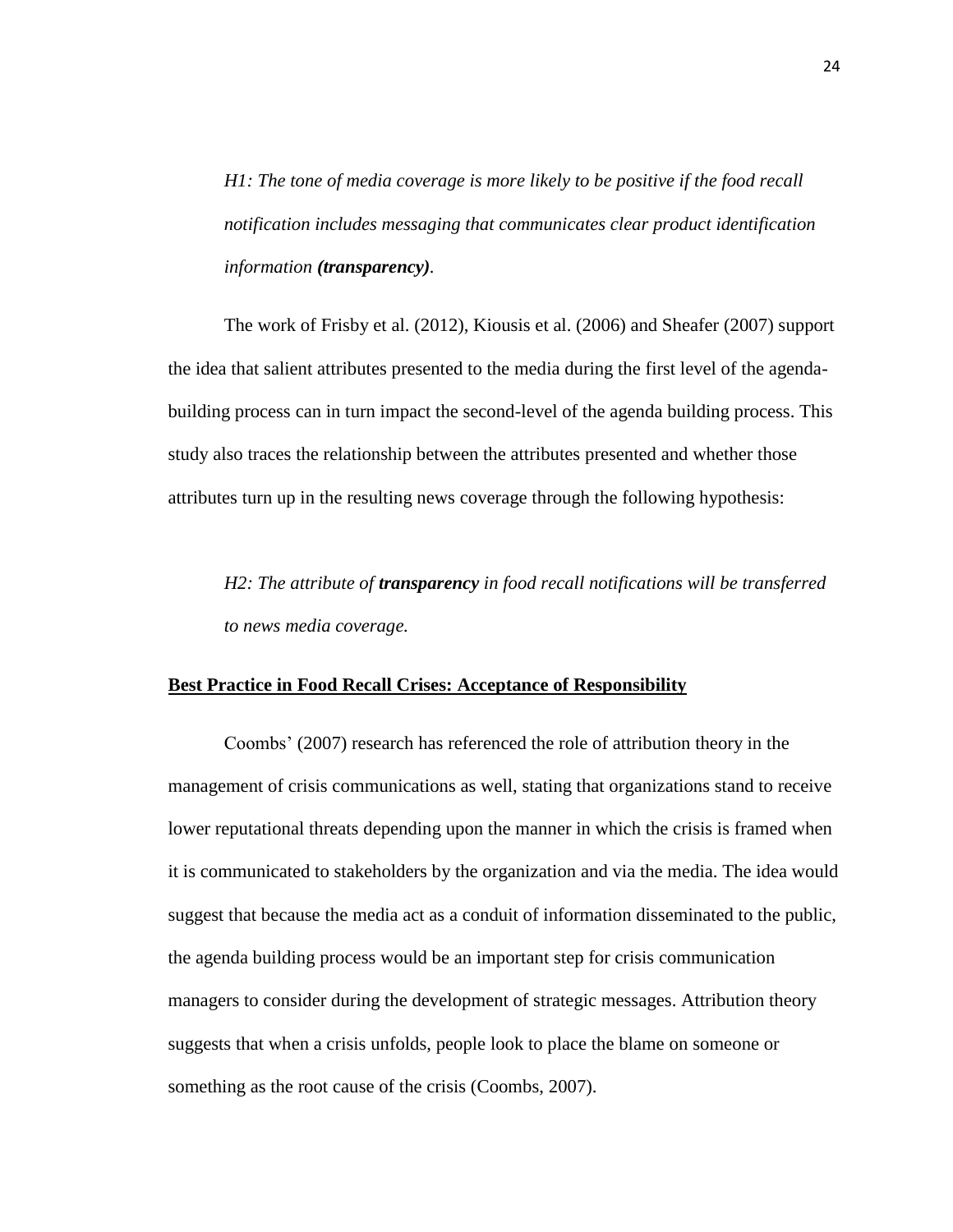Situational crisis communication theory suggests crisis managers use crisis response strategies that demonstrate some level of acceptance of responsibility by the organization for the crisis (Coombs, 2004). According to the theory, companies who accept responsibility tend to fare better in the media and in the public.

One classic case study heavily covered by the media and often referenced as a model for how management inside organizations should work through a crisis is the Tylenol tampering case, which affected Johnson & Johnson Corporation back in 1982. The company promptly assumed responsibility for an issue they were confidently certain they were not responsible for in order to protect public safety. "By withdrawing all Tylenol, even though there was little chance of discovering more cyanide-laced tablets, the company showed it wasn't willing to take a risk with public safety, even if it cost millions of dollars in the process" (Stefenac, 2013).

At that point in history, Tylenol's response was novel compared to other companies, who, many times placed profits before the concerns of their customers. While the company's brand experienced a huge blow, which impacted Tylenol's profits and the brand's reputation, the PR team worked to implement a strategy that would place the brand on the road to recovery and rebuild consumer confidence. Process changes inside the company and a redesign of the packaging and introduction of a tamper-resistant seal bought the company positive capital on the media coverage front.

#### Axia PR comments that:

"City Times and Advertising Age magazine went hand-in-hand with statements detailing the company's road to recovery. A mention in The New York Times describing Tylenol's rapid comeback created a wave of like-minded positive coverage that eventually saw shares climb back up to 24 percent, only six weeks after the onset of the crisis" (2013).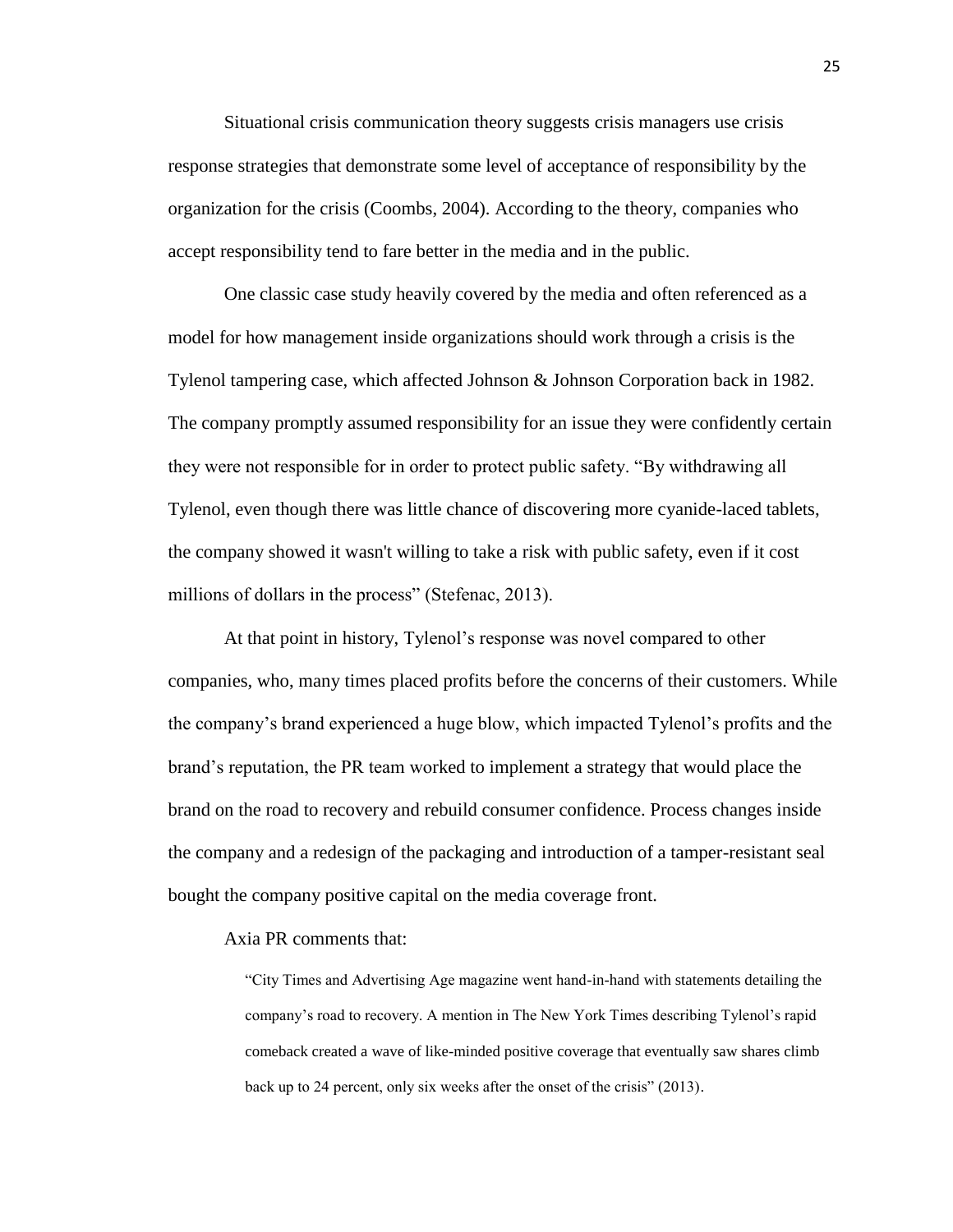The case suggests that media coverage of an event might arguably be presented more positively when a company accepts responsibility for a crisis. Therefore, the following hypothesis is presented:

*H3: The tone of media coverage is more likely to be positive if the food recall notification demonstrates that the issuing firm takes a level of ownership for the issue (acceptance of responsibility).* 

The attribute acceptance of responsibility will also be traced to determine whether it is present within the food recall notifications and, if so, whether a relationship exists between the presence of the attribute and the resulting news coverage through the following hypothesis:

*H4: The attribute of acceptance of responsibility in food recall notifications will be transferred to news media coverage.*

#### **Best Practice in Food Recall Crises: Instructional Messaging**

Instructional information is considered an essential part of crisis communication management by many researchers and practitioners. In Situational Crisis Communication Theory, once an organization has assessed the level of risk associated with the crisis based on the crisis cluster the situation falls into, it is important for the organization to protect itself against collateral reputational and financial damage (Coombs, 2007). This is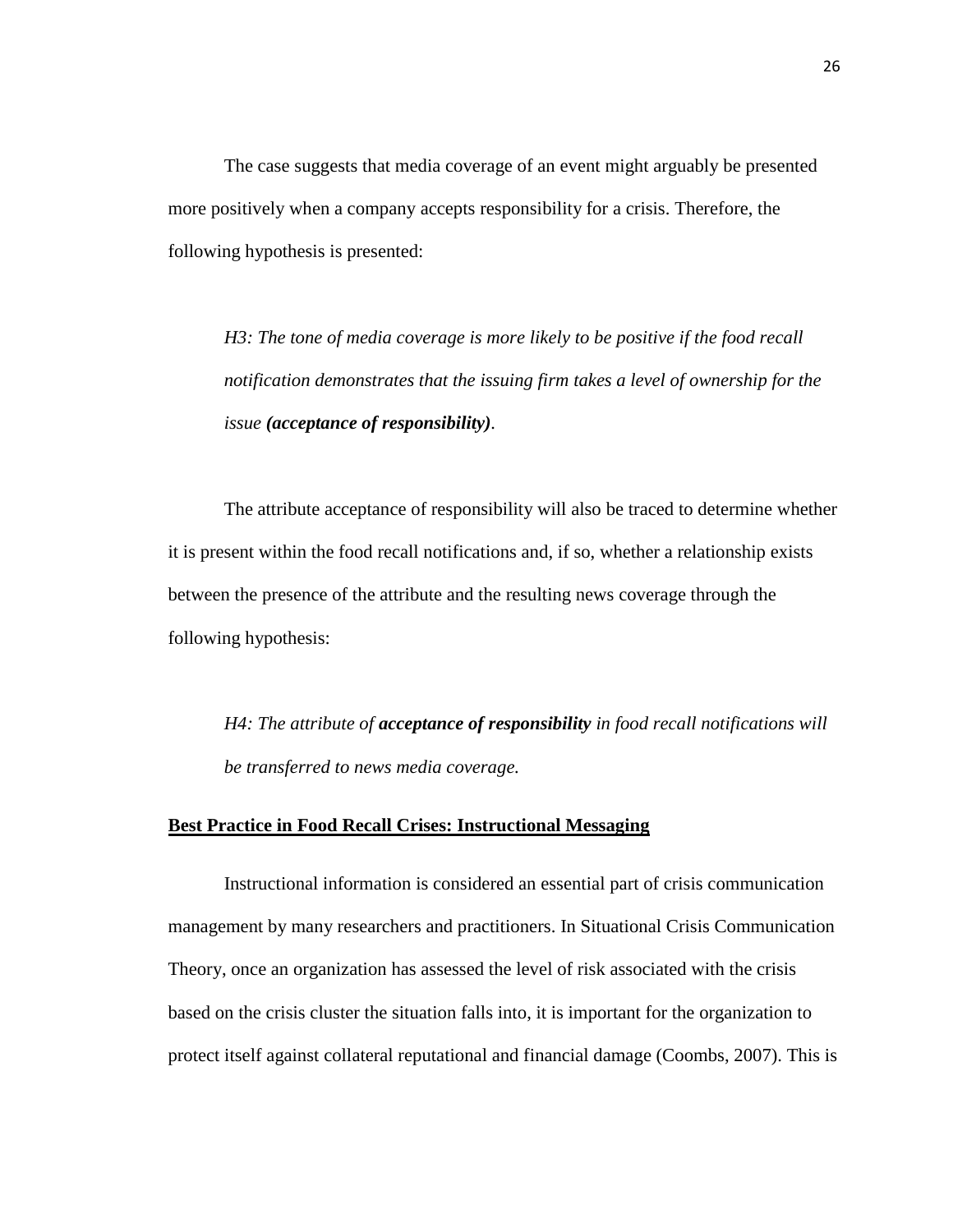one of the reasons instructional messaging plays a key role in crisis communication messaging.

The media become important during the delivery of instructional messaging because they operate as a vehicle used to ensure stakeholders understand what to do to protect themselves or take precautionary measures.

In the arena of food product recall events, instructional messaging plays a particularly important role by communicating to the public what to do if they are impacted. A 2010 study that of the American public indicated that more than a quarter of those surveyed felt they weren't provided with adequate information to protect themselves or their families during major recalls that took place between 2006 and 2009 (Steelfisher, Weldon, Benson & Blendon, 2010).

Larsson (2010) lists the media as the most important information path for relaying instructional messaging during a crisis event. Other crisis communication case studies also note that the media play a critical role in crisis communication. Because crises can be exploited and exacerbated by the media, practitioners have an important role to play in proactively and strategically forwarding the appropriate messages to impacted stakeholders via the media (Coombs, 2011).

The literature suggests that effective crisis communication messages should be constructed based on instructional communication best practices that stem from research (Frisby et. al, 2011). Situational Crisis Communication Theory argues that instructing information *must* be provided as part of crisis communication response, that it should not be considered an option, but a requirement (Coombs, 2006). Coombs (2006) outlines three types of instructing information: "(1) crisis basics; the basic information about what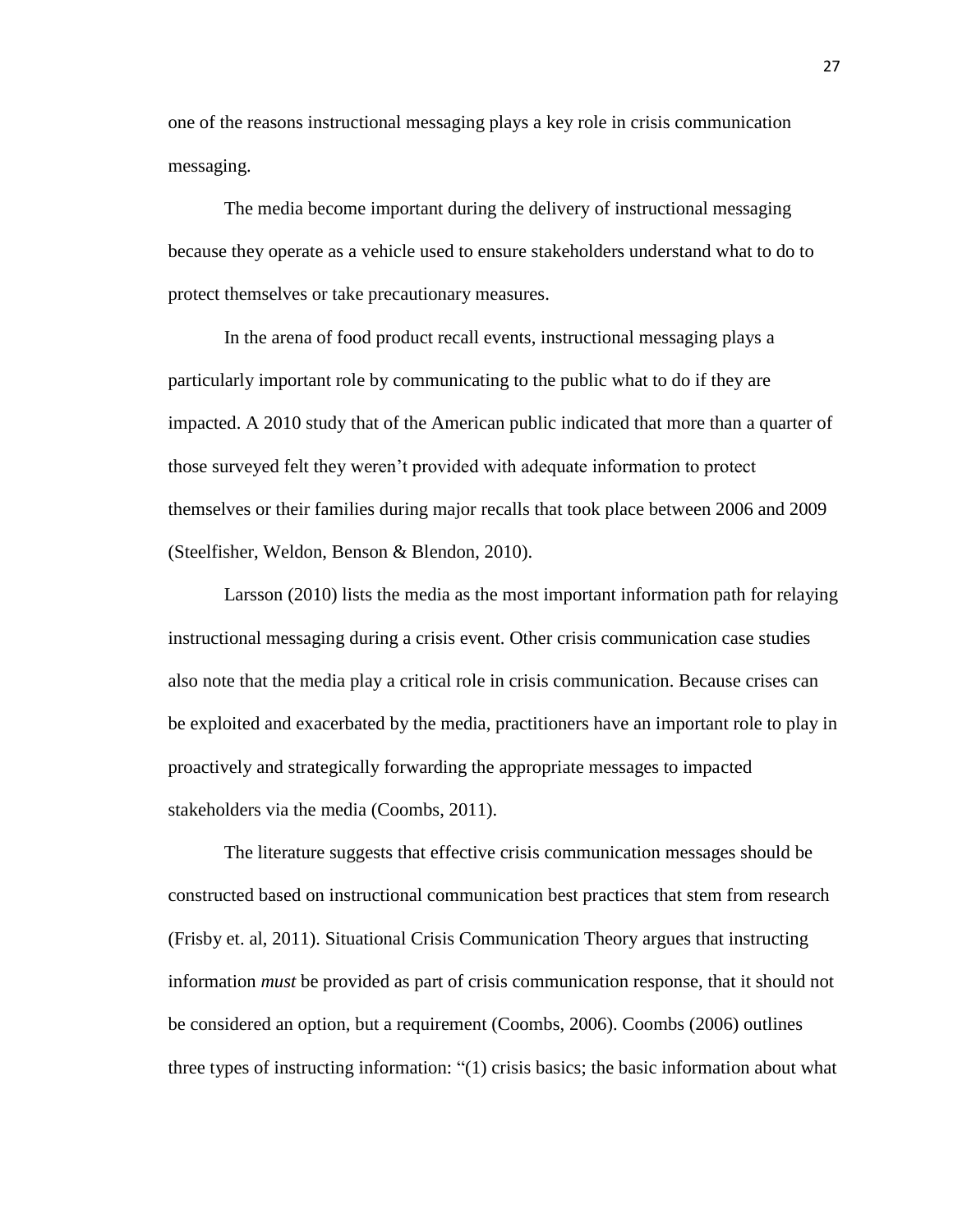happened in the crisis event, (2) protection; what stakeholders need to do to protect themselves from harm, and (3) correction; what the organization is doing to correct the problem/prevent a repeat of the crisis" (p. 246).

 Just as important as the instructional information communicated is the manner in which the media communicates it because information included or lack thereof can directly impact public response to the crisis (Angeli, 2012). As seen in the Tylenol case, media coverage related to a crisis tends to fare better when specific elements are present in the crisis communication messaging. Like acceptance of responsibility, instructional messaging has proven to play an important role in crisis communication. Therefore the following hypothesis is presented:

## *H5: The tone of media coverage is more likely to be positive if the food recall notification includes instructional messaging for the consumer to follow.*

The attribute instructional messaging was also traced to determine whether it was present within the food recall notifications and, if so, whether a relationship existed between the presence of the attribute and the resulting news coverage through the following hypothesis:

*H6: The attribute of instructional messaging in food recall notifications will be transferred to news media coverage.*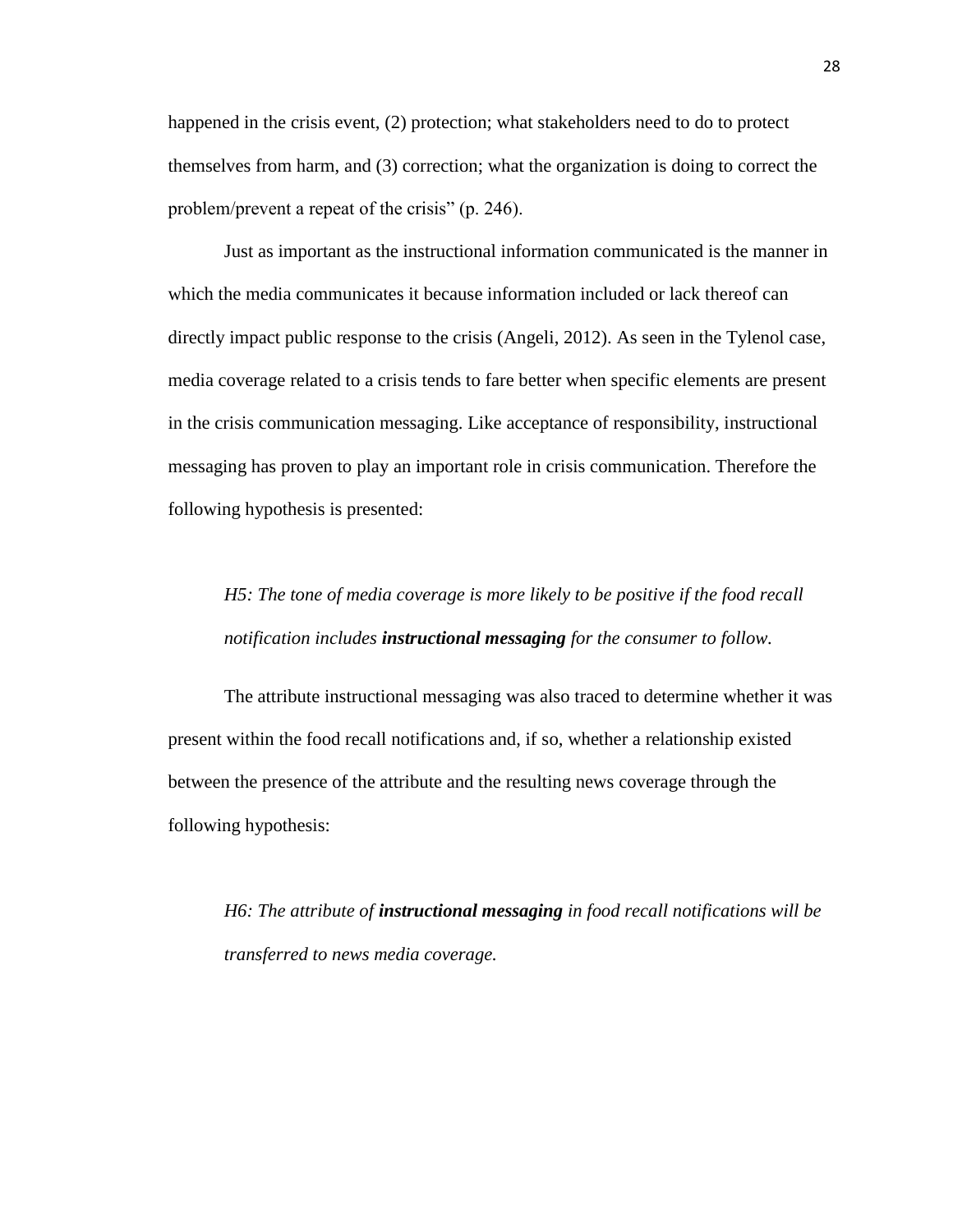#### **Best Practices in Food Recall Crises: Apology**

In his 1992 book on the importance of crisis communication preparedness,

management and post-crisis strategy, Coombs suggests offering an apology as a potential part of the reputation management formula during a crisis.

Seeger (2006) concurs by stating that:

"The public responds much more positively to spokespersons that acknowledge their concerns and demonstrate human compassion for any harm that may have occurred. If the public sees an expression of genuine concern and empathy, it has more faith that the actions being undertaken or recommended are appropriate and legitimate" (p. 241).

Findings from Coombs' & Holladay's 2002 research, which reaffirmed Situational Crisis Communication Theory, also emphasized the importance of apology, stressing that organizational misdeeds must be taken seriously, and when necessary, apology and/or corrective action, should be implemented (Coombs & Holladay, 2002).

Because empathetic, apology-oriented messages are relayed via the media and, as mentioned earlier, the media play a role in coloring those messages, the following hypothesis is presented:

*H7: The tone of media coverage is more likely to be positive if the food recall notification includes a form of apology (apology).*

The research also aimed to determine whether the attribute apology was present within the food recall notifications and, if so, whether a relationship existed between the presence of the attribute and the resulting news coverage through the following hypothesis: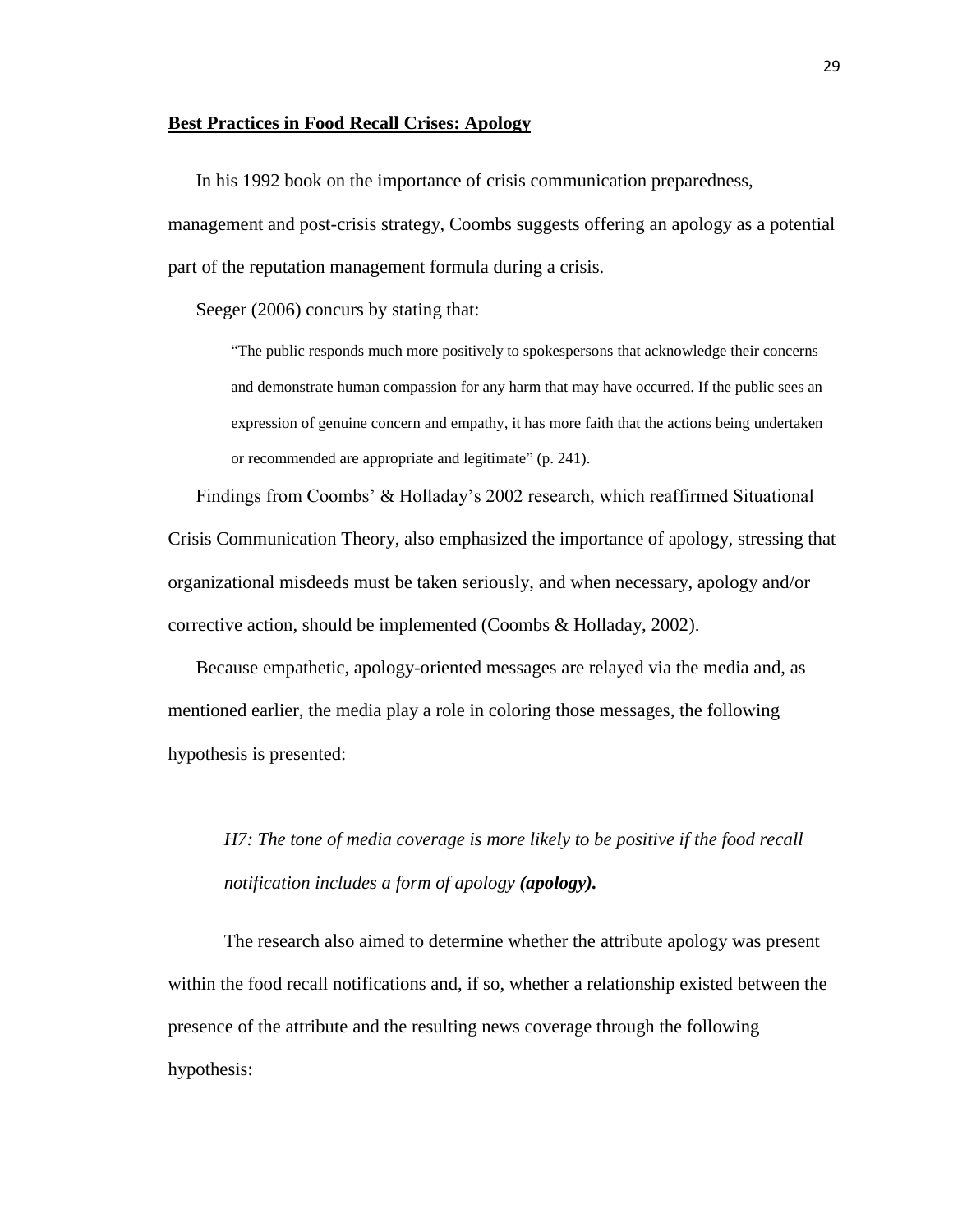*H8: The attribute of apology in food recall notifications will be transferred to news media coverage.*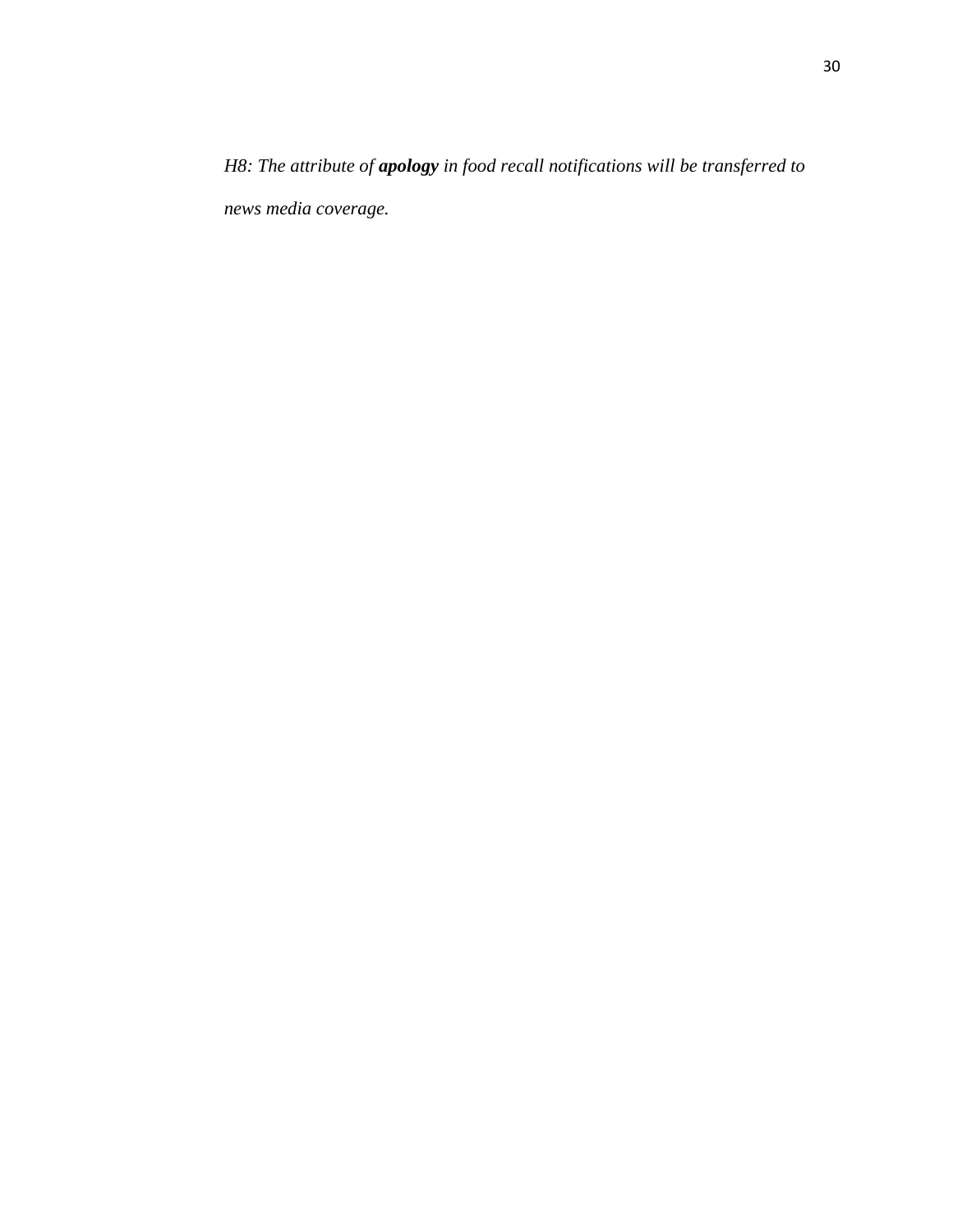#### **Chapter 4**

#### **Method**

For the purpose of narrowing the scope and focus of this study, food recall notifications sent in the form of news releases, posted to the FDA Web site and fed through a subscription-based program that is well known in the food industry called Food Tracks were used to analyze the agenda building aspect of the food recall notification process. Resulting newspaper articles pulled both from within Food Tracks and Lexis Nexis were used to analyze the second-level agenda building effects of the food recall notification process.

To test the hypotheses, I conducted a content analysis of the product recall notifications issued by the Food and Drug Administration during calendar year 2013. I went through the entire population of food recall notifications within Food Tracks that had been issued during the year. Within the program, a targeted search was initiated to extract only food recall notifications that had been fed into the program from the FDA's archive of food recall notifications during 2013. Because Food Tracks also displays associated articles, this program was used as opposed to the FDA Food Recall Archive Web site only in order to provide preliminary information regarding whether the notification garnered news coverage.

The search within Food Tracks returned a total of 72 food recall notifications that could be linked to corresponding news coverage/articles to allow for the test of the hypotheses. Next, a search within Lexis Nexis was initiated for news articles that corresponded with the food recall notifications. Food recall notifications that did not have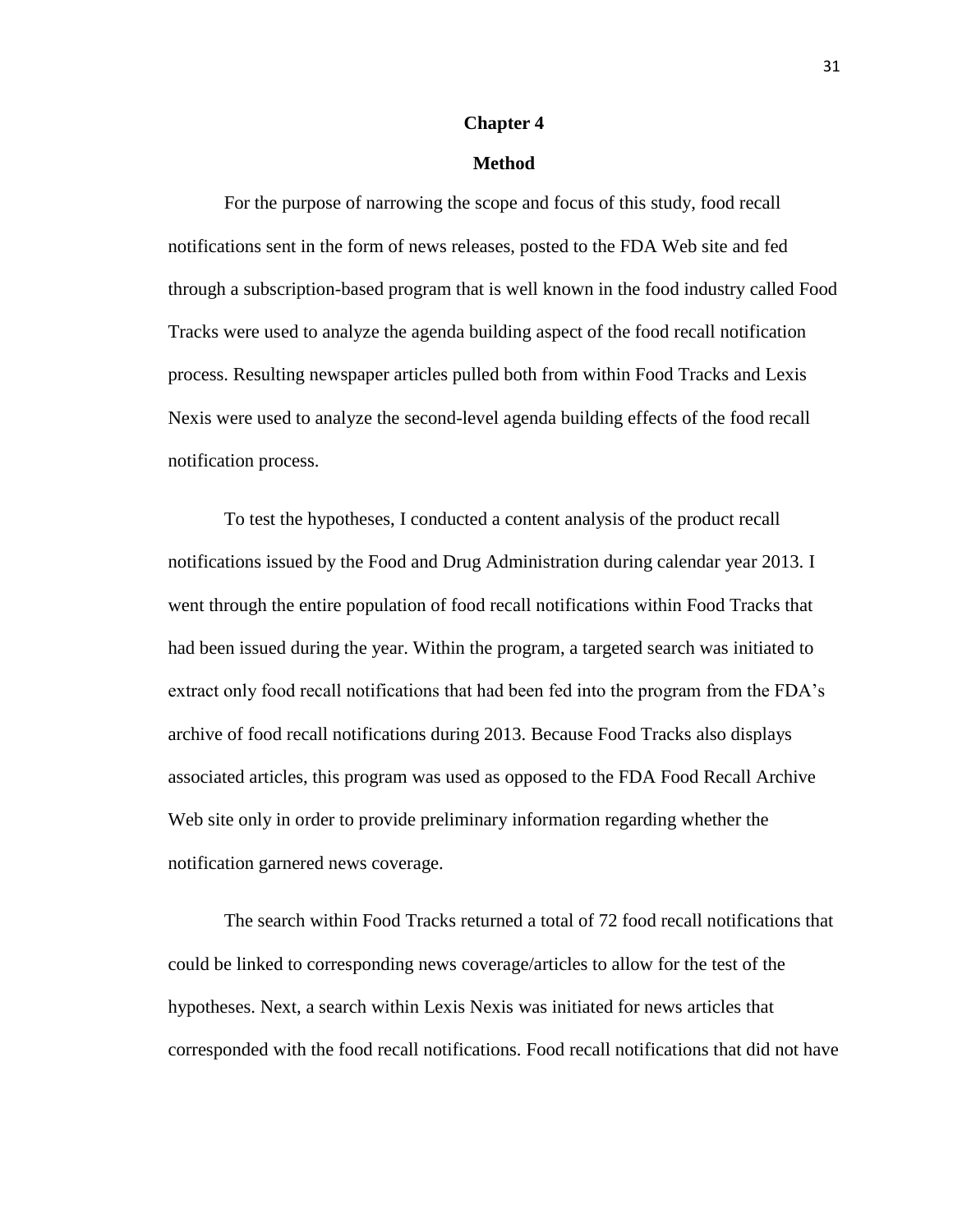corresponding news coverage that could be found either within Food Tracks or Lexis Nexis were not included in the dataset.

A similar method of data retrieval was used by Peijuan, Ting, and Pang (2009) in their content analysis study of how China worked to repair its image following a series of non-food industry related product recalls. In that study, the researchers used a news archival database similar to Lexis Nexis called Factiva, which is a subscription-based news and information content delivery tool that provides firms with search, alert and dissemination capability.

The quantitative content analysis of the details provided in each of the food recall notifications determined whether best practice guidelines were present in crisis communication relayed through the product recall notification and whether a correlation appeared to exist between the presence of best practice messaging and the resulting tone of media coverage. According to attribute agenda setting, the public's opinion of that manufacturer runs the risk of being potentially impacted by the media coverage.

Three individual student coders were used to analyze the product recall notifications (independent variables) as well as the attributes in the resulting news coverage (dependent variables). Codebooks (see Appendix A for food recall notification codebook and Appendix C for newspaper article codebook) and coding sheets (see Appendix B for food recall notification coding sheet and Appendix D for newspaper article coding sheet) were developed to guide the analysis and help the coders identify messaging related to the following variables: transparency, acceptance of responsibility, instructional messaging and apology. Operational definitions were developed based on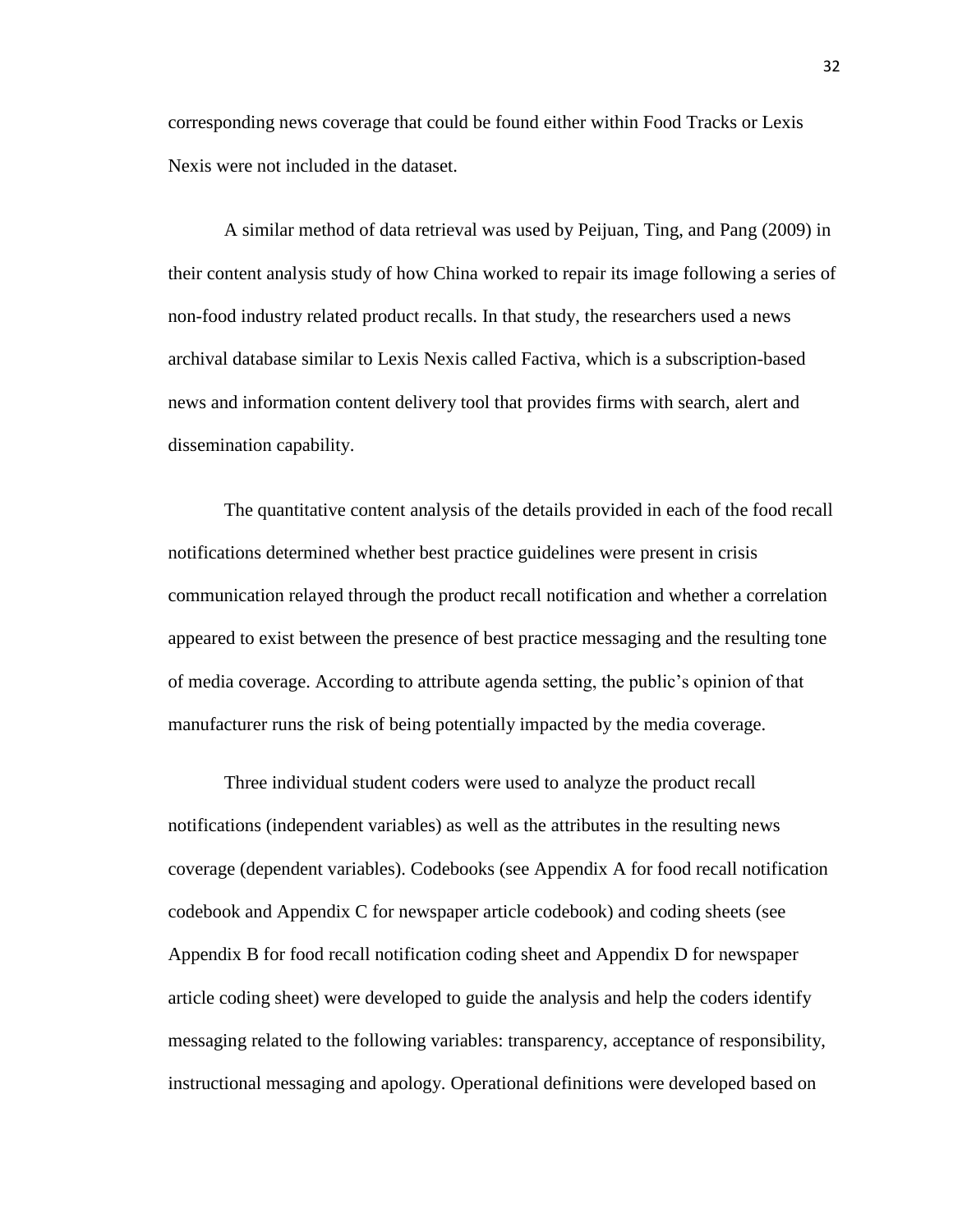information from the literature review as well as an analysis of a small random sample of the larger data sample of 72 food product recall notifications. The coders were trained to search within each unit of analysis and code for the presence of specific attributes within the food product recall notifications and resulting news coverage.

#### **Intercoder Reliability**

Intercoder reliability was assessed with Krippendorff's alpha. Alpha is a common statistical measure of agreement used in content analysis research. Kripperndorff's alpha coefficient is a statistical measure of the agreement achieved when coding a set of units of analysis, controlling for chance agreement.

An intercoder reliability determination of those operational definitions for the variables responsibility, transparency, instructional messaging and apology was made following a pilot coding session. A small dataset was compiled from a set of 15 food recall notifications retrieved from the FDA Archival Web site. The notifications were pulled from the year 2012 so as to not allow the coders to begin coding data that would be used in the actual dataset for the research project analysis.

The intercoder reliabilities for the best practice variables are as follows: responsibility:  $\alpha$  = .724, transparency:  $\alpha$  = .819, and instructional messaging:  $\alpha$  = .694. As for apology, none of the notifications included apologies, and therefore this variable was dropped from the analysis.

Based on the acceptable ranges provided by Krippendorff (2004), each of the first three variables returned results within the acceptable range. According to Krippendorff, "to assure that the data under consideration are at least similarly interpretable by two or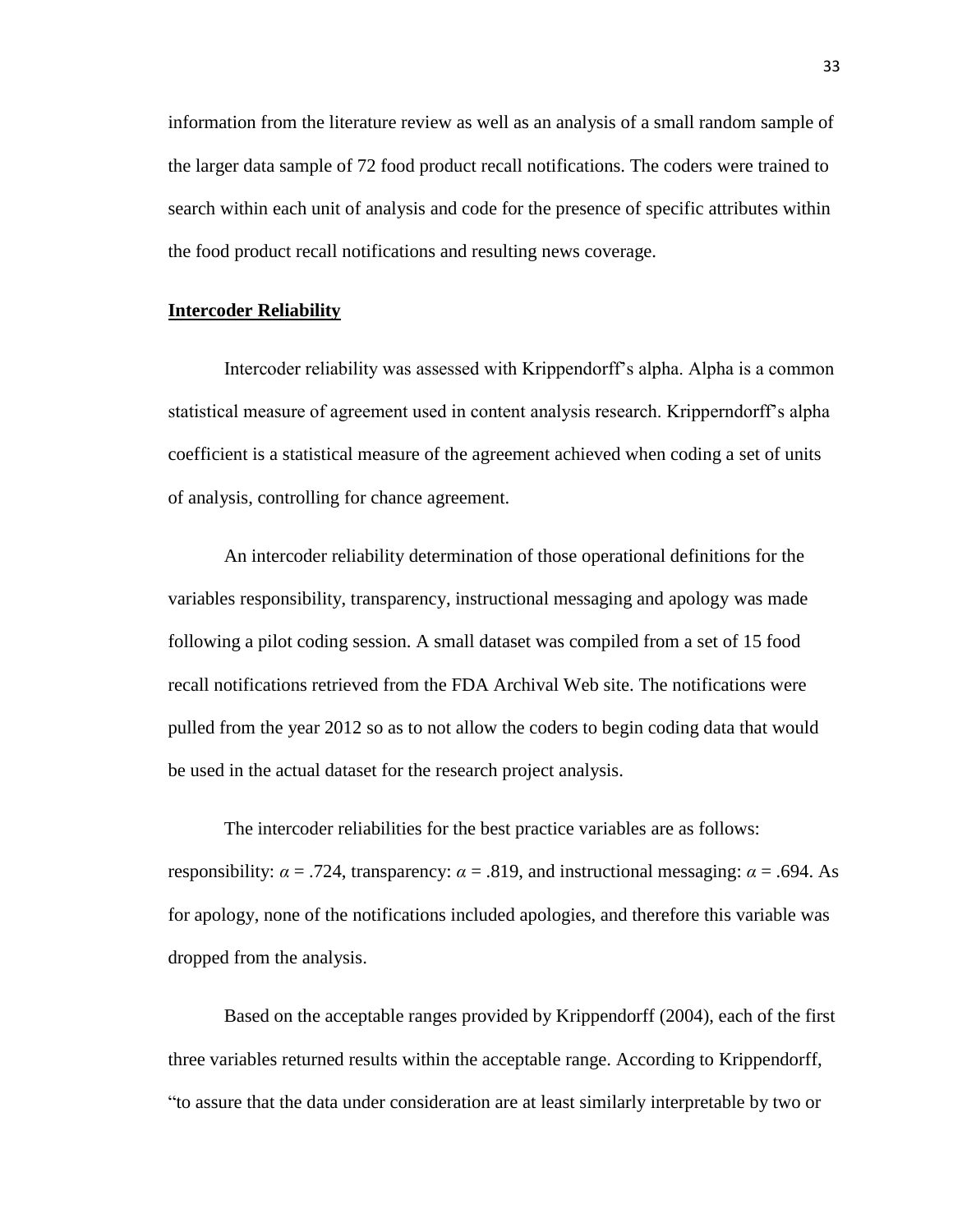more scholars (as represented by different coders), it is customary to require  $\alpha$   $> 0.800$ . Where tentative conclusions are still acceptable,  $\alpha \geq .667$  is the lowest conceivable limit" (p. 429).

Because the public relations industry does not maintain a consistent way to assess the sentiment, the tone of newspaper coverage was assessed using a methodology for categorizing the dependent variable (tone of newspaper coverage). The methodology was similar to the process used by Tsou, Kwong, Wong & Lai in the 2005 research comparison of tone of political communication between President George Bush and Presidential Candidate John Kerry. Their process took into account the polarity between positive and negative coverage, assigning a scoring system for distinguishing the two.

For the purposes of this research project—which considers the tone through a nominal unit of measurement versus an interval ratio continuous unit of measurement an analysis of the dependent variable was assessed using a list of positive, neutral and negative words. The list was developed following a review of the news articles that were pulled from the larger data set of 72 cases. A simple random sample of 25 news articles pulled from the larger data set was reviewed to develop the list. Words that appeared to suggest positive action and response on the part of the recall-issuing firm were placed in the positive column on the list. For example, the following words were included in the positive column: action, immediate, working closely, coordinating, investigating. The negative column included words such as: sick, deadly, fatal, hospitalized, severe and extreme. The neutral column included words such as: potential, possible, inadvertent and distributed. For a full word list, see Appendix E.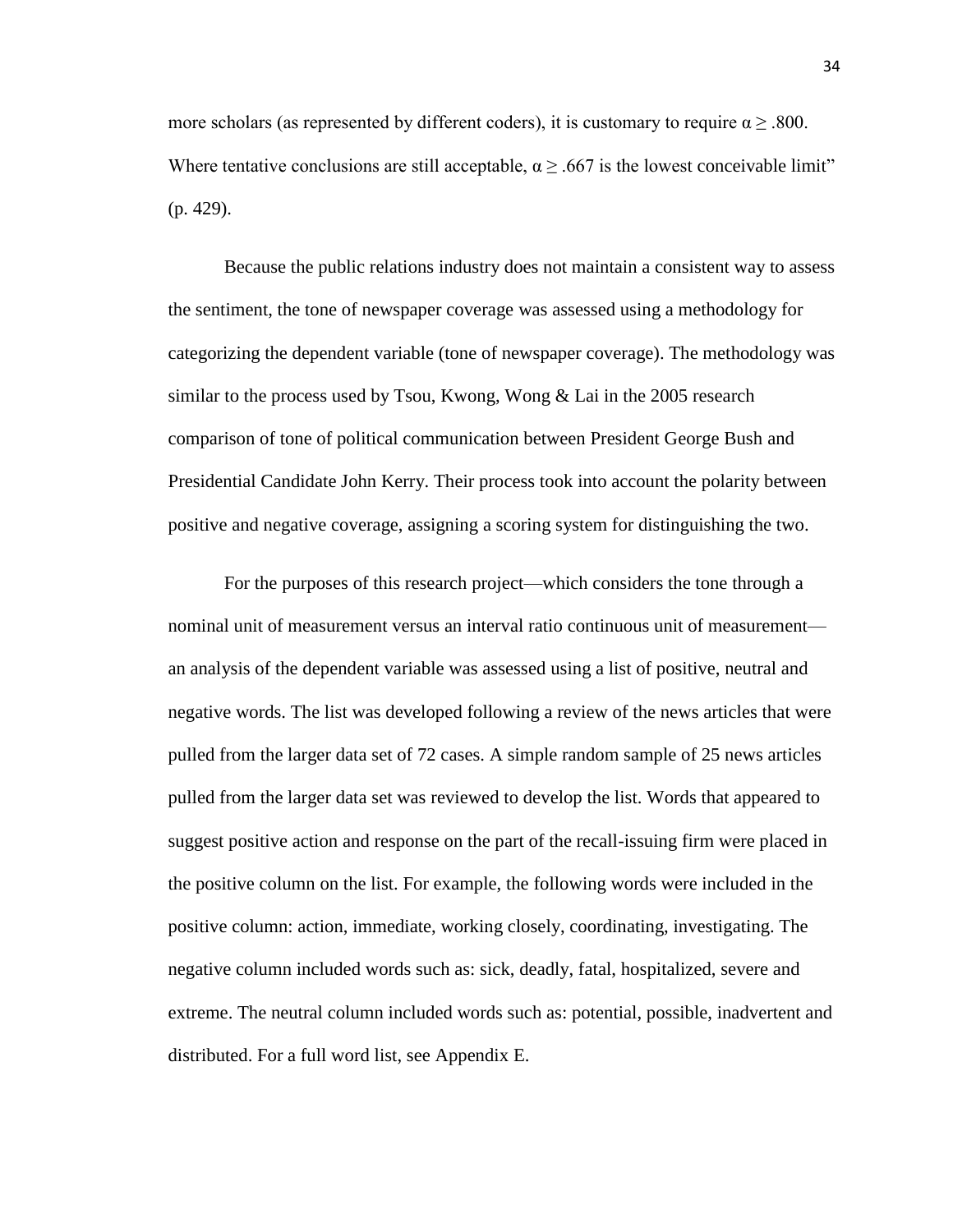#### **Sentiment Analysis/Tone Assessment**

The assessment of the tone was determined through a mathematical calculation, which subtracted the highest score (determined through a count of the amount of words) of either positive or negative points assessed from the lowest score of either positive or negative points assessed from the unit of analysis. Any assessed amount of neutral points was then subtracted from the remaining total to determine the appropriate categorization of sentiment for each article. For a detailed description of the procedure and the coding sheet, see Appendix F.

The correlation coefficient, Spearman's Rho, was used to assess the bivariate measures of association between strategies employed in food recall notifications and the tone of news coverage, and Pearson's correlation was used to assess whether there was a statistically significant relationship between the variables present in the food recall notifications and the resulting attributes that showed up in the newspaper coverage.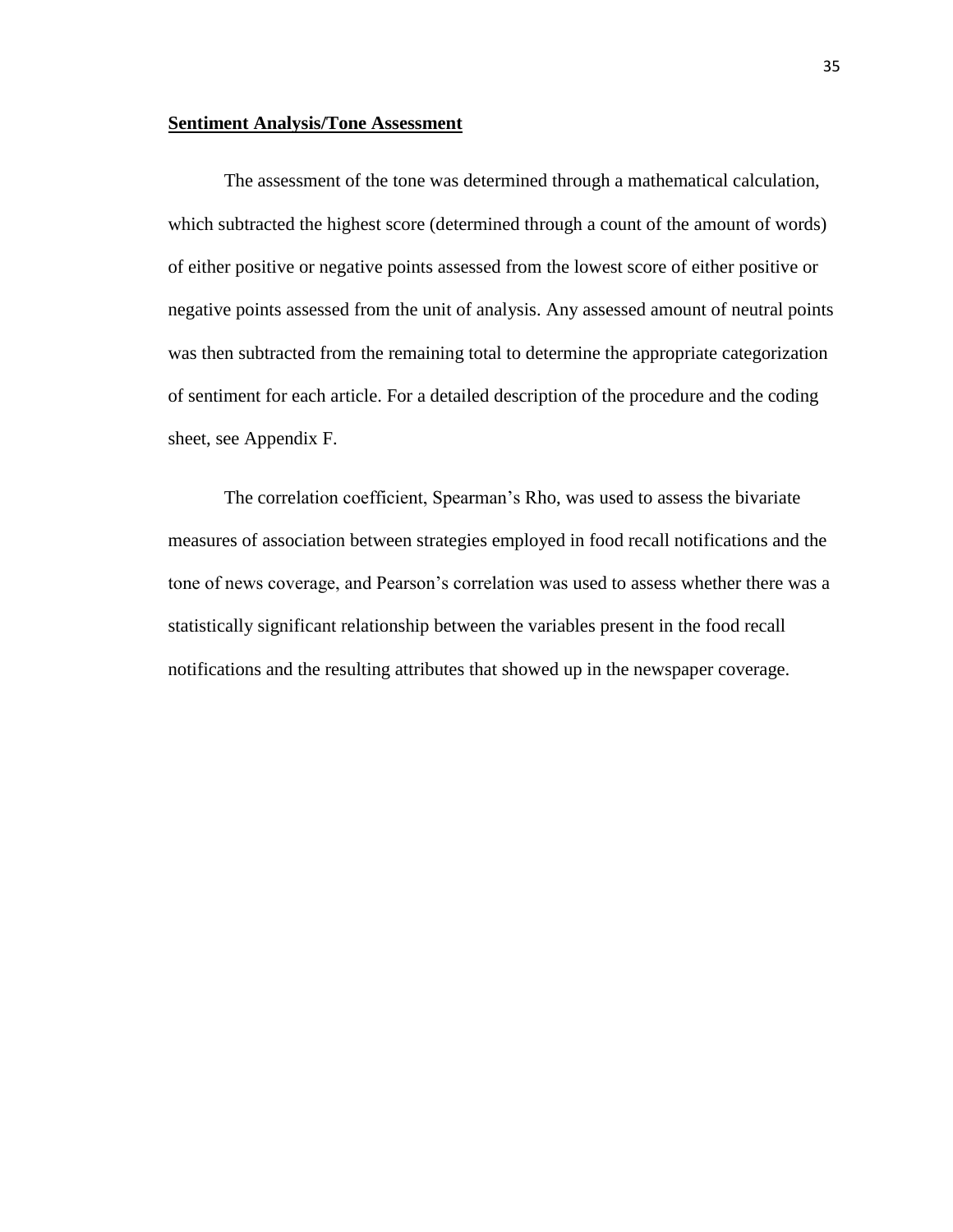## **Chapter 5 Research Findings**

*H1: The tone of media coverage is more likely to be positive if the food recall notification includes messaging that communicates clear product identification information (transparency).*

The relationship between the presence of transparency messaging within the food recall notifications and positive-toned newspaper coverage is not statistically significant  $(\rho = -0.20, p > 0.05)$ . Therefore, transparency does not appear to be associated with positive news coverage and the null hypothesis must be accepted.

*H2: The attribute of transparency in food recall notifications will be transferred to news media coverage.*

On the other hand, there is a moderately positive association between the use of transparency strategy in food recall notifications and the mention of this attribute in the resulting newspaper coverage  $(r = .38, p < .001)$ . H<sub>2</sub> is supported.

*H3: The tone of media coverage is more likely to be positive if the food recall notification demonstrates that the issuing firm takes a level of ownership for the issue (acceptance of responsibility).* 

This hypothesis is not supported as the relationship between the two variables is not statistically significant ( $\rho = -0.04$ ,  $p > 0.05$ ).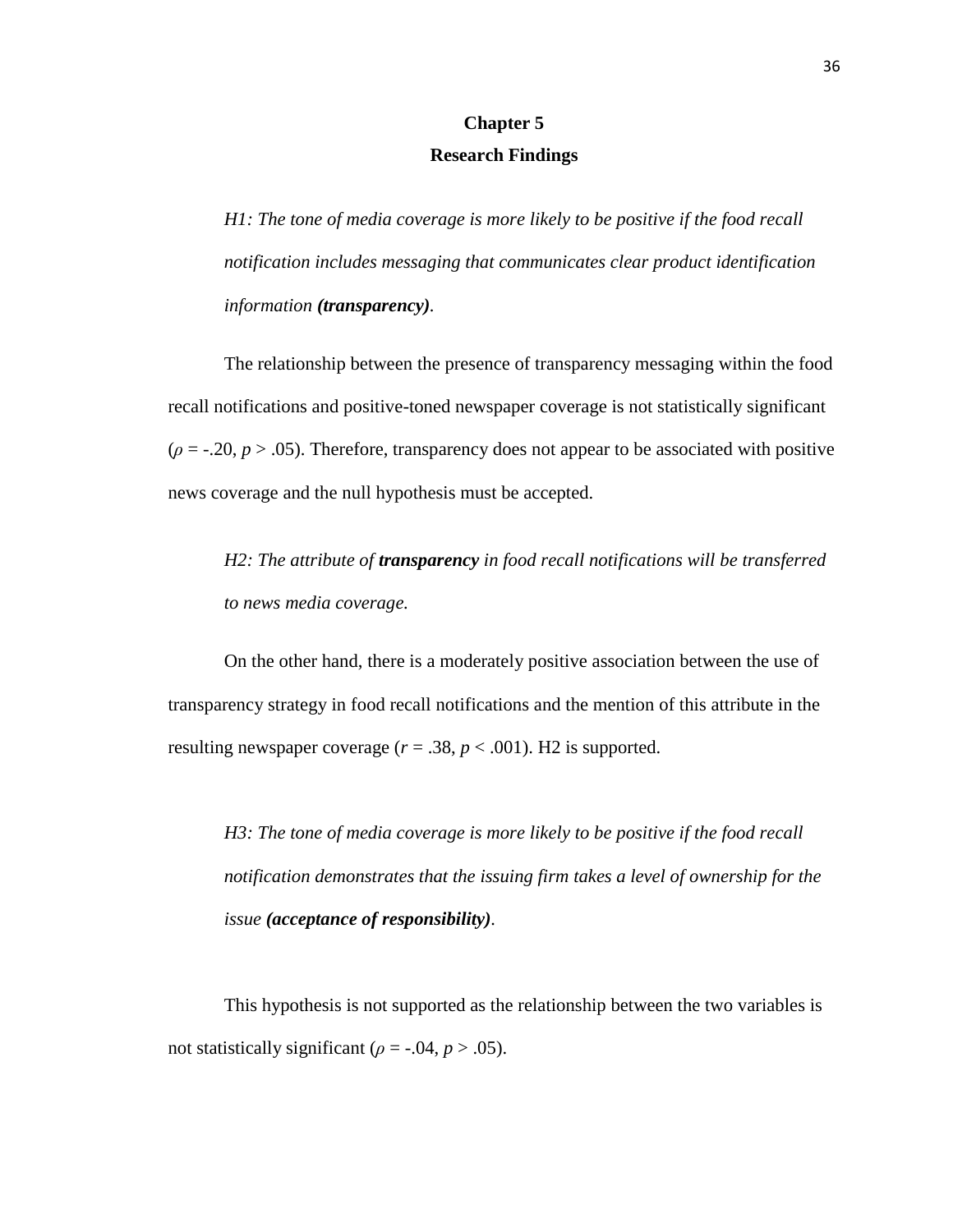*H4: The attribute of acceptance of responsibility in food recall notifications will be transferred to news media coverage.*

However, there is a moderately positive relationship between the presence of acceptance of responsibility within the food recall notification and the presence of the variable in the resulting news coverage  $(r = .36, p < .01)$ . Therefore, H4 is supported.

## *H5: The tone of media coverage is more likely to be positive if the food recall notification includes instructional messaging for the consumer to follow.*

Instructional messaging was the only of the variables identified within the study that indicated statistically significant results between the presence of the variable and resulting positive news coverage. There is a moderately positive correlation between the presence of instructional messaging and resulting positively-toned newspaper coverage (*ρ*  $= .21, p < .05$ ). Therefore, H5 is supported.

To further examine the relationship between the two variables, a logistic regression analysis was run to determine the predictability of receiving positively-toned newspaper coverage when instructional messaging is present within the food recall notification. Table 5.1 displays the results. The model is statistically significant ( $\chi^2$  = 65.59, p < .001, *Cox & Snell*  $R^2 = .061$ , *Nagelkerke*  $R^2 = .122$ ). Table 5.1 indicates that there is a marginally significant relationship between instructional messaging and positive newspaper coverage  $(B = 1.32, S.E. = .77, p < .10)$ . Furthermore, for every additional element of instructional messaging included within the food recall notification, the probability of receiving positively-toned news coverage increases by a ratio of 3.75.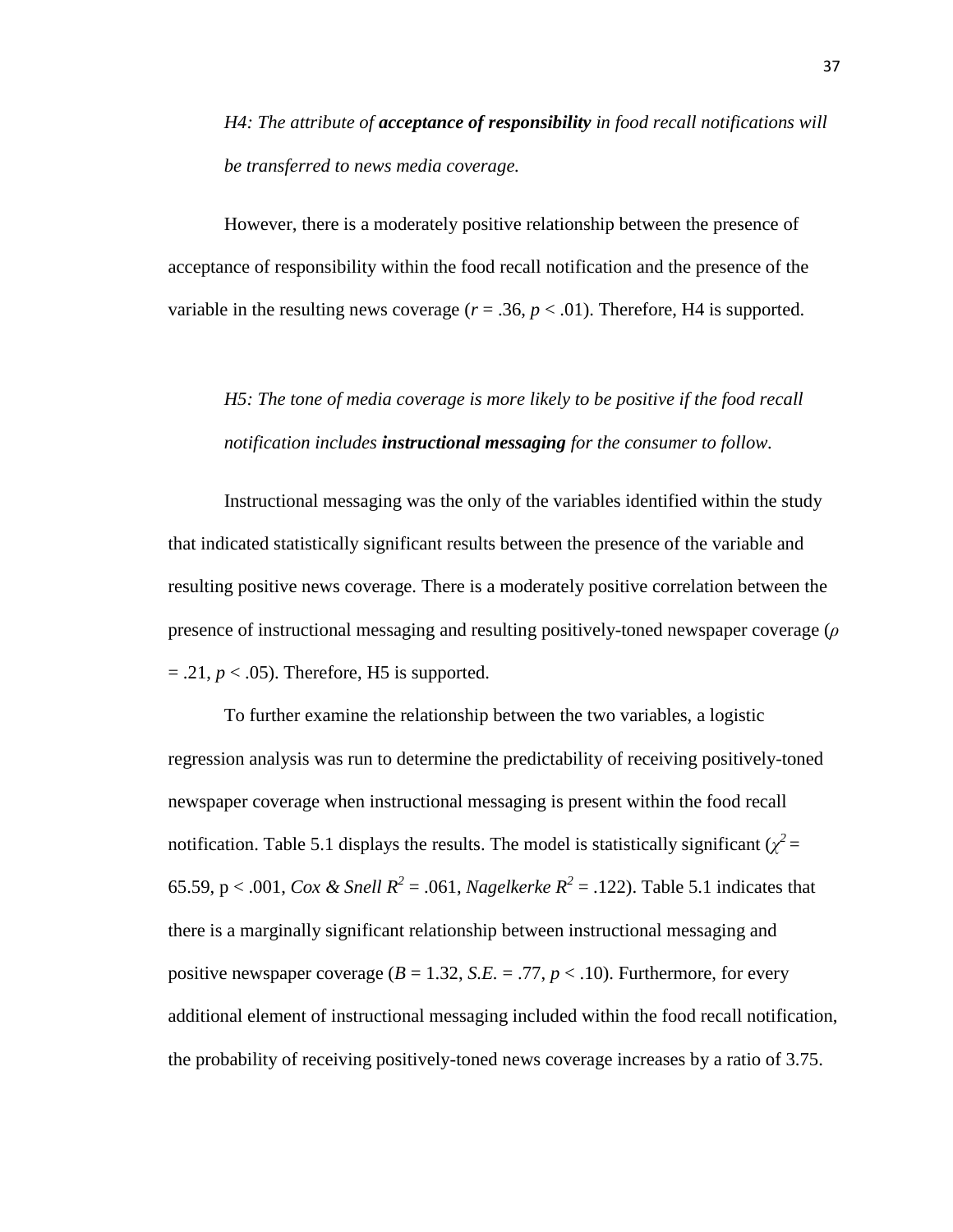#### **Table 5.1**

|                                |          | S.E.  | Wald  | df | Sig. | Exp(B) |
|--------------------------------|----------|-------|-------|----|------|--------|
| <b>Instructional Messaging</b> | 1.322    | .772  | 2.934 |    | .087 | 3.751  |
| Constant                       | $-5.560$ | 2.220 | 6.274 |    | .012 | .004   |

**Logistic regression predicting positive tone of news coverage**  $(n = 72)$ 

As a result, it may be worthwhile for crisis communicators to consider ensuring that they have included as much relevant instructional messaging as possible within the food recall notification not only for the purposes of providing a level of instruction to impacted stakeholders regarding how to respond to the food recall event, but also as a measure of reputational protection for the company.

*H6: The attribute of instructional messaging in food recall notifications will be transferred to news media coverage.* 

Because of the statistical significance of the relationship ( $r = .27$ ,  $p < .05$ ) between the presence of instructional messaging within the food recall notification and the presence of the variable in the resulting newspaper coverage, the null hypothesis for H6 is rejected.

*H7: The tone of media coverage is more likely to be neutral to positive as opposed to a negative if the food recall notification includes a form of apology (apology).*

*H8: The attribute of apology in food recall notifications will be transferred to news media coverage.*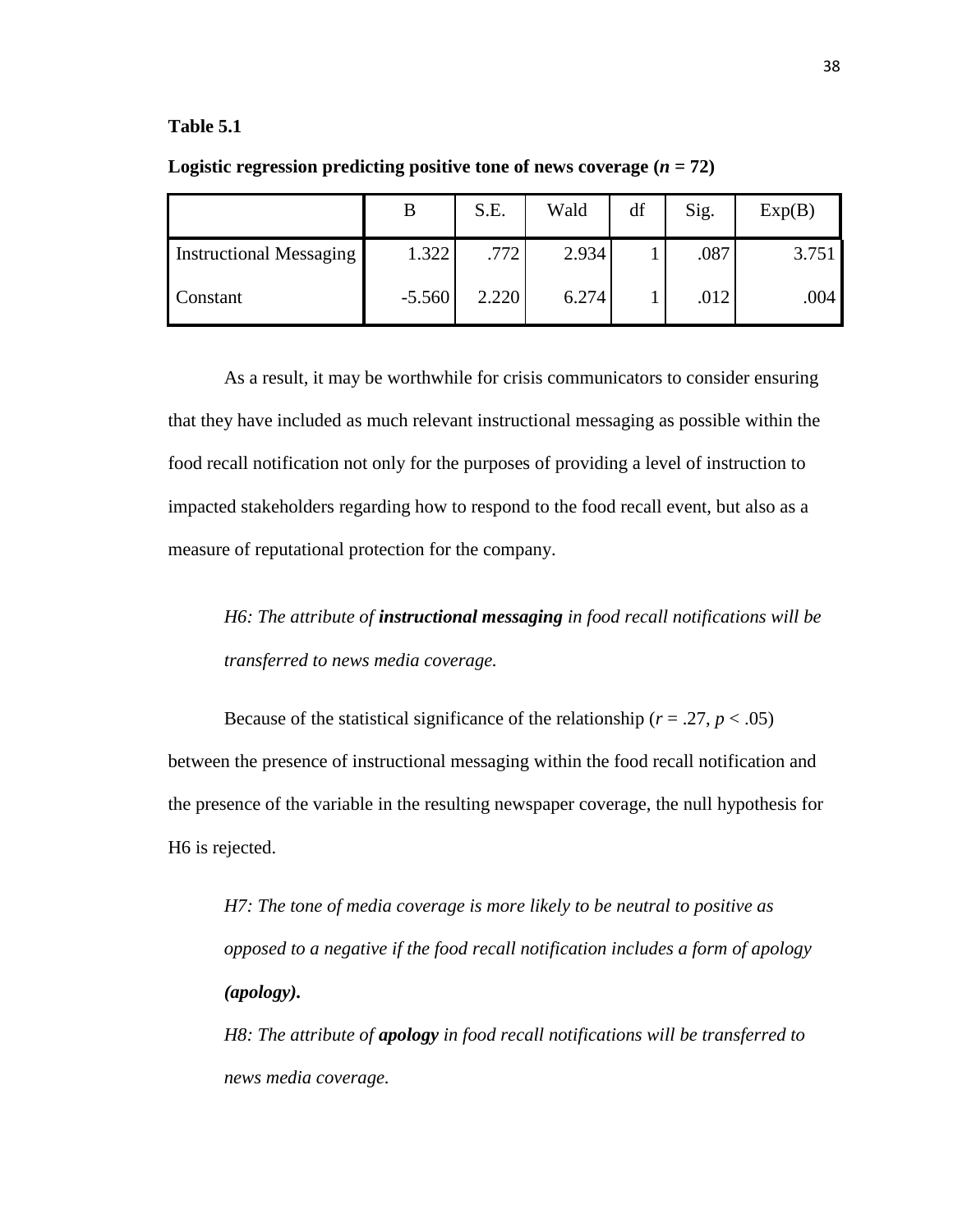While three of the food recall notifications coded for the study included a form of apology, none of the newspaper articles coded included an apology. Therefore, there was not enough variance within the variable to conduct a statistical analysis on H7 or H8.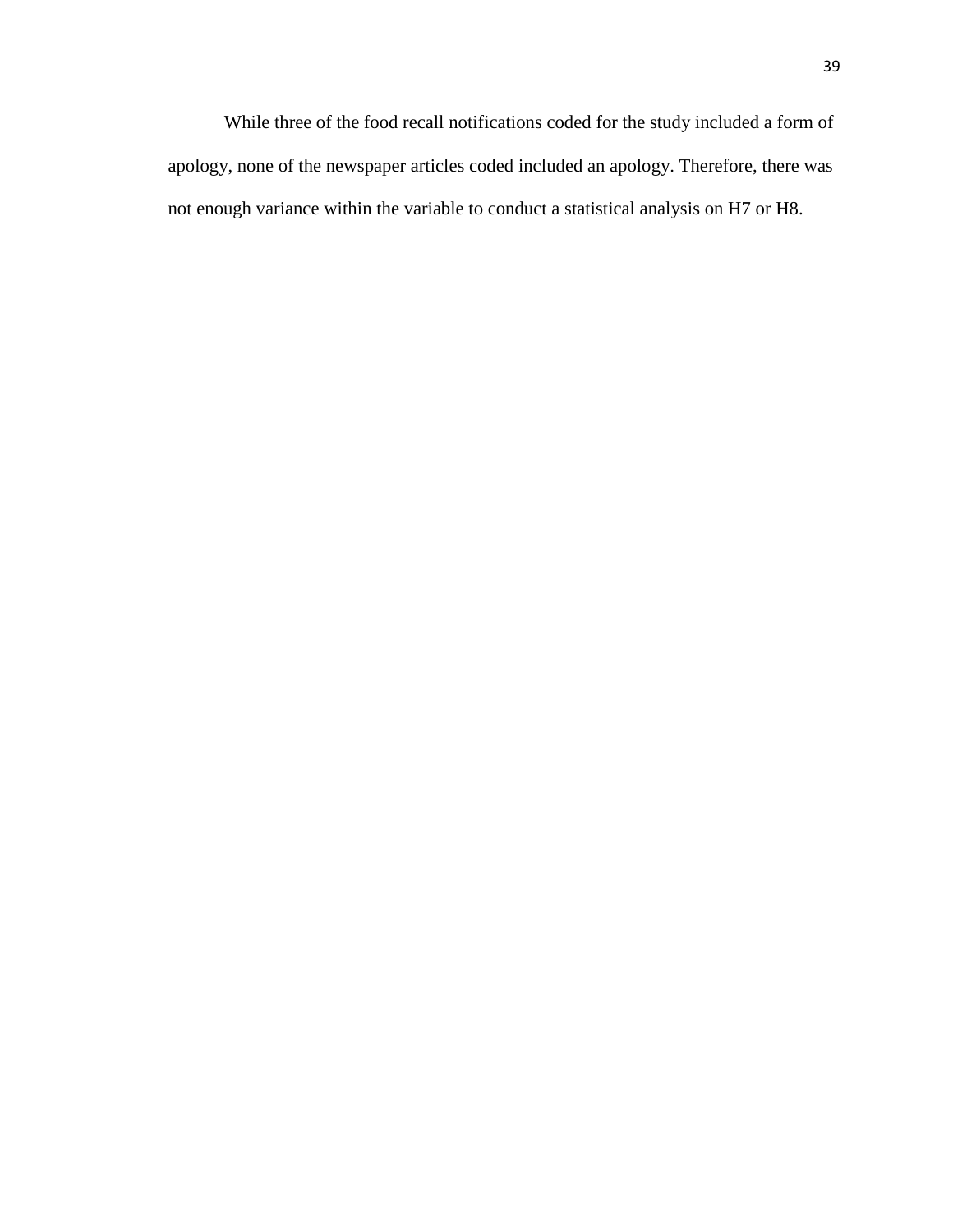## **Chapter 6 Study Limitations**

From a technical standpoint, the study faced two primary limitations, including limited articles available and housed within the subscription-based system, Food Tracks. This shortcoming resulted in a tedious, time-intensive data collection process.

Another point to note is that during the early stages of the study, the company, Food Tracks, was in the process of populating their database with food recall notifications dating back to 2009. The initial study design sought to analyze a larger data set dating back to 2009. However, the projected time-range for completion of the migration of the data spanned past the expected time-line for migration of the data into Food Tracks and for the deadline imposed upon this study.

Additionally, a great amount of the newspaper coverage found within Lexis Nexis came from an online news service called Progressive Media Group. The company is a privately held International group of companies that spans Media, Business information Services, Technology and Communications. While the company touts that more than 80 percent of Fortune 500 companies, and two million plus users actively take advantage of the service, the content analysis was limited by the fact that not more daily newspaper services around the country furnish Lexis Nexis with their articles to make them easily retrievable and accessible for studies such as this one, which seek to recreate the print news media environment directly associated with the food recall event as it unfolded. In other words, access to actual hard copy news clips from around the nation would have been the preferred the unit of analysis for media coverage.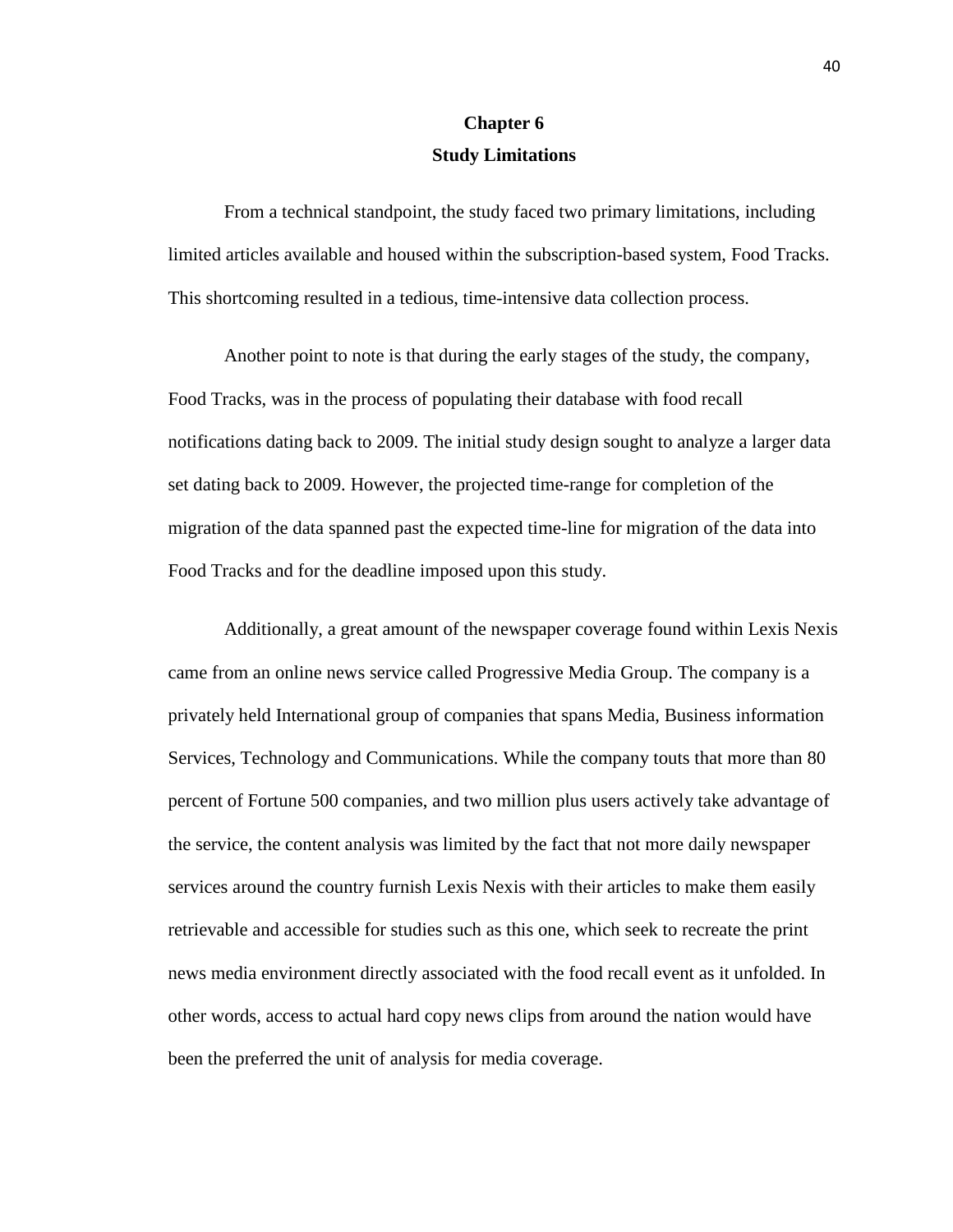A recommendation for improvement during future replication of this study to verify whether the hypotheses can be validated would be to have the researcher collect the dataset throughout the year, following recalls as they unfold and retrieving the subsequent news articles that show up in the print media from around the country versus attempting to collect them post-event. This improvement might help capture a more comprehensive collection of the news coverage and ultimately provide a more holistic view of the media landscape related to the food recall event.

Theoretically speaking, the sparseness of the variable, apology, posed a limitation because it did not allow for analysis of the apology variable. Knowledge of whether the variable is worthwhile to include within a food recall notification would help provide crisis communicators with valuable information regarding whether the inclusion of the attribute itself as part of their communication strategy actually pays dividends in terms of earning more positively-toned newspaper coverage. The near-absence of the variable within the dataset was surprising based on the fact that Situational Crisis Communication Theory (Coombs, 2007) identifies apology as a potential strategy and best practice for reputation management and protection during a crisis.

Because the purpose of the food recall notification is to ensure consumers understand the importance of investigating whether they may in fact possess the product being communicated about and take the instructed and appropriate action to ensure they are safe from any risks, it would be insightful to learn how well consumers actually pay attention to such communication of information as well as whether the communication prompts them to take action within a timely manner. Agenda setting allows for a look into public opinion. However, it would be difficult to design research that would allow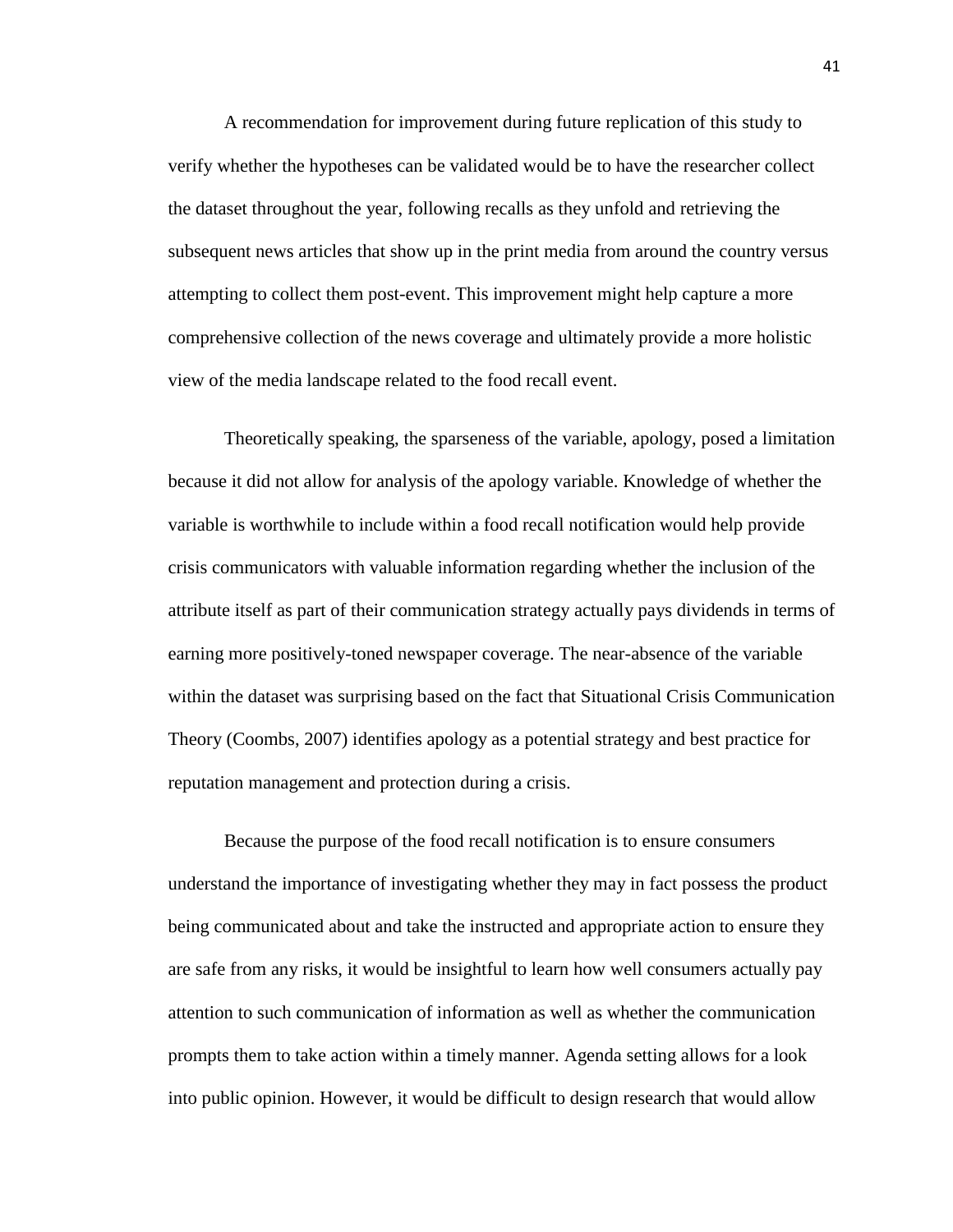for investigation into the actions of consumers in real-time for an accurate picture into their follow-through or lack thereof once communication is disseminated.

Another limitation to note is the study's analysis of newspaper articles only. Because the media typically rely on multiple information subsidies when collecting information to relay to the public during a crisis situation, it would have been worthwhile to consider additional sources for inclusion in the analysis. For instance, a look at the impacts the agenda building role might have played in television media or social media might have offered an alternative perspective or some additional insight regarding the impact of food recall notification messages. Because the research design entailed content analysis only and did not delve deeper into additional factors that may have shaped messaging that ultimately appeared in the media following the crisis, it is difficult to know for certain whether the analyzed messages were gleaned directly from the news releases or impacted by other factors such as telephone interviews provided by the source or other similar kinds of supplemental information provided to the journalists.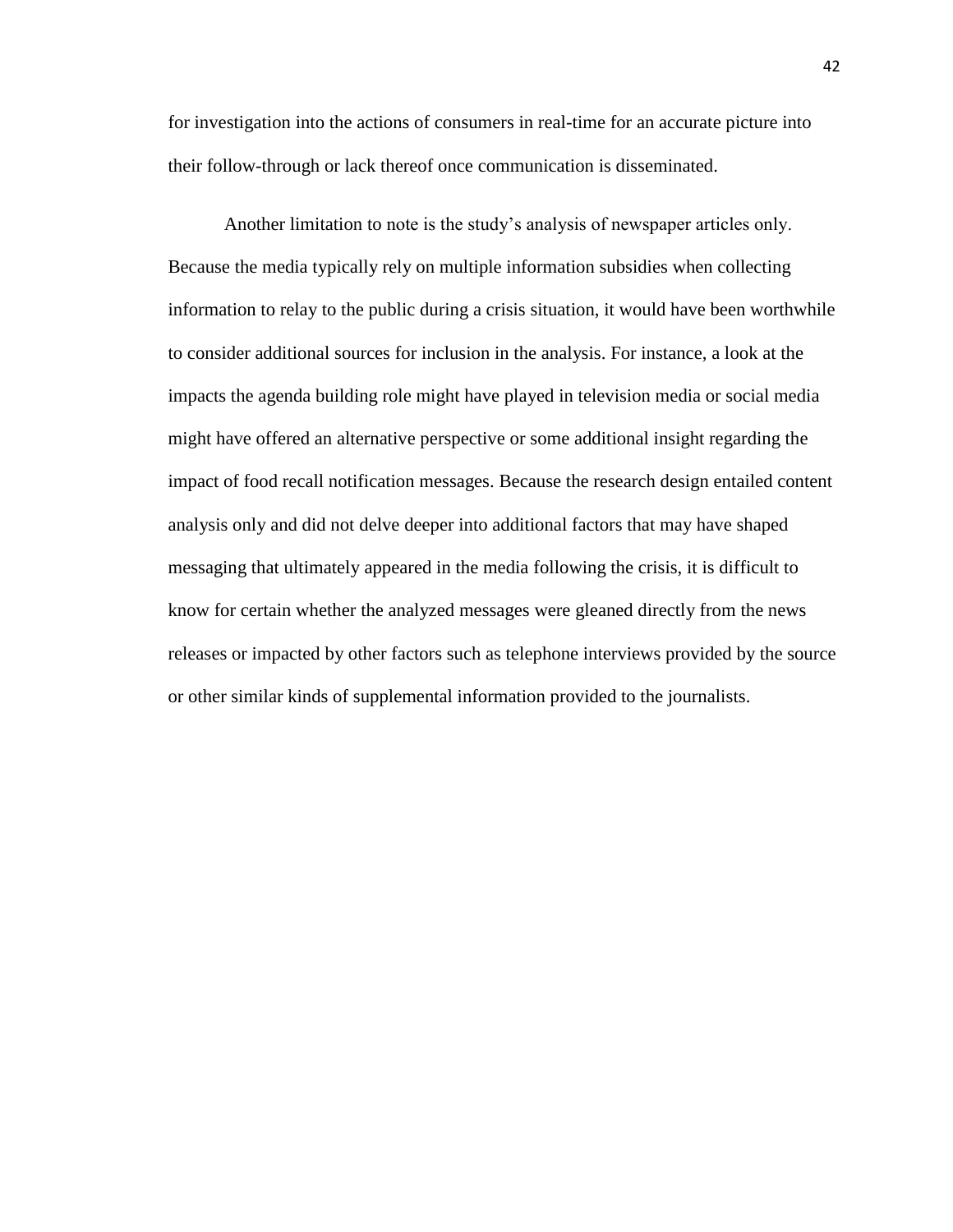## **Chapter 7 Discussion**

In summary, this study helped provide insight into the operational level of the first- and second-level agenda building process at work, validating previous studies that assert the influence media sources can have over media coverage. The conceptual framework provided an approach toward analyzing the way the theory operates through the lens of the food recall notification process and can offer helpful information to crisis communication managers about which strategies and messaging may be the most appropriate to employ during a recall when the goal is to protect the company and/or brand reputation.

By investigating whether specific attributes present within food recall notifications subsequently had an impact on the tone of coverage as well as whether those attributes appeared in the resulting news coverage, this study provides several theoretical and practical considerations related to agenda building in the context of food recall notifications. From a practical standpoint, the study uncovered that instructional messaging appears to be the most impactful attribute to employ during the food recall notification process when seeking to gain positive news coverage. Surprisingly, however, acceptance of responsibility and transparency did not return statistically significant results related to gaining positively-toned news coverage.

Information from the literature review suggested that the research results should have returned positively-toned news coverage when attributes within the food recall notification demonstrated an acceptance of responsibility and transparency of information. Seeger (2006) emphasized the importance of using honesty to ensure a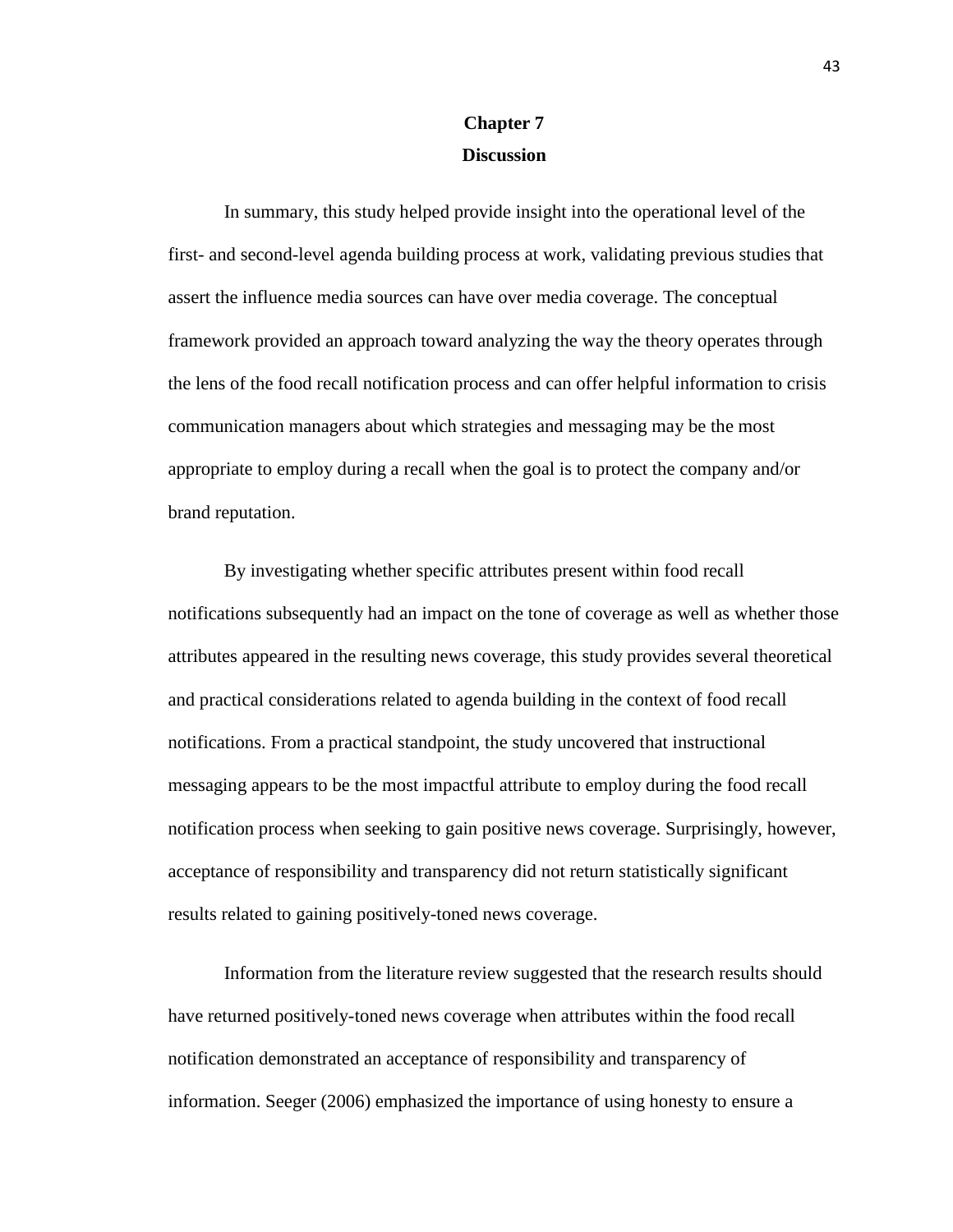foundation of trust and credibility when communicating with stakeholders. The best practice of transparency is called out as having the capability to ensure media trust of information coming from the organization as well.

In this particular study, transparency may not have fared well for the recalling company because while it is honorable and builds trust to be transparent in communication, it also puts the company in a position of having to openly communicate bad news to impacted publics that are emotional and not necessarily open to reason and understanding during the early stages of an issue or crisis. Therefore, while the best practice is certainly appropriate, necessary, honorable and ethical, it may not necessarily return positively-toned news coverage for a company. However, that is not to suggest that tone of media coverage is incapable of transitioning over time once audiences have moved past an emotional state and have moved more toward a state of acceptance regarding an issue where they may be more likely to become educated about a company's processes, how a situation may have taken place in the first place and confident in a company's commitment toward making corrective action steps to prevent the occurrence from happening again in the future.

Likewise, acceptance of responsibility may not have returned positively-toned media coverage due to the vulnerable position it places an organization in during the early stages of communication. The literature review references acceptance of responsibility as a best practice, pointing toward the Tylenol recall case, which took place during the '80s. However, the circumstances and state of the recall environment during the '80s may have set the stage for shaping the way the media viewed the company's response to the situation. During that time in history, few companies were stepping up to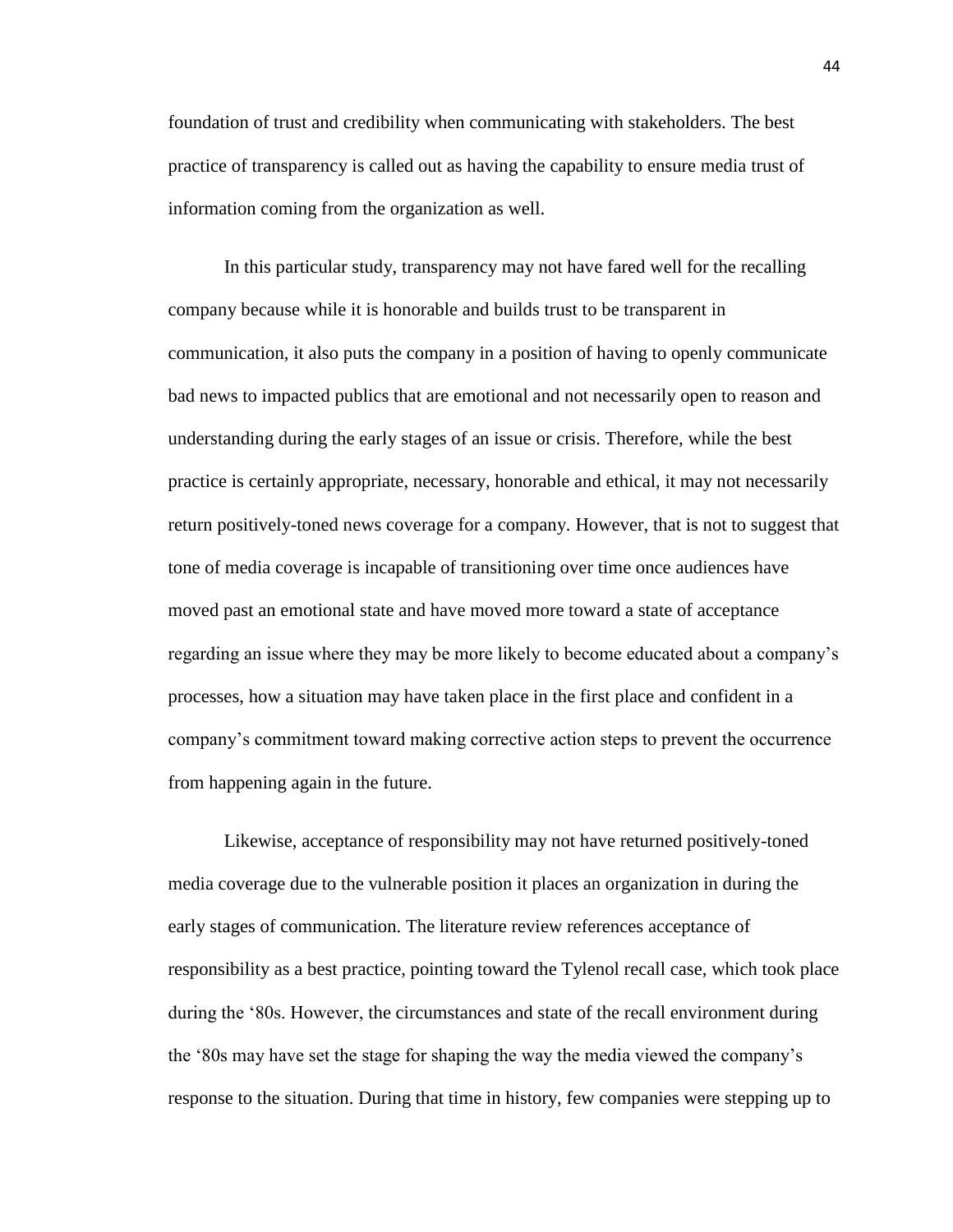accept responsibility and take corrective action, while simultaneously absorbing all related costs associated with the loss of sales and the implementation of operational changes (Stefenac, 2013).

From a theoretical standpoint, the study supports a research design that combines agenda building with sentiment analysis. The research design of this particular study was set up to provide a better understanding of the influence agenda building has on the food recall notification process. Future research should incorporate a look into the public opinion related to food recall events within a single research design to complete the agenda building and agenda setting cycle, which would in turn also offer more powerful practical information for crisis communication managers to leverage.

The study also took the additional step of evaluating the relationship between attribute salience in food recall notifications and resulting news coverage, finding that the relationship is in fact statistically significant in the case for every attribute evaluated and thus validating previous agenda-building research studies which assert the impact media sources can have on news coverage.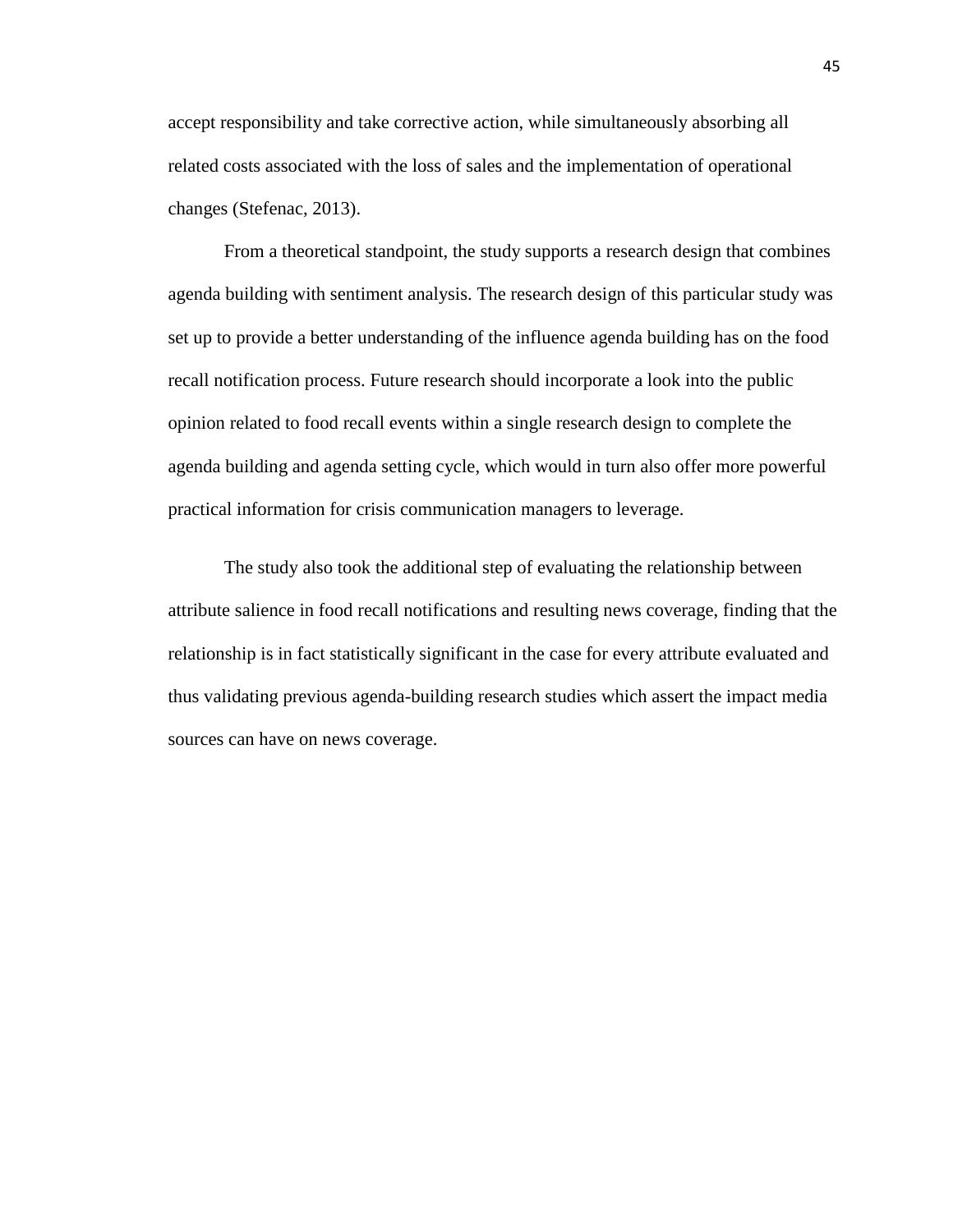### **Chapter 8 Recommendations for Future Research**

Walters et al.'s 1996 study not only took a look at the impacts of second-level agenda building, but delved deeper into the impact second-level agenda building can have once salient issues and attributes transcend the space of finding their way onto the media agenda. The study looked into the role second-level agenda building plays once it transforms into second-level agenda setting and the public is fully engaged, involved and participatory in the cycle. That said, this study focused only on the agenda-building cycle. A future study might consider taking a look at whether the attributes survive the cycle and actually become an important aspect of the consumers' agenda, which is key when it comes to determining how well an organization achieves not only the goal of reputation management but ensuring public safety.

Of particular importance are the results from this research, which indicate that positive news coverage is garnered in some ways through the presence of instructional messaging. A look at second-level agenda setting and whether food recall notifications are successful at getting consumers to determine whether they have a recalled product in their possession and knowing what to do if they do have the product would add to the knowledge crisis communicators and their quality assurance coworkers could use to make informed decisions about messaging.

While the dataset for this study did not provide enough apologies within the food recall notifications to further analyze this variable, it would be interesting to conduct a research study that focuses solely on food recall notifications that include the apology variable to determine whether there may be a relationship between the inclusion of the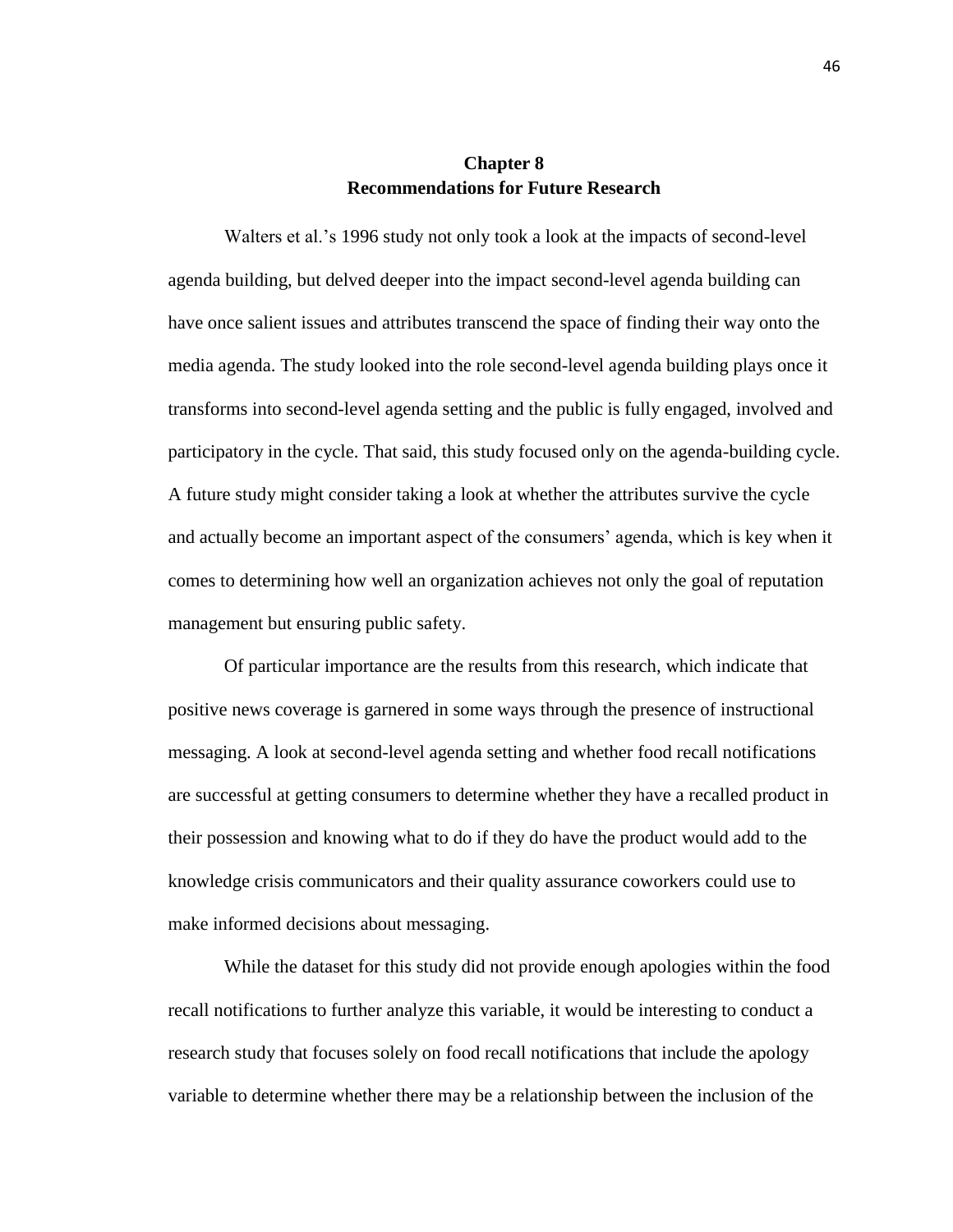variable and resulting tone of news coverage. Because apology is often cited as a best practice strategy to be leveraged in higher level issues and or crisis communication, it would not be prudent to dismiss the use of the attribute in communication. However, it would be worthwhile for crisis communicators to understand whether their use of the variable might have short and or long-term reputational impact as it could be an important aspect of communication consultation during advice and counsel with clients for justification of using the variable. While there are certainly case studies that can be used to support the advice and counsel phase of building the communication strategy, empirical research can also help gain support for implementing specific strategies.

Because research that evaluates sentiment related to media coverage is fairly new on the scene, a study that could help validate whether the process used in this research study design is in fact effective would be beneficial. One suggestion might be a design that takes the bag of words approach and compares it to an approach that seeks to determine the emotional response of the consumer as the consumer reads through a food recall notification and/or resulting newspaper coverage. The goal would be to learn whether an alignment between the bags of words approach and the consumers' emotional responses to the information communicated exists.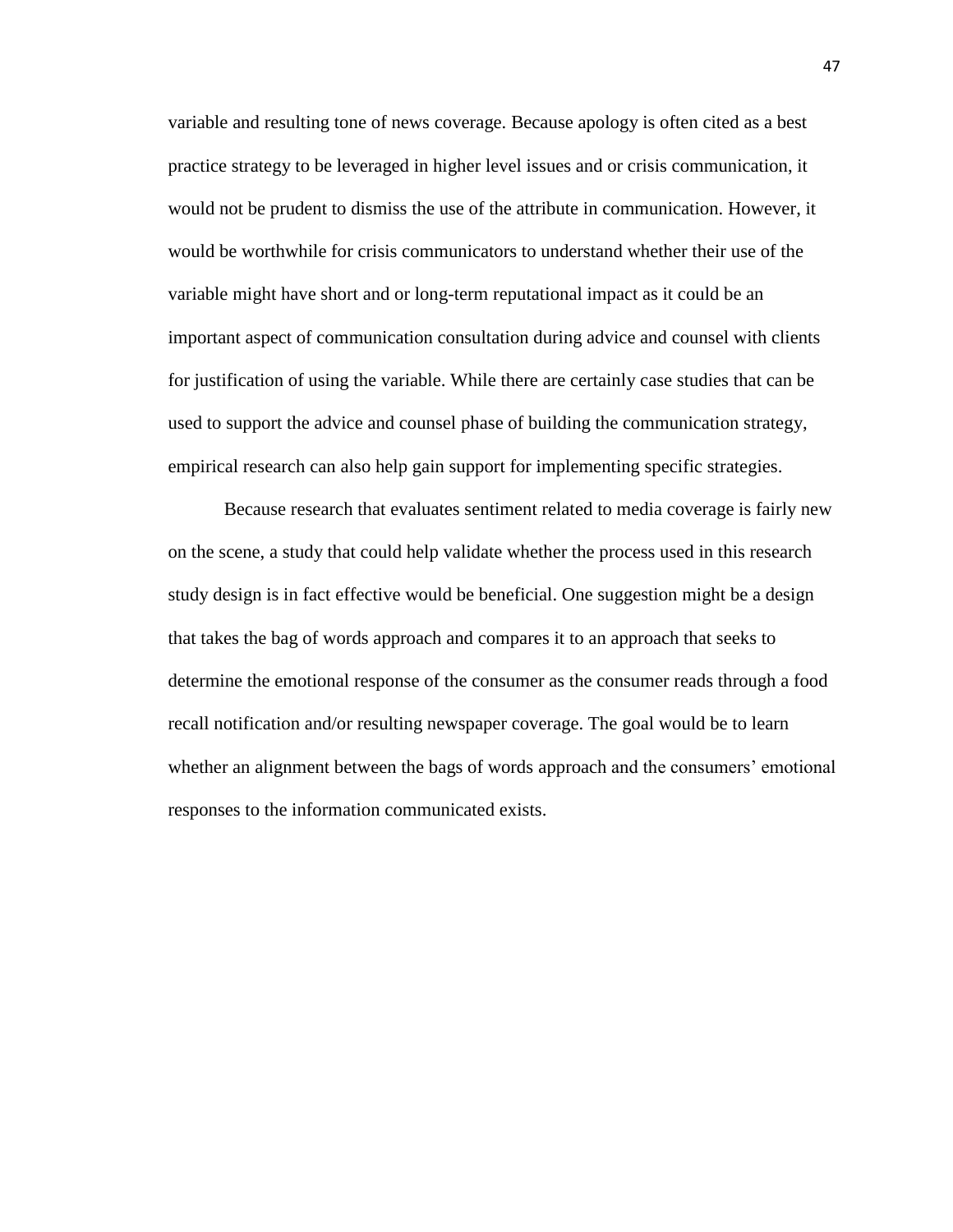## **Chapter 9 Conclusion**

The findings in this research study add to the body of knowledge crisis communicators in the food industry can draw from to determine which attributes may be the most important to focus on when developing communications during food recall events. Of all the variables coded for, instructional messaging turned out to be the attribute most closely associated with the presence of positive tone in the resulting newspaper coverage. Though the other variables did not indicate a statistical significance in relation to tone, each attribute did show a statistically significant relationship in the news coverage when made salient within the food recall notification.

Issues and crisis communicators may find it worthwhile to learn that, based on the results of this study, the presence of instructional messaging appears to play a key role in determining whether the media might portray a food recall event using words that impart a more positive tone. It is also noteworthy to learn that each element of instructional messaging included can potentially generate positively-toned newspaper coverage by a factor of nearly 4.

This new information adds to the empirical knowledge available for crisis communicators who must inform the public through the media about a food recall event, while simultaneously protecting the company's reputation.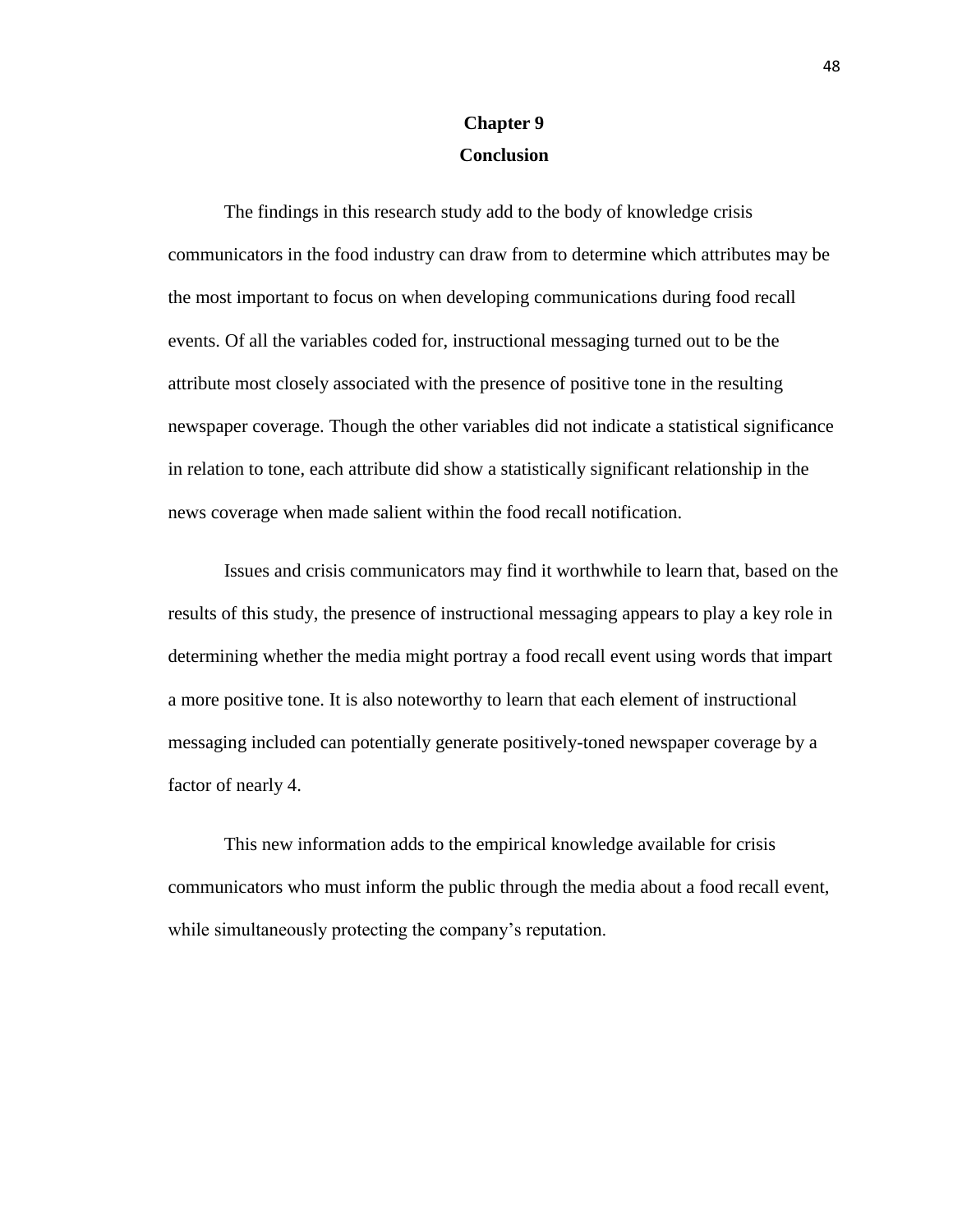#### References

Agresti, A. (2006). *An Introduction to Categorical Data Analysis: Second Edition*. Hoboken, N.J.: John Wiley & Sons, Inc.

Baran, S.J. & Davis, D.K. (2012). *Mass Communication Theory: Foundation, Ferments, and Future*. Boston, MA: Wadsworth

Angeli, E.L. (2012). Metaphors in the Rhetoric of Pandemic Flu: Electronic Media Coverage of H1N1 and Swine Flu. *Journal of Electronic Communication*. 42(3), 203- 222.

Axiapr.com Web site. PR Success Stories: Tylenol Crisis Averted with Responsive Crisis PR. [http://axiapr.com/thepublicrelationsblog/pr-success-stories-tylenol-crisis](http://axiapr.com/thepublicrelationsblog/pr-success-stories-tylenol-crisis-averted-with-responsive-crisis-pr/)[averted-with-responsive-crisis-pr/](http://axiapr.com/thepublicrelationsblog/pr-success-stories-tylenol-crisis-averted-with-responsive-crisis-pr/)

Baran, S.J. & Davis, D.K. (2012). *Mass Communication Theory: Foundation, Ferments, and Future*. Boston, MA: Wadsworth

Bernstein, J. (2006). Making a Crisis Worse: The 11 biggest Mistakes in Crisis Communications. *Journal of Promotion Management*, 12(3/4), 39-45.

Bodensteiner, C.A. (1995, Summer). Predicting Public and Media Attention Span for Public Issues. *Public Relations Quarterly*. 14-19.

Cobb, R.W. and Elder, C.D. (1971). The Politics of Agenda-Building: An Alternative Perspective for Moderm Democratic Theory. *The Journal of Politics*. 33(4), 892-915.

Coombs, W. T. (1999b). *Ongoing crisis communication: Planning, managing, and responding*. Thousand Oaks, CA: Sage.

Coombs, W. T. & Holladay, S.J. (2002). Helping Crisis Managers Protect Reputational Assets: Initial Tests of the Situational Crisis Communication Theory. *Management Communication Quarterly,* 15(2), 165-186.

Coombs, W.T. (2004). Impact of Past Crises on Current Crisis Communication**:**  Insights From Situational Crisis Communication Theory**.** *Journal of Business Communication*, 41(3), 265-289.

Coombs, W.T (2006). The Protective Powers of Crisis Response Strategies: Manage Reputational Assets During a Crisis. *Journal of Promotion Management*, 12(3/4), 241-260.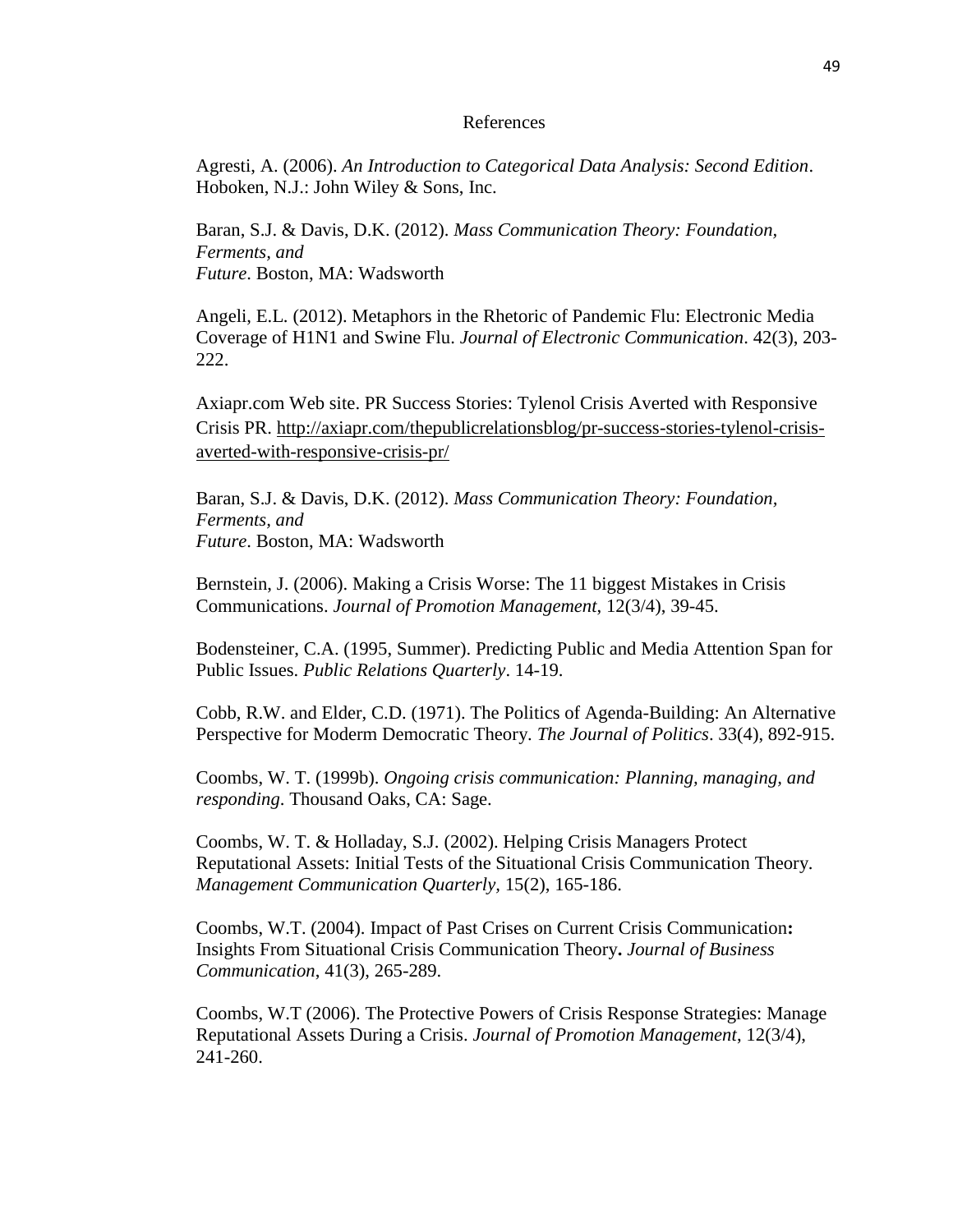Coombs, W.T. (2007). Protecting organization reputations during a crisis: The development and application of situational crisis communication theory. *Corporate Reputation Review*, 10(3), 163-177.

Coombs, W. T. (2011). Political Public Relations and Crisis Communication: A Public

Relations Perspective. In J. Stromback and S. Kiousis (Eds.), *Political Public Relations: Principles and Applications* (pp. 214-234). New York: Routledge.

Fahmy, S.S., Wanta, W., Johnson, T.J. & Zhang, J. (2011). The Path to War: Exploring a Second-Level Agenda Building Analysis Examining the Relationship Among the Media, the Public and the President. *International Communication Gazette*. 73(4), 322-342.

Foodpoisonjournal.com Web Site (2013). Spinach recall among Huffington Post's worst product recalls of all time. Posted By Drew Falkenstein on February 24, 2010. [http://www.foodpoisonjournal.com/foodborne-illness-outbreaks/spinach-recall](http://www.foodpoisonjournal.com/foodborne-illness-outbreaks/spinach-recall-among-huffington-posts-worst-product-recalls-of-all-time/)[among-huffington-posts-worst-product-recalls-of-all-time/](http://www.foodpoisonjournal.com/foodborne-illness-outbreaks/spinach-recall-among-huffington-posts-worst-product-recalls-of-all-time/)

Frisby, B. N., Sellnow, D. D., Lane, D. R. Veil, S. R., & Sellnow, T. L. (under review). Instructional messages in times of crisis: Targeting learning preferences and self-efficacy. Submitted September 2011 to *Journal of Management Education.*

Garcia, C. (2010). *Rethinking Walter Lippmann's legacy in the history of public relations*. *PRism 7*(1)

[http://www.prismjournal.org/fileadmin/Praxis/Files/Journal\\_Files/2010\\_general/Garci](http://www.prismjournal.org/fileadmin/Praxis/Files/Journal_Files/2010_general/Garcia.pdf) [a.pdf](http://www.prismjournal.org/fileadmin/Praxis/Files/Journal_Files/2010_general/Garcia.pdf)

Goetz, G. (2013). Peanut Corporation of America from Inception to Indictment: A Timeline. Food Safety News. [http://www.foodsafetynews.com/2013/02/peanut](http://www.foodsafetynews.com/2013/02/peanut-corporation-of-america-from-inception-to-indictment-a-timeline/)[corporation-of-america-from-inception-to-indictment-a-timeline/](http://www.foodsafetynews.com/2013/02/peanut-corporation-of-america-from-inception-to-indictment-a-timeline/)

Goffman, E**.** (1986). *Frame Analysis: An Essay on the Organization of Experience*. New York, NY: Harper and Row <http://is.muni.cz/el/1423/podzim2013/SOC571E/um/E.Goffman-FrameAnalysis.pdf>

Hamburg, M. A. (2011). *What does the New Food Safety Law Mean for You?* <http://www.foodsafety.gov/blog/fsma.html>

Healey, J.F. (2012). *The Essentials of Statistics: A Tool for Social Research.* Belmont, CA: Wadsworth.

Hester, B. & Gibson, R. (2003). The economy and second-level agenda-setting: A time-*series* analysis of economic news and public opinion about the economy. *Journalism and Mass Communication Quarterly.* 80(1), 73-90.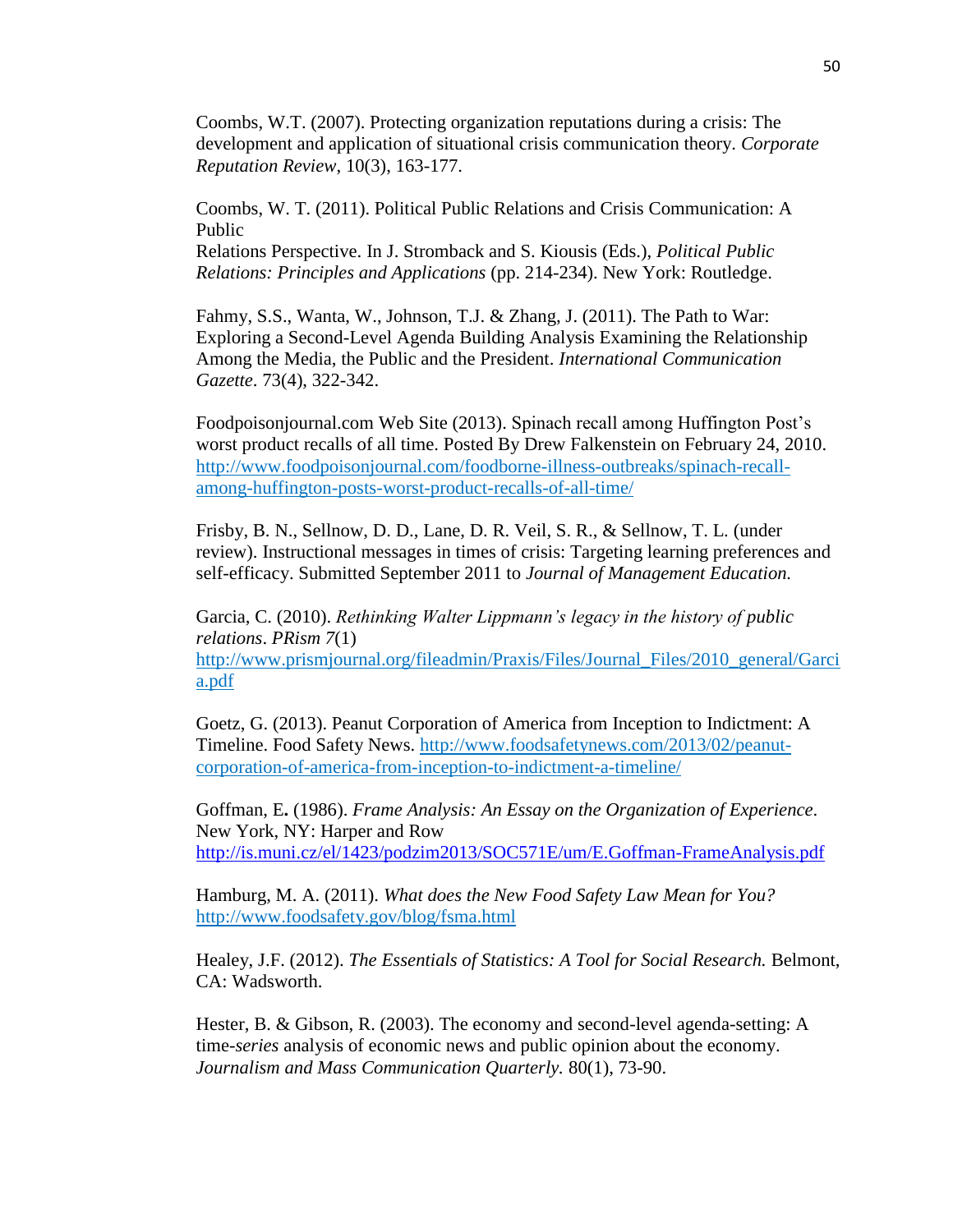Kiousis, S., Mitrook, M., Wu, X & Seltzer, T. (2006). First-and Second-Level Agenda-Building and Agenda-Setting Effects: Exploring the Linkages Among Candidate News Releases, Media Coverage, and Public Opinion During the 2002 Florida Gubernatorial Election. *Journal of Public Relations Research*. 18(3), 265– 285.

Kiousis, S., Lanskin, A. & Kim, J.Y. (2011). Congressional Agenda Building: Examining the Influence of Congressional Communications from the Speaker of the House. *Public Relations Journal*. 5(1), 1-14.

Kiousis, S., Bantimaroudis, P. & Ban, H. (1999). Candidate Image Attributes: Experiments on the Substitute Dimension of Second Level Agenda Setting. *Communication Research*. <http://crx.sagepub.com/content/26/4/414>

Krippendorff, K. (2004). Reliability in Content Analysis: Some Common Misconceptions and Recommendations. *Human Communication Research*, 30(3), 411–433.

Larsson, L. (2010). Crisis and Learning. In W. T. Coombs and S. J. Holladay (Eds.) *The* 

*Handbook of Crisis Communication* (pp. 713-717). Malden, MA: Wiley.

Laasby, G. (2013). Consumers call for expansion of Chobani yogurt recall: Company says it made mistakes but is working hard to satisfy customers. [http://www.jsonline.com/watchdog/pi/consumers-call-for-expansion-of-chobani](http://www.jsonline.com/watchdog/pi/consumers-call-for-expansion-of-chobani-yogurt-recall-b99106694z1-225273141.html)[yogurt-recall-b99106694z1-225273141.html](http://www.jsonline.com/watchdog/pi/consumers-call-for-expansion-of-chobani-yogurt-recall-b99106694z1-225273141.html)

Lippman, W. (1922). Public Opinion. Mineola, New York: Dover, Publications, Inc.

McCombs, M.F. & Shaw, D.L. (1993). The evolution of agenda-setting research: twenty-five years in the marketplace of ideas. *Journal of Communication*. 43(2), 58- 67.

McCombs, M. F., Llamas, J. P., Lopez-Escobar, E. & Rey, F. (1997). Candidate Images in Spanish Elections*: Second Level Agenda Setting Effects*. *Journalism & Mass Communication Quarterly*. 74(4), 703-717.

Ohl, C.M., Pincus, J. Rimmer, T. & Harrison, D. (1995). Agenda Building Role of News Releases in Corporate Takeovers. *Public Relations Review*. 21(2):89-101.

Sandman, P. (2006). Crisis Communication Best Practices: Some Quibbles and Additions. *Journal of Applied Communication Research*. 34(3), 257-262.

Scheufele, D. & Tewksbury, D. (2007). Framing, Agenda Setting, and Priming: The Evolution of Three Media Effects Models. *Journal of Communication.* 57(1), 9-20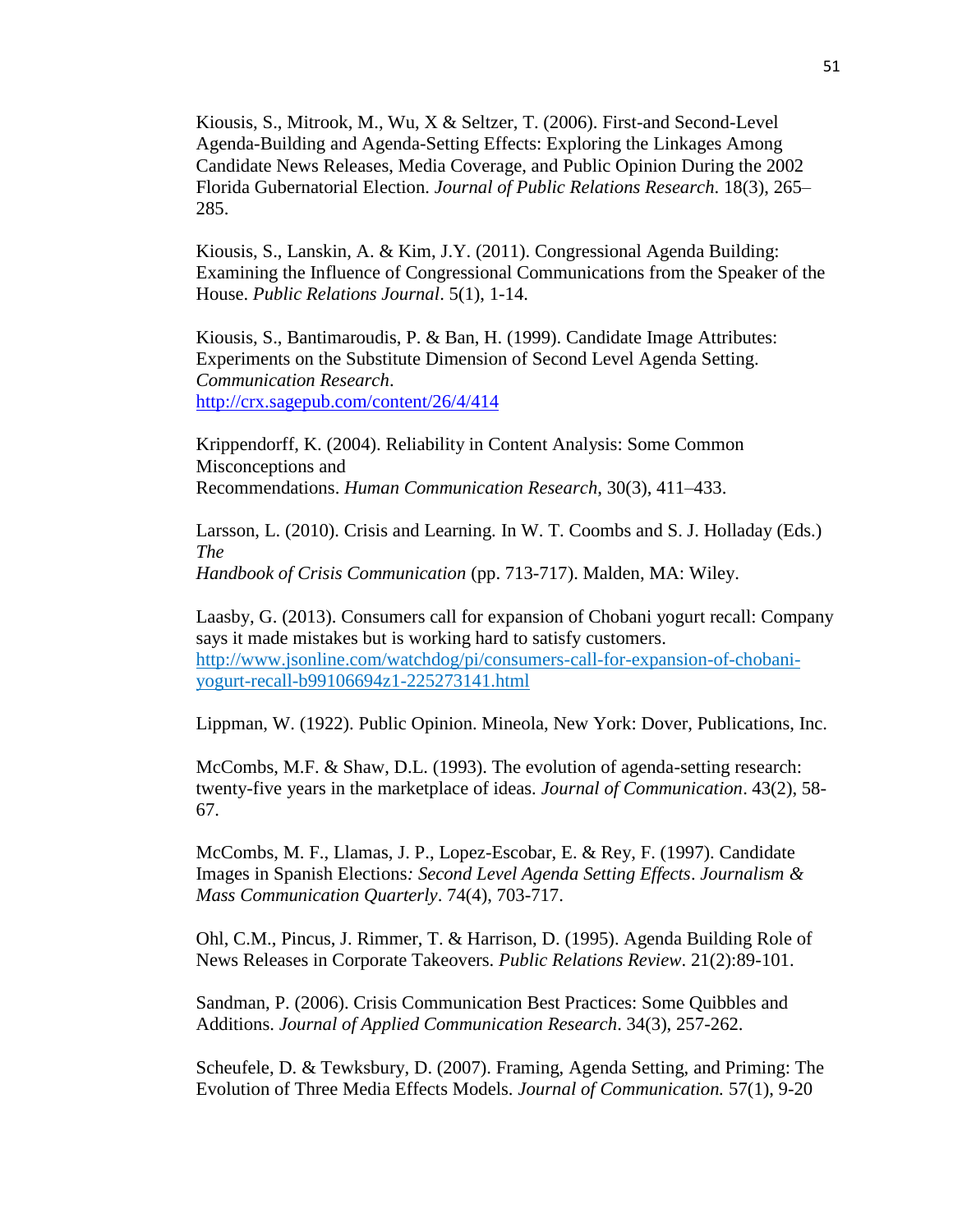Seeger, M.W. (2006). Best Practices in Crisis Communication: An Expert Panel Process. *Journal of Applied Communication Research*. 34(3). 232-244.

Semetko, H. A. & Valkenburg, P.M. (2000). Framing European Politics: A content analysis of press and television news. *Journal of Communication*, 50(2), 93-110.

Shang, W. & Hooker, N.H. (2005). Improving recall crisis management: should retailer information be disclosed? *Journal of Public Affairs*. 5, 329-341.

Sheafer, T. (2007). How to evaluate it: The role of story-evaluative tone in agenda setting and priming. *Journal of Communication*. 57, 21–39

Steelfisher, G., Weldon, K. Benson, J. & Blendon, R.J. (2010). Public perceptions of food recalls and production safety: Two Surveys of the American Public. *Journal of Food Safety*. 30(4) 848-866.

Stefenac, R. (2013). Lessons Learned; Some timely advice about three hot issues - namely consumer privacy, crisis management and labour force adaptation -- that prospective MBA students will learn at school and the rest of us should always remember. *Financial Post Business Magazine.*

Stromback, J. & Kiousis. (2011). *Political Public Relations: Principles and Practice.*  New York, N.Y.: Taylor & Francis

Tanner, A. (2004). Agenda Building, Source Selection and Heath News at Local Television Stations: A Nationwide Survey of Local Television Health Reporters. *Science of Communication*. 25(4), 350-363.

Tsou, B.K.Y, Kwong, O.Y., Wong, W.L. & Lai, T.B.Y. (2005). Sentiment and Content Analysis of Chinese News Coverage. *International Journal of Computer Processing of Oriental Languages*. 18(2), 171–183

U.S. Food and Drug Administration (2010). *FDA 101: Product Recalls. From First Alert to Effectiveness Checks*. <http://www.fda.gov/downloads/ForConsumers/ConsumerUpdates/UCM143332.pdf>

Verdoolaege, A. (2005). Media representations of the South African Truth and Reconciliation Commission and their commitment to reconciliation. *Journal of African Cultural Studies*, 17(2), 181–199.

Walters, T. N., Walters, L.M. & Gray, R. (1996). Agenda Building in the 1992 Presidential Campaign. *Public Relations Review*. 22(1), 9-24

Wang, Alex. (2007). Priming, Framing, and Position on Corporate Social Responsibility. *Journal of Public Relations Research*. 19(2), 123-145.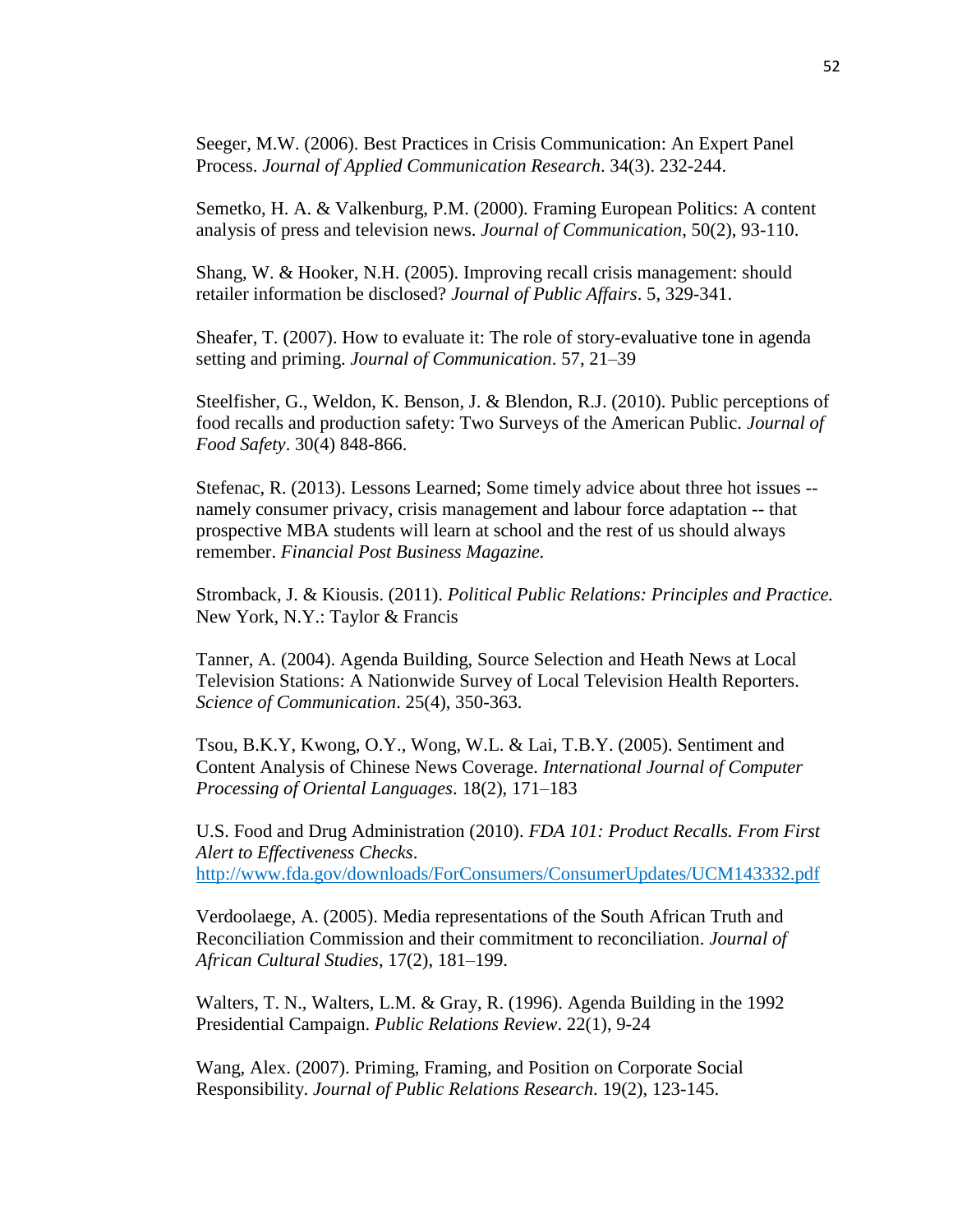Wanta, W. (2007). Terrorism and Africa: A Study of Agenda Building in the United States. *International Journal of Public Opinion Research*. 19(4), 434-450.

Wuensch, K. L., & Poteat, G. M. (1998). Evaluating the morality of animal research: Effects of ethical ideology, gender, and purpose. *Journal of Social Behavior and Personality, 13,* 139-150.

Young, C.L. & Flowers, A. (2012). Fight Viral with Viral: A Case Study of Dominoes' Pizza's Crisis Communication Strategies. *Case Studies in Strategic Communication*, 1, 93-106. http://cssc.uscannenberg.org/cases/v1/v1art6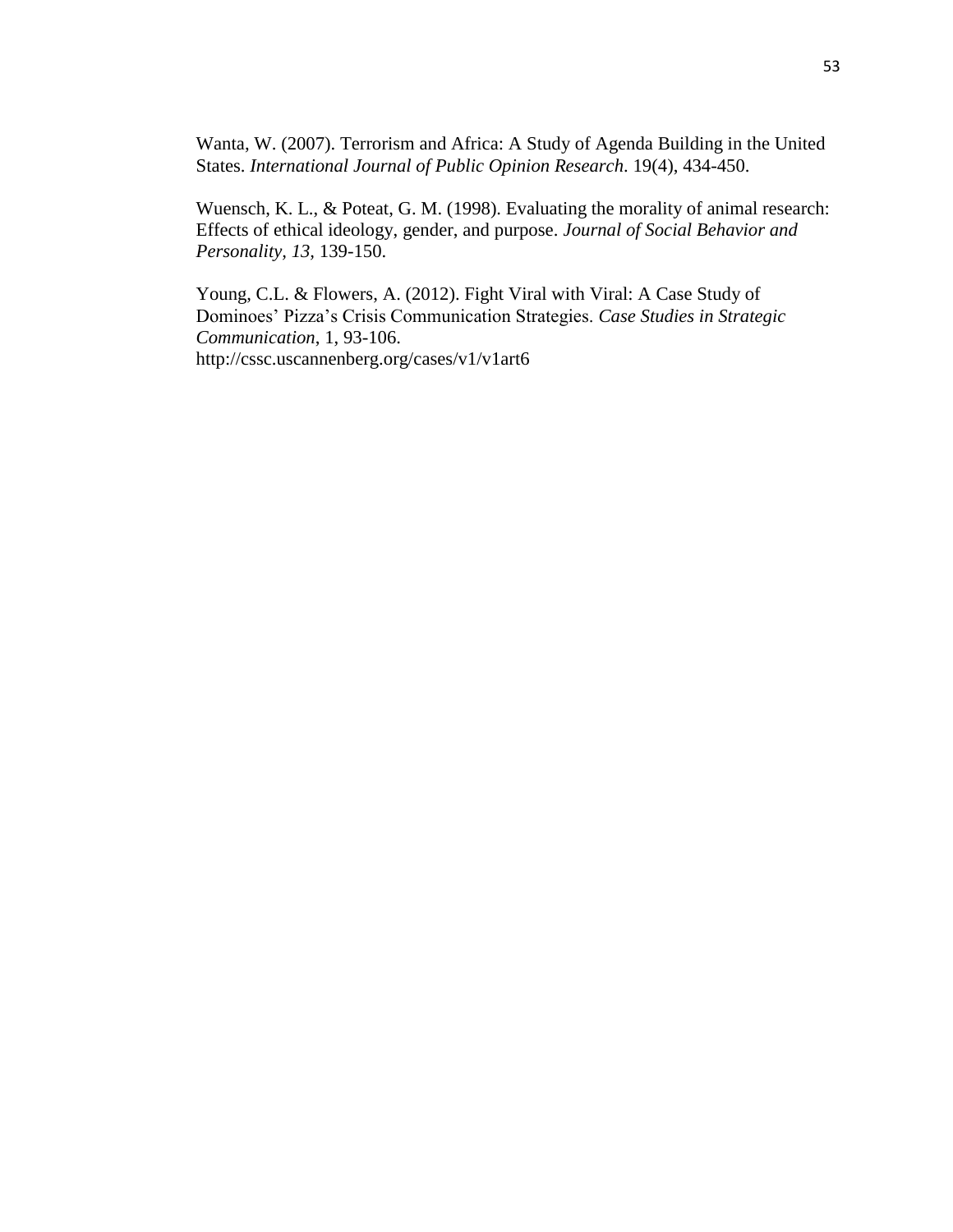#### **Appendix A: Food Recall Notification Codebook**

**Unit of Analysis:** The unit of analysis is the Food Product Recall Notification retrieved from the FDA Web site.

**Instructions:** Read through the entire notification, then code the item using the printed coding sheet.

**Item ID Number:** Write in the name of the file (Ex. 0523 – Nash Fitch company recalls…)

**Food Recall Notification Title:** Write in the headline of the notification.

**Coder:** Write your name to indicate that you are the one coding the file.

**Date:** Indicate the date published on the Food Recall Notification using a 6 digit code related to the date (e.g., May 23, 2005 is 052305).

## **Best Practice in Communication Messaging Attributes**

## **Acceptance of Responsibility**

**Does the notification suggest that the company is accepting responsibility for the reason the product is being recalled?** Does the organization that is issuing the product recall in some way acknowledge that the reason the product is being recalled has something to do with processes, procedures or operations that are within the company's control?

**Does the notification provide information about corrective action items that have been taken or will be taken (e.g., holding back product from the marketplace, contacting customers/retailers to inform them about the situation)?** Does the notification provide the reader with any information regarding how the company intends to arrest the problem and take corrective action to protect public safety?

**Does the notification provide make mention of any process changes that are taking place inside the company to arrest the crisis and prevent it from happening again in the future?** Does the notification provide the reader with any information regarding what the company intends to do to prevent the problem from occurring again in the future?

**Does the notification make any mention of the manufacturer working with regulatory agencies or other authorities to manage the recall process?** Is there any mention that the company has reached out to regulatory agencies? Is there any mention that the company is working with regulatory agencies to ensure that the recall process is being managed in alignment with regulatory guidelines?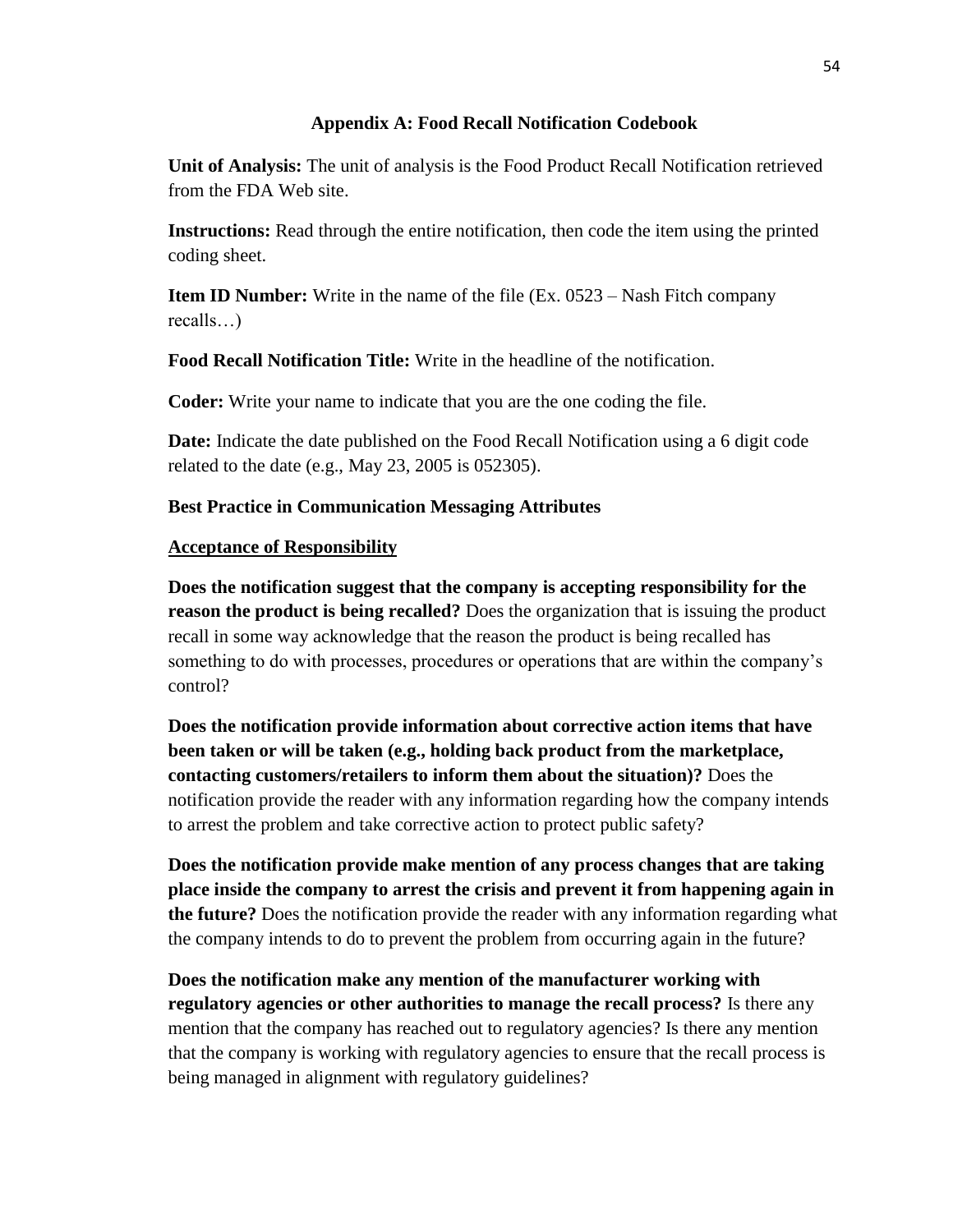#### **Transparency**

**Does the notification include some or all of the following product data: UPC code, product size, use by/best by/sell by date?** Check the entire product recall notification. If the UPC code, product size *and/or* one of the following are listed, the box for this question may be checked: use by, best buy or sell buy.

**Does the notification inform readers about whether any illnesses or death have taken place to date?** Does the notification tell the reader whether any illnesses or deaths have taken place?

**Does the notification inform readers about the potential risks associated with using the recalled product?** Does the notification provide specific information about the risks associated with using the product being recalled? For example, if a pathogen is the reason the product is being recalled (e.g., salmonella), does the notification tell the reader the risks associated with salmonella poisoning?

**Does the notification provide a reason regarding why the product is being recalled (e.g., consumer complaint (s)/random product test turned up issue/reports of sicknesses/illnesses)?** Does the notification provide any background to the reader regarding how the organization determined the need to issue the product recall? For example, does the notification tell reader that a consumer complaint led to an investigation, which led to the product recall?

**Does the notification mention where the consumer can view photos/images of the product?** Is there a link to images the consumer can review to help identify the product?

**Does the notification provide information about the geographic locations impacted by the recall?** For instance, does the product recall notification name specific states the product was recalled from?

**Does the notification provide information about the specific stores where the product may have been sold?** For instance, does the product recall notification mention that the item may have been purchased at grocery stores, gas stations or convenience stores to provide the consumer with specific information about where they may have purchased the product to help with identification of the recalled product?

#### **Instructional Messaging**

**Does the notification provide consumers with a toll-free number to call if they have questions?** Does the notification offer a toll-free number and encourage consumers to call if they have questions related to the recall?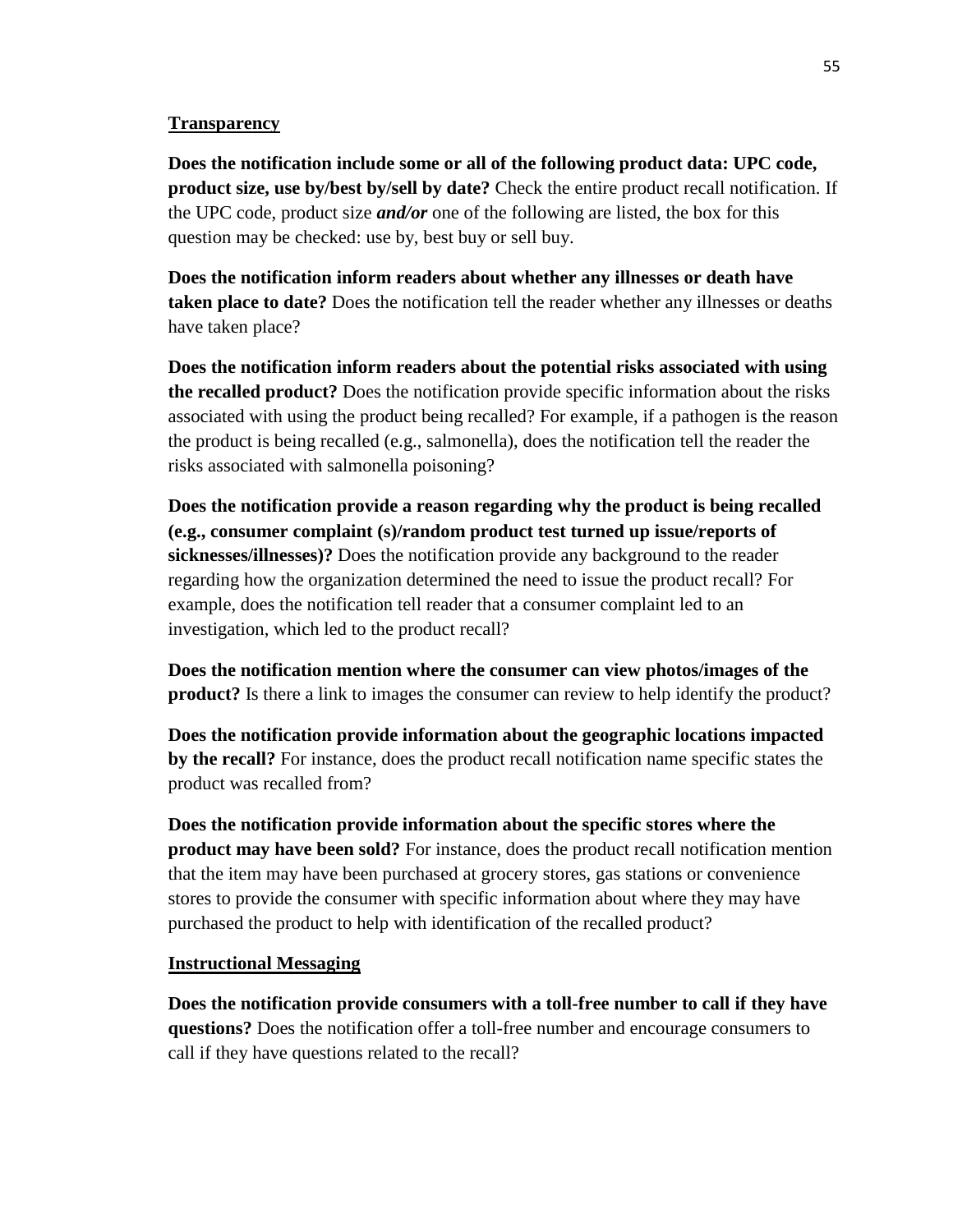**Does the notification list an email address that can be used by consumers to contact the company? (an email that is listed for media is OK as well).** Some notifications list an email address for people to call to answer questions about the recall. Does the notification list a contact person's name and phone number?

**Does the notification provide consumers with instructions regarding what they should do with the product?** For instance, does the notification instruct consumers not to eat the product? Does the notification tell consumers to discard the product or call a toll-free number to receive a refund?

**Does the notification provide consumers with instructions regarding what they should do if they are concerned they may have ingested the recalled product?** For instance, does the notification advise consumers to seek medical attention if they believe they may have ingested the product or tell them to avoid eating more of the product?

**Does the notification provide consumers with information regarding how they can return the product or get a refund?** For instance, does the notification tell consumers to take the product back to the store where it was purchased and request a refund or call the 1-800 number to request a refund?

#### **Apology**

**Does the notification imply that the company is apologetic for the recall event?** Does any of the messaging in the recall notification mention that the company is sorry for the inconvenience or any other messaging that would indicate the company is apologetic?

**Does the notification include a quote from someone in authority offering an apology to impacted stakeholders?** For instance, does the notification include a quote from someone in the company that offers an apology for the recall?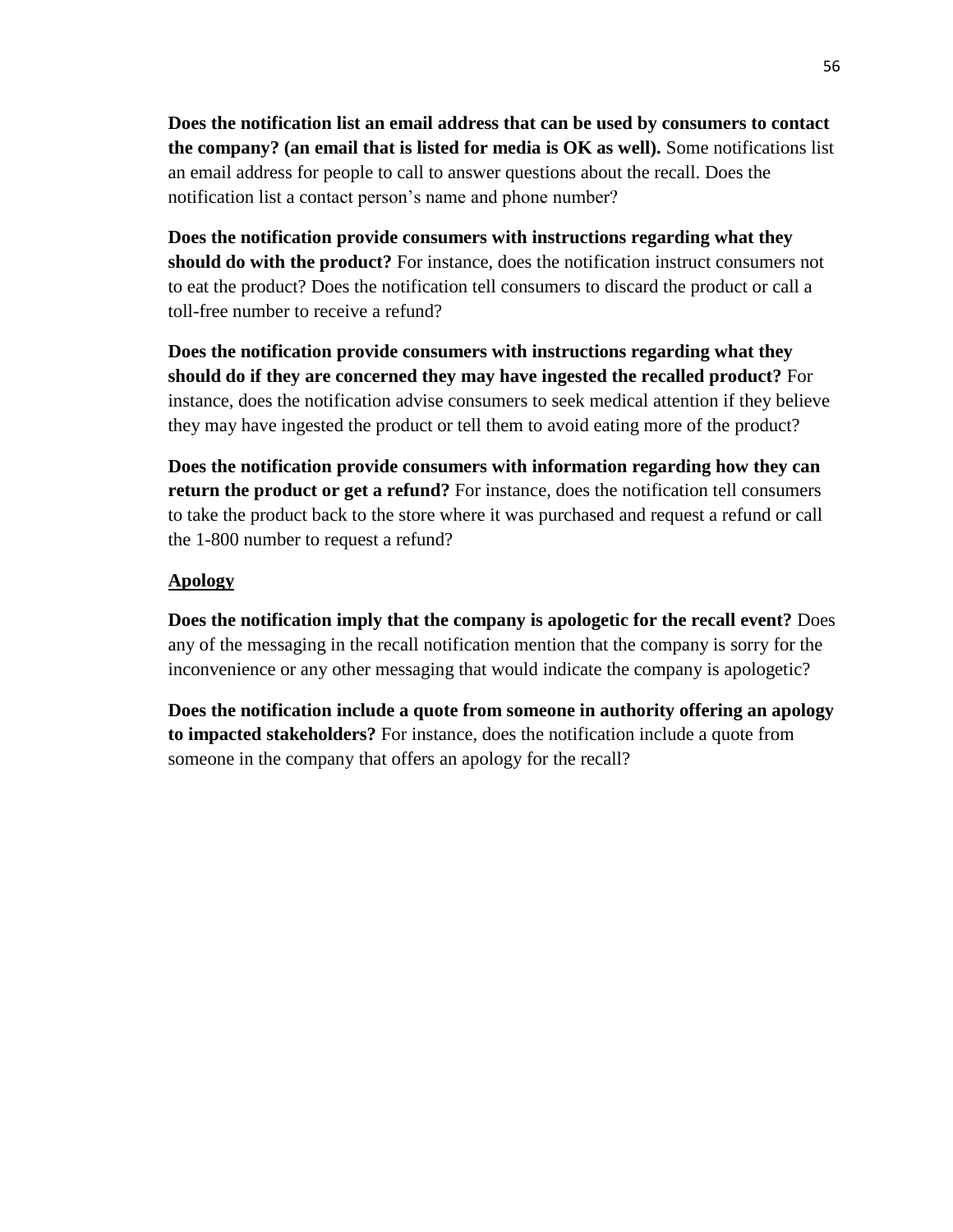#### **Appendix B: Food Recall Notification Coding Sheet**

**Unit of Analysis: Food Product Recall Notification**

**ID#** 

**Notification Title:** 

**Coder Name:** 

**Date:** \_\_\_\_\_\_\_\_\_ (6 digit code: May 23, 2005 is 052305)

#### **Best Practice in Communication Messaging Attributes:**

**Step 1:** Place an X in the box if the answer to the question is yes. Leave the box blank if the answer the question is no.

**Step 2:** In the box next to the category, write the total number of X's for that category. If there are no boxes checked, write in a 0.

#### **Acceptance of Responsibility - \_\_\_\_\_ Possible Score (0 to 4)**

Does the notification suggest that the company is accepting responsibility for the reason the product is being recalled?

Does the notification provide information about corrective action items that have been taken or will be taken (e.g., holding back product from the marketplace, contacting customers/retailers to inform them about the situation?)

Does the notification provide make mention of any process changes that are taking place inside the company to arrest the crisis and prevent it from happening again in the future?

\_\_\_\_\_Does the notification make any mention of the manufacturer working with regulatory agencies or other authorities to manage the recall process?

#### **Transparency - \_\_\_\_\_ Possible Score (0 to 5)**

\_\_\_\_\_Does the notification provide specific information regarding some or all of the following product data: UPC code, product size, use by/best by/sell by date?

\_\_\_\_\_Does the notification inform readers about whether any illnesses or deaths have taken place to date?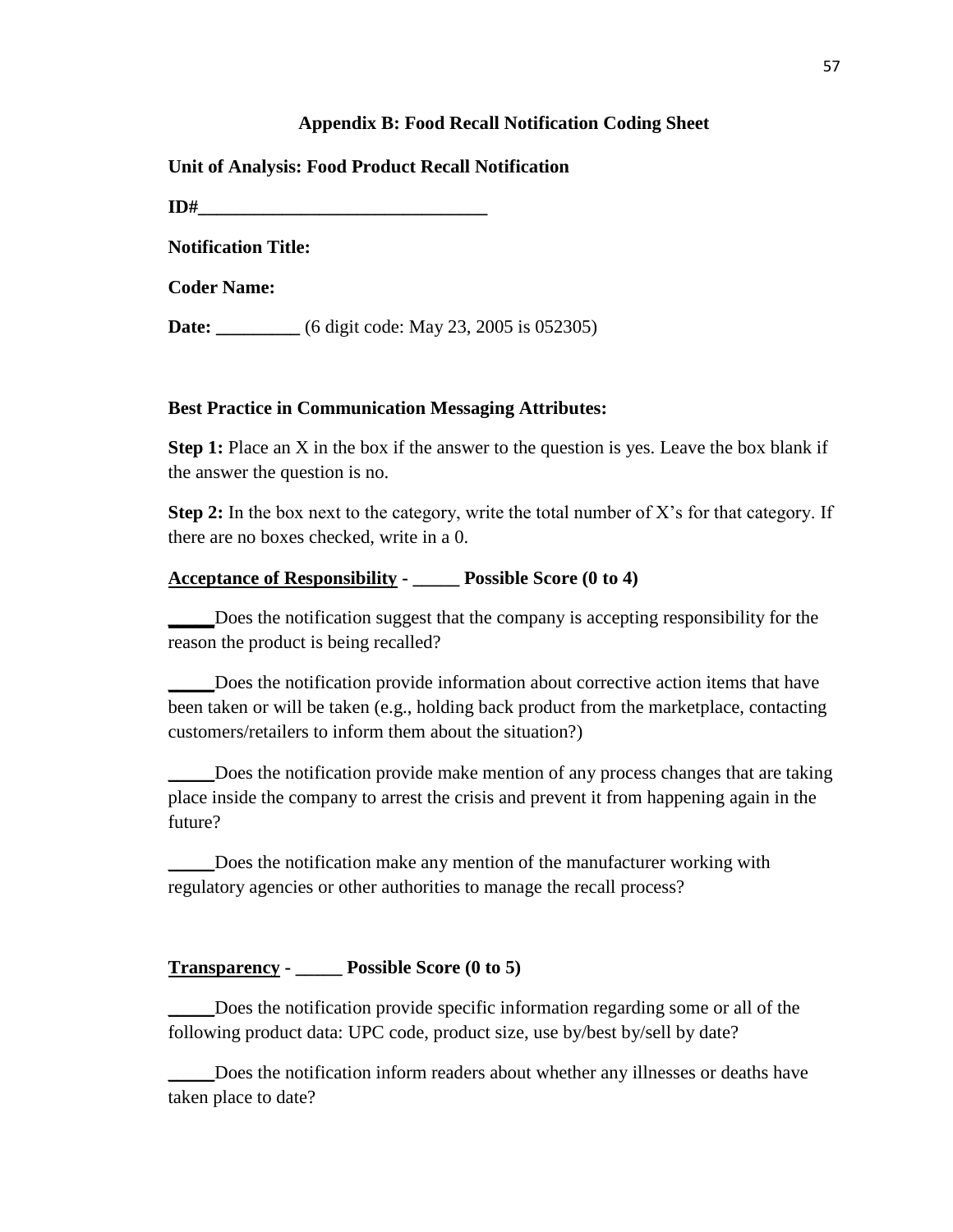\_\_\_\_\_Does the notification inform readers about the potential risks associated with using the recalled product?

\_\_\_\_\_Does the notification mention where the consumer can view photos/images of the product, OR does it provide a link to access photos/images?

\_\_\_\_\_Does the notification provide information about the geographic locations impacted by the recall or provide the consumer with information about specific stores where the product may have been sold?

#### **Instructional Messaging - \_\_\_\_\_ Possible Score (0 to 4)**

\_\_\_\_\_Does the notification provide consumers with a toll-free number and/or email address to call if they have questions (an email that is listed for media is OK as well)?

Does the news article provide consumers with instructions regarding what they should do with the product (e.g., destroy, discard, return, etc.)?

Does the notification provide consumers with instructions regarding what they should do if they are concerned they may have ingested the recalled product?

\_\_\_\_\_Does the notification provide consumers with information regarding how they can return the product or get a refund/coupon/replacement?

#### **Apology - \_\_\_\_\_ (0 to 2)**

Does the notification imply that the company is apologetic for the recall event?

\_\_\_\_\_Does the notification include a quote from someone in authority offering an apology to impacted stakeholders?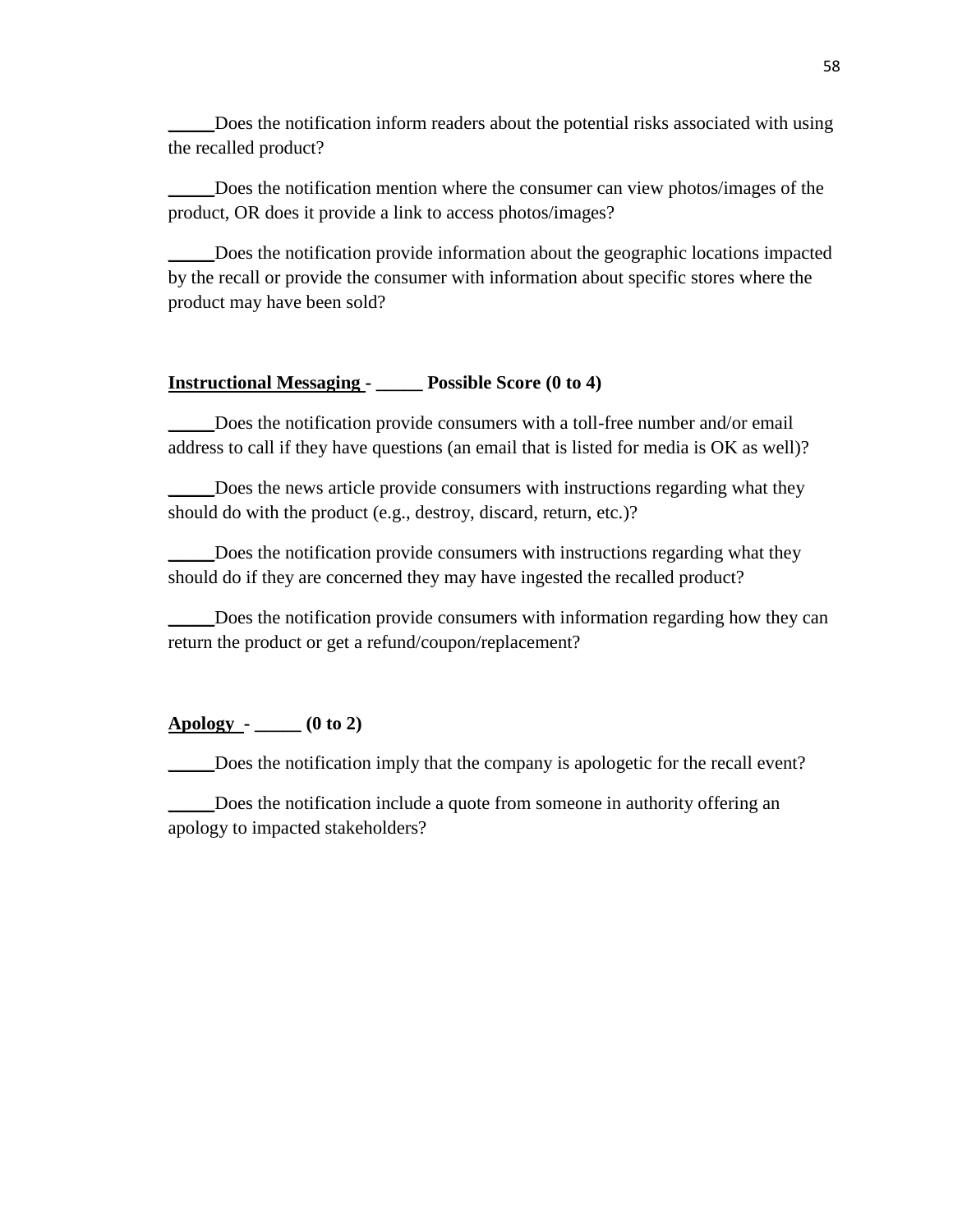#### **Appendix C: Newspaper Article Codebook**

**Unit of Analysis:** The unit of analysis is the Food Product Recall Notification retrieved from the FDA Web site.

**Instructions:** Read through the entire notification, then code the item using the printed coding sheet.

**Item ID Number:** write in the name of the file (Ex. 0523 – Nash Fitch company recalls…)

**Coder:** Select your name to indicate that you are the one coding the file.

**Date:** Indicate the date published on the Food Recall Notification using a 6 digit code related to the date (e.g., May 23, 2005 is 052305).

#### **Best Practice in Communication Messaging Attributes**

#### **Acceptance of Responsibility**

**Does the news article suggest that the company is accepting responsibility for the reason the product is being recalled?** Does the organization that is issuing the product recall in some way acknowledge that the reason the product is being recalled has something to do with processes, procedures or operations that are within the company's control?

**Does the news article provide information about corrective action items that have been taken or will be taken (e.g., holding back product from the marketplace, contacting customers/retailers to inform them about the situation)?** Does the article provide the reader with any information regarding how the company intends to arrest the problem and take corrective action to protect public safety?

**Does the article make mention of any process changes that are taking place inside the company to arrest the crisis and prevent it from happening again in the future?**  Does the notification provide the reader with any information regarding what the company intends to do to prevent the problem from occurring again in the future?

**Does the article make any mention of the manufacturer working with regulatory agencies or other authorities to manage the recall process?** Is there any mention that the company has reached out to regulatory agencies? Is there any mention that the company is working with regulatory agencies to ensure that the recall process is being managed in alignment with regulatory guidelines?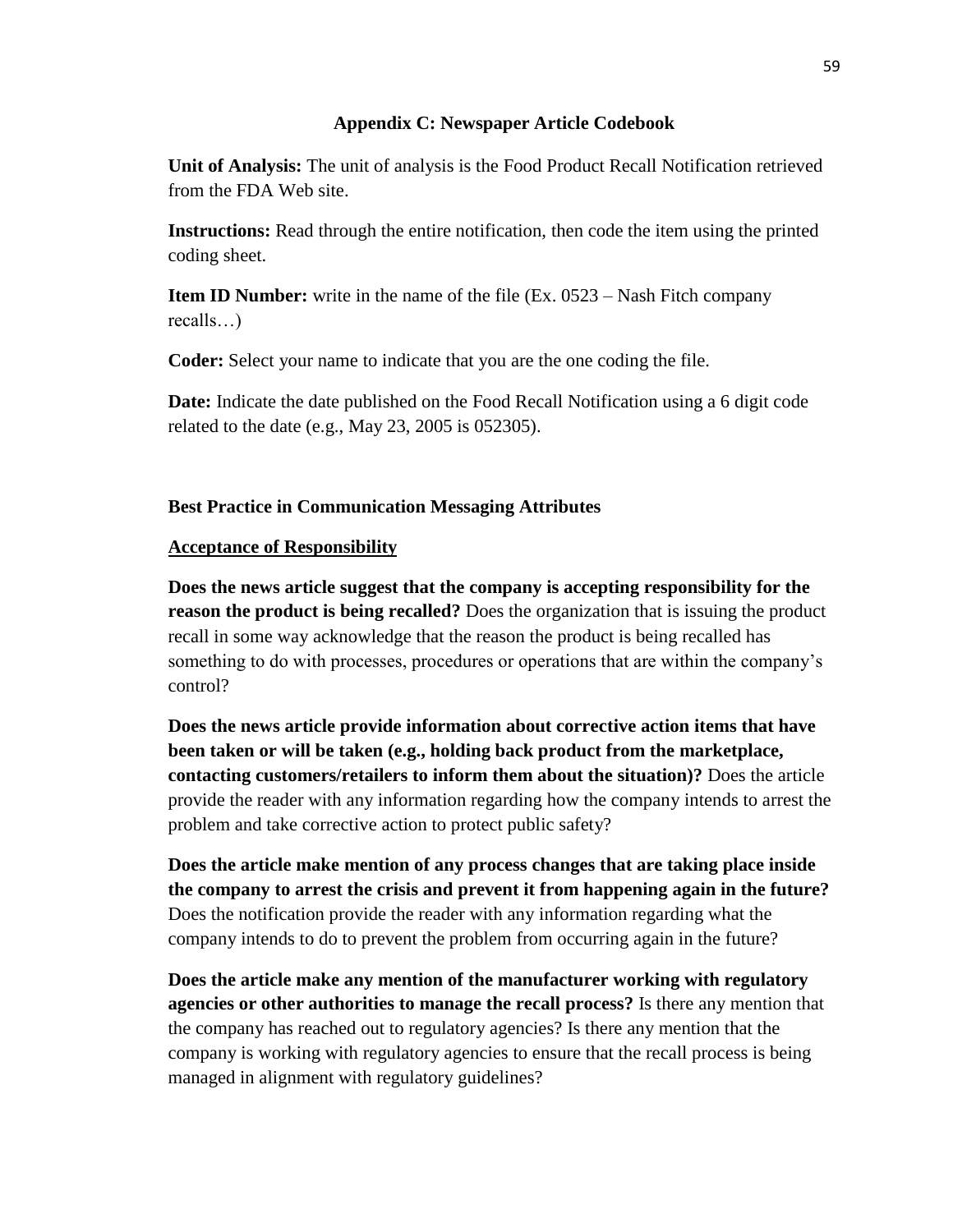#### **Transparency**

**Does the article include some or all of the following product data: UPC code, product size, use by/best by/sell by date?** If the UPC code, product size *and/or* one of the following are listed in the article, the box for this question may be checked: use by, best buy or sell buy.

**Does the article inform readers about whether any illnesses or death have taken place to date?** Does the article tell the reader whether any illnesses or deaths have taken place?

**Does the article inform readers about the potential risks associated with using the recalled product?** Does the notification provide specific information about the risks associated with using the product being recalled? For example, if a pathogen is the reason the product is being recalled (e.g., salmonella), does the notification tell the reader the risks associated with salmonella poisoning?

**Does the article provide a reason regarding why the product is being recalled (e.g., consumer complaint (s)/random product test turned up issue/reports of sicknesses/illnesses)?** Does the article provide any background to the reader regarding how the organization determined the need to issue the product recall? For example, does the article tell the reader that a consumer complaint led to an investigation, which led to the product recall?

**Does the article mention where the consumer can view photos/images of the product?** Is there a link to images the consumer can review to help identify the product?

**Does the article provide information about the geographic locations impacted by the recall?** For instance, does the article name specific states the product was recalled from?

**Does the article provide information about the specific stores where the product may have been sold?** For instance, does the article mention that the item may have been purchased at grocery stores, gas stations or convenience stores to provide the consumer with specific information about where they may have purchased the product to help with identification of the recalled product?

#### **Instructional Messaging**

**Does the news article provide consumers with information about how to contact the company with questions/to get more information?** Does the article offer a toll-free number and encourage consumers to call if they have questions related to the recall? Is an email address that can be used by consumers to contact the company listed? Does the article list a contact person's name and phone number?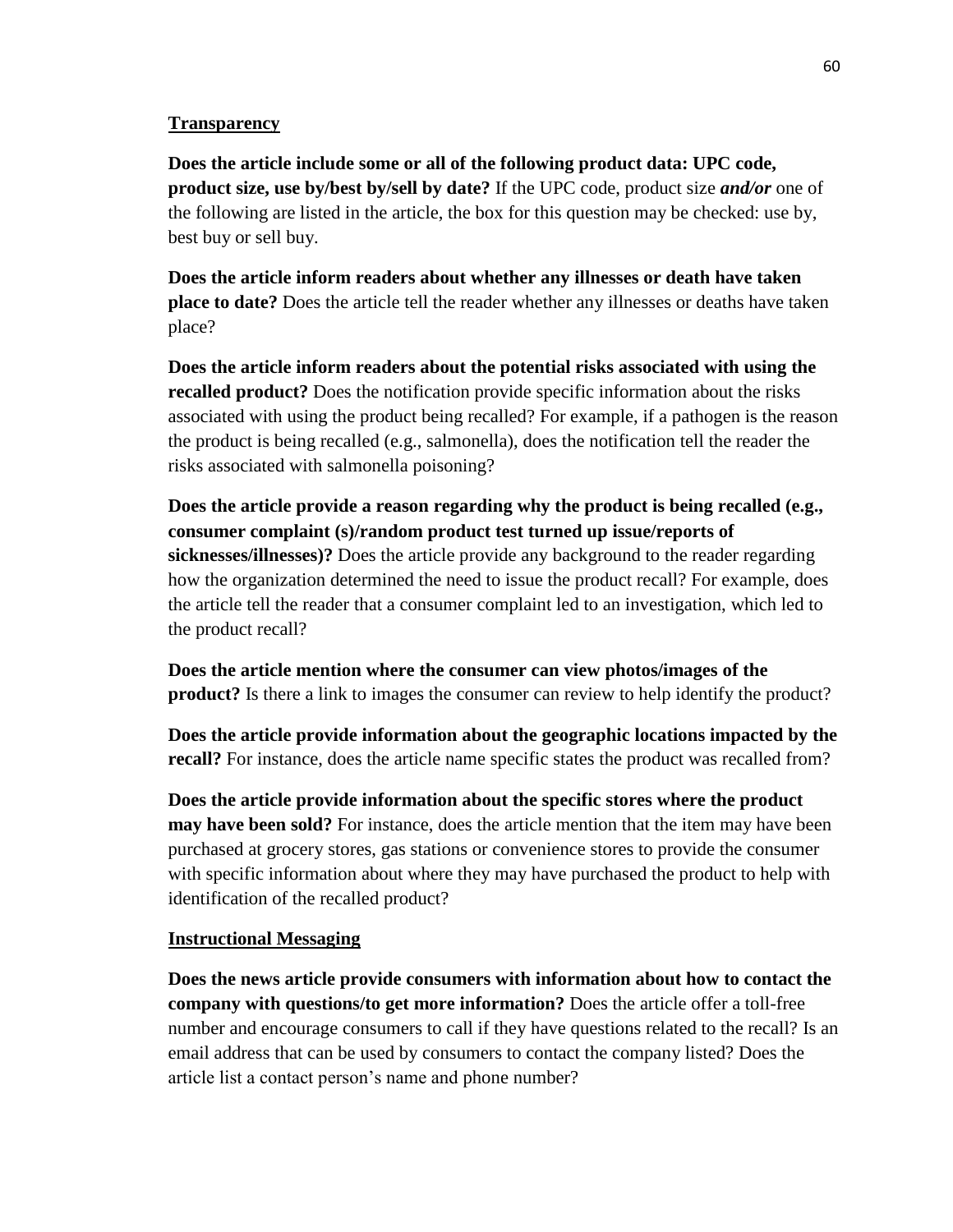**Does the article provide consumers with instructions regarding what they should do with the product?** For instance, does the article instruct consumers not to eat the product? Does the notification tell consumers to discard the product or call a toll-free number to receive a refund?

**Does the article provide consumers with instructions regarding what they should do if they are concerned they may have ingested the recalled product?** For instance, does the article advise consumers to seek medical attention if they believe they may have ingested the product or tell them to avoid eating more of the product?

**Does the article provide consumers with information regarding how they can return the product or get a refund?** For instance, does the article tell consumers to take the product back to the store where it was purchased and request a refund or call the 1-800 numbers to request a refund?

#### **Apology**

**Does the article imply that the company is apologetic for the recall event?** Does any of the messaging in the article mention that the company is sorry for the inconvenience or any other messaging that would indicate the company is apologetic?

**Does the article include a quote from someone in authority offering an apology to impacted stakeholders?** For instance, does the article include a quote from someone in the company that offers an apology for the recall?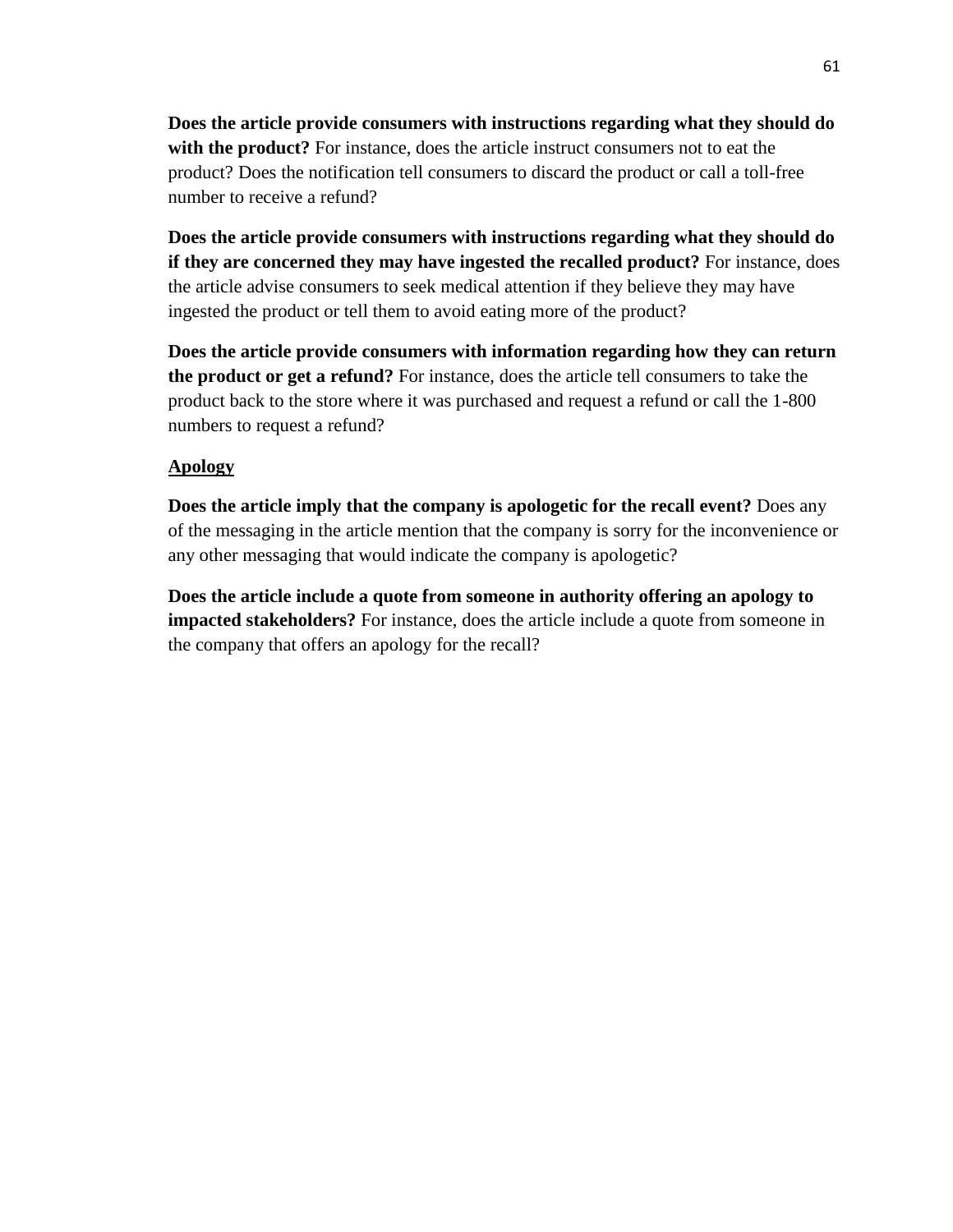#### **Appendix D: Newspaper Article Coding Sheet**

**Unit of Analysis: Newspaper Article**

| <b>ID#_________________________________</b> |                                                                  |  |
|---------------------------------------------|------------------------------------------------------------------|--|
|                                             |                                                                  |  |
|                                             |                                                                  |  |
|                                             | Date of Newspaper Article: 6 digit code: May 23, 2005 is 052305) |  |
|                                             |                                                                  |  |

#### **Messaging Attributes that Turned Up in Newspaper Coverage:**

**Step 1:** Place an X in the box if the answer to the question is yes. Leave the box blank if the answer the question is no.

**Step 2:** In the box next to the category, write the total number of X's for that category. If there are no boxes checked, write in a 0.

#### **Acceptance of Responsibility - \_\_\_\_\_ Possible Score (0 to 4)**

**\_\_\_\_\_**Does the news article suggest that the company is accepting responsibility for the reason the product is being recalled?

\_\_\_\_\_Does the news article provide information about corrective action items that have been taken or will be taken (e.g., holding back product from the marketplace, contacting customers/retailers to inform them about the situation)?

\_\_\_\_\_Does the news article provide make mention of any process changes that are taking place inside the company to arrest the crisis and prevent it from happening again in the future?

\_\_\_\_\_Does the news article make any mention of the manufacturer working with regulatory agencies or other authorities to manage the recall process?

#### **Transparency - \_\_\_\_\_ Possible Score (0 to 5)**

\_\_\_\_\_Does the news article provide specific information regarding some or all of the following product data: UPC code, product size, use by/best by/sell by date?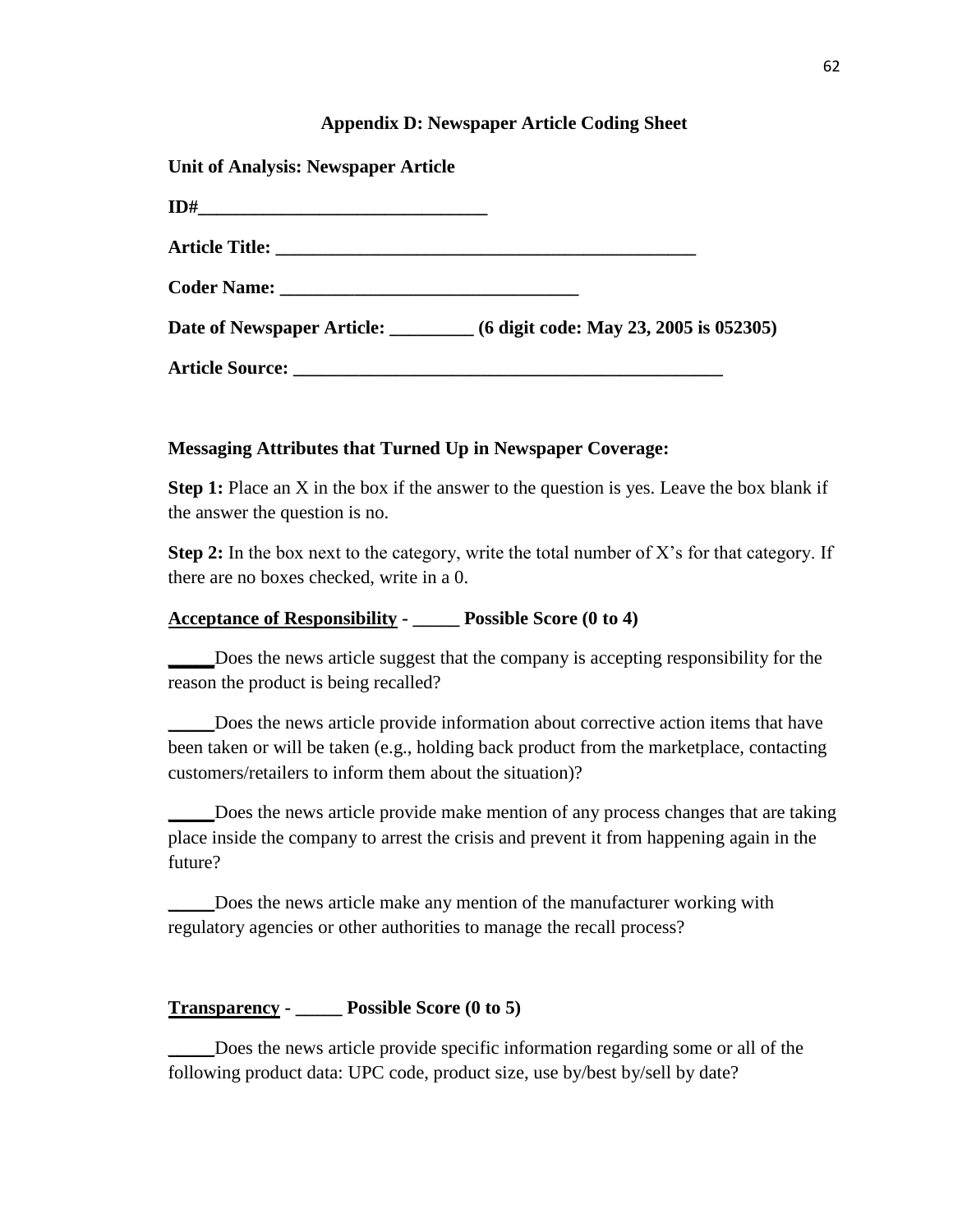\_\_\_\_\_Does the news article inform readers about whether any illnesses or deaths have taken place to date?

\_\_\_\_\_Does the news article inform readers about the potential risks associated with using the recalled product?

\_\_\_\_\_Does the news article mention where the consumer can view photos/images of the product, OR does it provide a link to access photos/images?

Does the news article provide information about the geographic locations impacted by the recall or provide the consumer with information about specific stores where the product may have been sold?

#### **Instructional Messaging - \_\_\_\_\_ Possible Score (0 to 4)**

\_\_\_\_\_Does the news article provide consumers with a toll-free number and/or email address to call if they have questions (an email that is listed for media is OK as well)?

Does the news article provide consumers with instructions regarding what they should do with the product (e.g., destroy, discard, return, etc.)?

Does the news article provide consumers with instructions regarding what they should do if they are concerned they may have ingested the recalled product?

Does the news article provide consumers with information regarding how they can return the product or get a refund/coupon/replacement?

#### **Apology - \_\_\_\_\_ (0 to 2)**

\_\_\_\_\_Does the news article imply that the company is apologetic for the recall event?

\_\_\_\_\_Does the news article include a quote from someone in authority offering an apology to impacted stakeholders?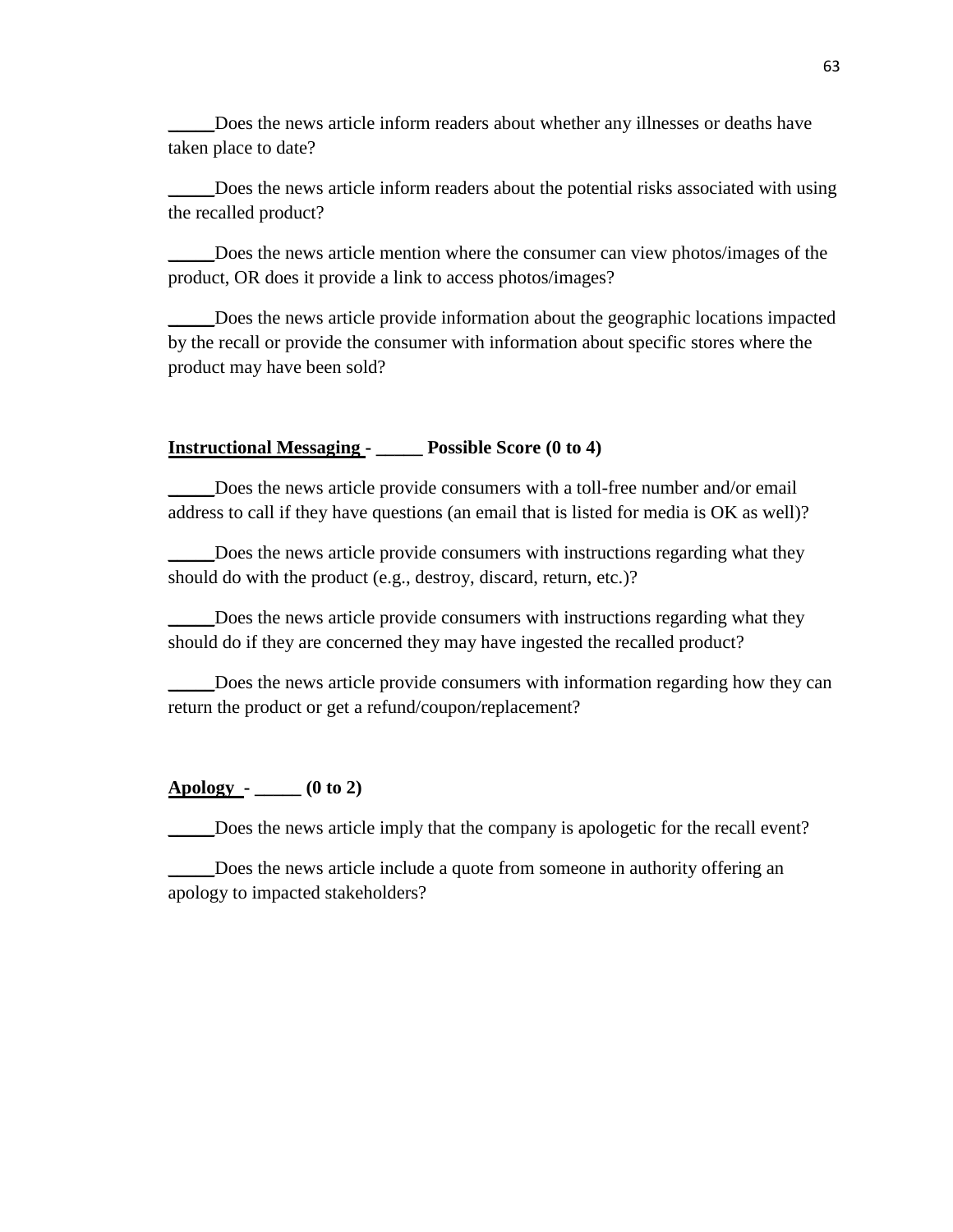## **Appendix E: Sentiment Analysis/Tone Word List for Quantitative Analysis**

| <b>Positive Tone Words</b> | <b>Neutral Words</b> | <b>Negative Words</b> |
|----------------------------|----------------------|-----------------------|
| Healthy                    | Uncommon             | discard               |
| Recognized                 | Linked               | Severe                |
| Stringent                  | Consume              | Allergy               |
| Thoroughly                 | Announced            | Sensitivity           |
| Promptly                   | Inadvertently        | Serious               |
| Safety                     | if                   | Life-threatening      |
| Examine                    | May/Can              | Allergic              |
| Check                      | Connection           | Reaction              |
| Initiated                  | Distributed          | Error                 |
| Action                     | Possible             | Undeclared            |
| Priority                   | Information          | <b>Risk</b>           |
| Soon as possible           | Appears              | Recalled              |
| Working closely            | Reported             | Intolerant            |
| Expedite                   | Advised              | Warned                |
| Assure                     | Potentially          | Not declared          |
| Quality                    | cause                | Not mentioned         |
| Safety                     | associated           | Incorrect             |
| Safe                       | Rarely               | Affected              |
| Highest                    | sometimes            | <b>Not</b>            |
| standards                  | could                | Contamination         |
| advise                     |                      | Fatal                 |
| Voluntarily                |                      | Disease               |
| Aware                      |                      | Defect                |
| Cooperation                |                      | Extremely             |
| Limited                    |                      | Intense               |
| Full refund/reimbursement  |                      | Infection             |
| Exchange                   |                      | Weak                  |
| For more information       |                      | Old                   |
| Isolated                   |                      | Frail                 |
| Corrective                 |                      | complain              |
| Action                     |                      | Headache              |
| Correctly                  |                      | Nausea                |
| No illnesses               |                      | <b>Symptoms</b>       |
| No reported reactions      |                      | Miscarriage           |
| No other                   |                      | Infected              |
| No reports                 |                      | Problem               |
| No safety concern          |                      | Injuries              |
| No food safety concern     |                      | Not eat               |
| Investigation              |                      | Destroy               |
| Return                     |                      | Deadly                |

## **Sentiment Analysis (Tone) Word List**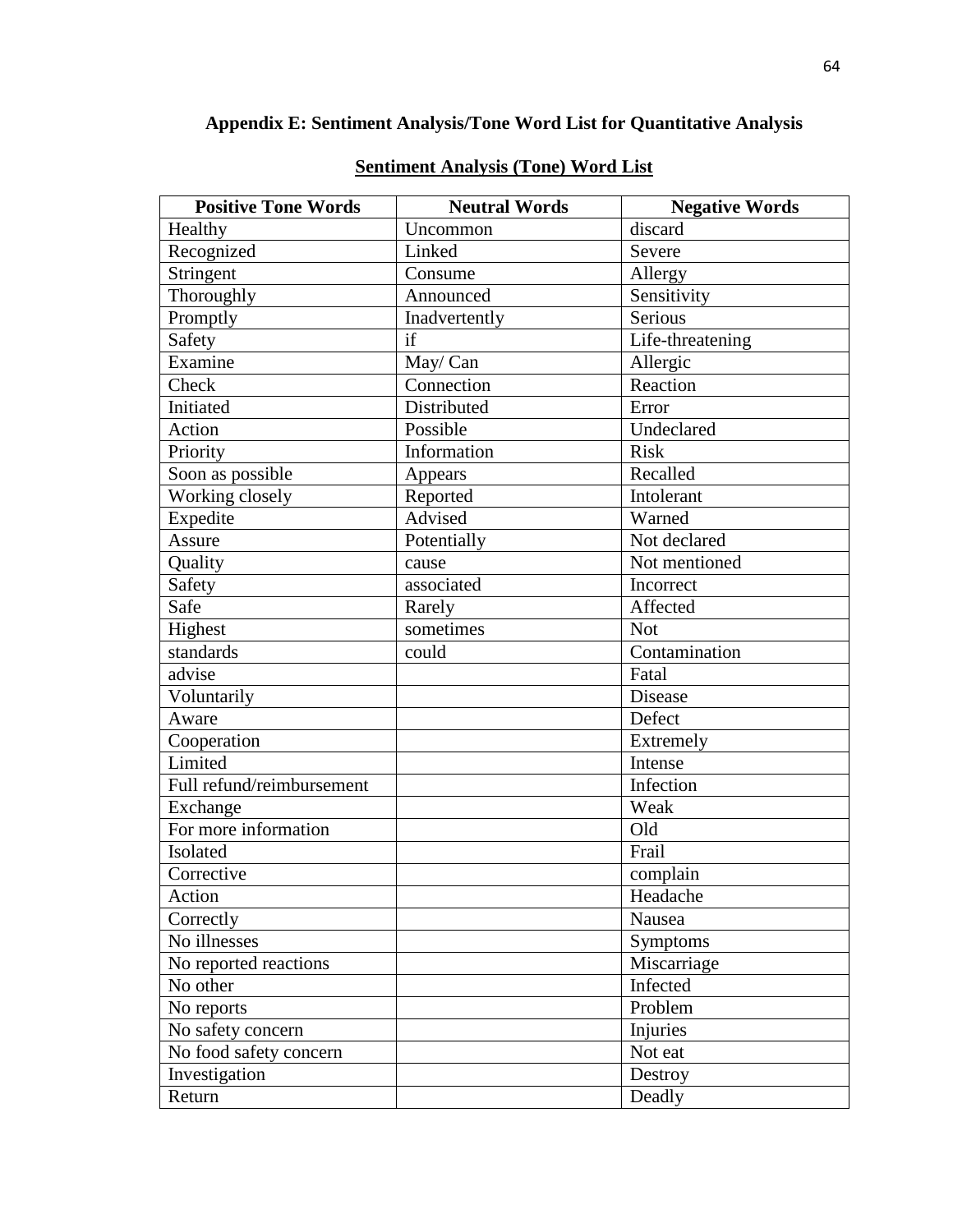| Single        | Loose                 |
|---------------|-----------------------|
| Ensure        | Spoilage              |
| Work with     | Issue                 |
| Agreed        | Remove                |
| Precautionary | Dispose               |
| Recognized    | Pathogen              |
| Specific      | <b>Illness</b>        |
| replacement   | Repercussion          |
| Immediate     | Outbreak              |
| Identified    | Killed                |
| Monitoring    | Scrutiny              |
|               | Nervous               |
|               | No comment            |
|               | Worst                 |
|               | <b>Financial loss</b> |
|               | Shut down             |
|               | Sickened              |
|               | Terrible              |
|               | <b>Bacterial</b>      |
|               | Thrown away           |
|               | Pain                  |
|               | Death                 |
|               | Died                  |
|               | Hospitalized          |
|               | Poisoned              |
|               | Fails                 |
|               |                       |